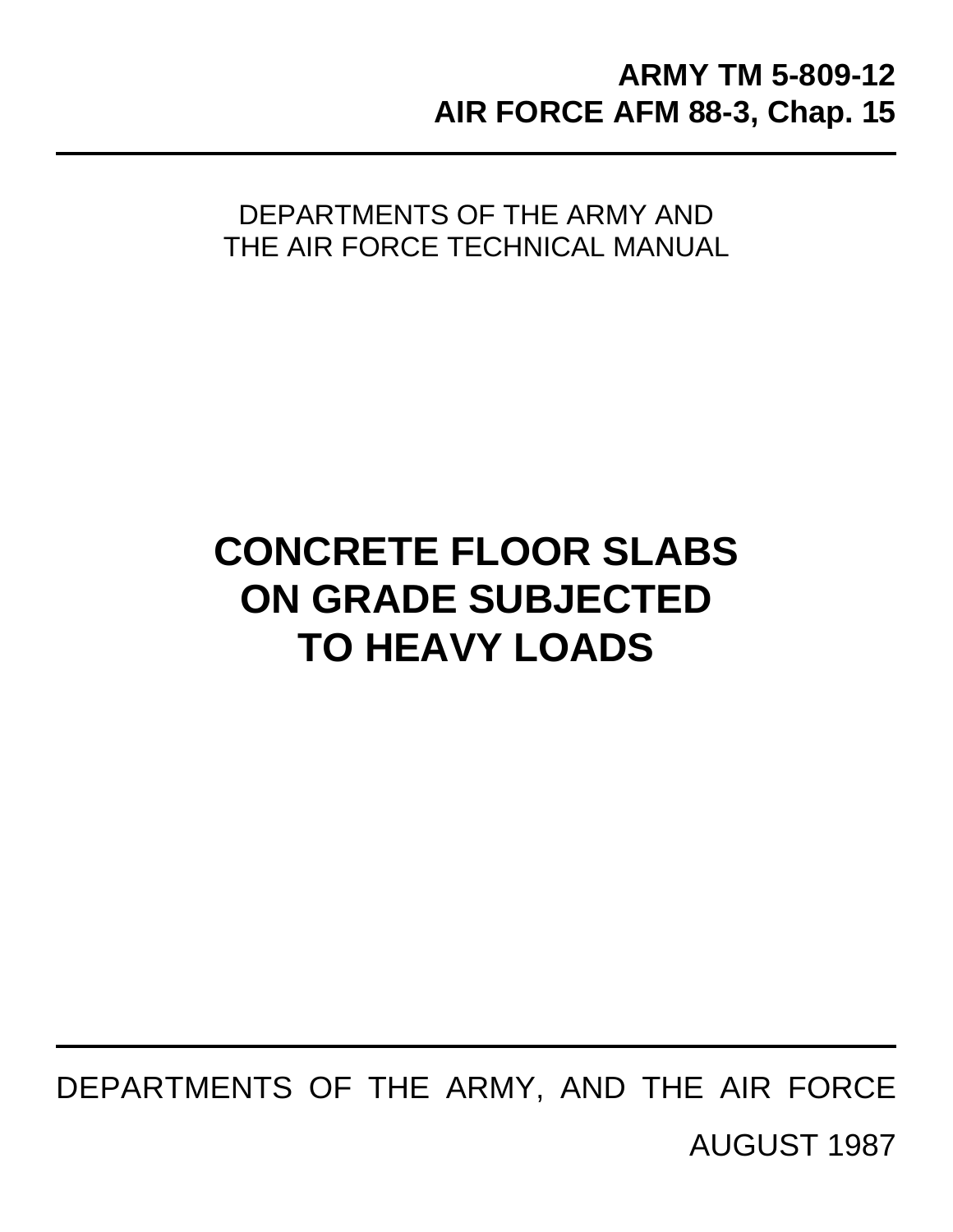TECHNICAL MANUAL HEADQUARTERS<br>No.5-809-12 DEPARTMENTS OF THE NO.5-809-12 DEPARTMENTS OF THE ARMY AIR FORCE MANUAL AIR FORCE AIR FORCE MANUAL AIR FORCE AND THE AIR FORCE No. 88-3, CHAPTER 15 WASHINGTON, D.C., 25 August 1987

# **CONCRETE FLOOR SLABS ON GRADE SUBJECTED TO HEAVY LOADS**

| CHAPTER 1. | <b>INTRODUCTION</b>                                |              |
|------------|----------------------------------------------------|--------------|
|            |                                                    | $1-$<br>$1-$ |
| CHAPTER 2. | BASIS OF FLOOR SLAB ON GRADE DESIGN                |              |
|            |                                                    |              |
| CHAPTER 3. | DETERMINATION OF FLOOR SLAB<br><b>REQUIREMENTS</b> |              |
|            |                                                    | $3-$<br>$3-$ |
| CHAPTER 4. | <b>SITE INVESTIGATION</b>                          |              |
|            |                                                    | $4-$<br>$4-$ |
| CHAPTER 5. | <b>DESIGN PROCEDURE</b>                            |              |
|            |                                                    | $5 -$        |

**<sup>\*</sup> This manual supersedes TM 5-809-12/AFM 88-3, Chapter 15, dated 1 April 1977.**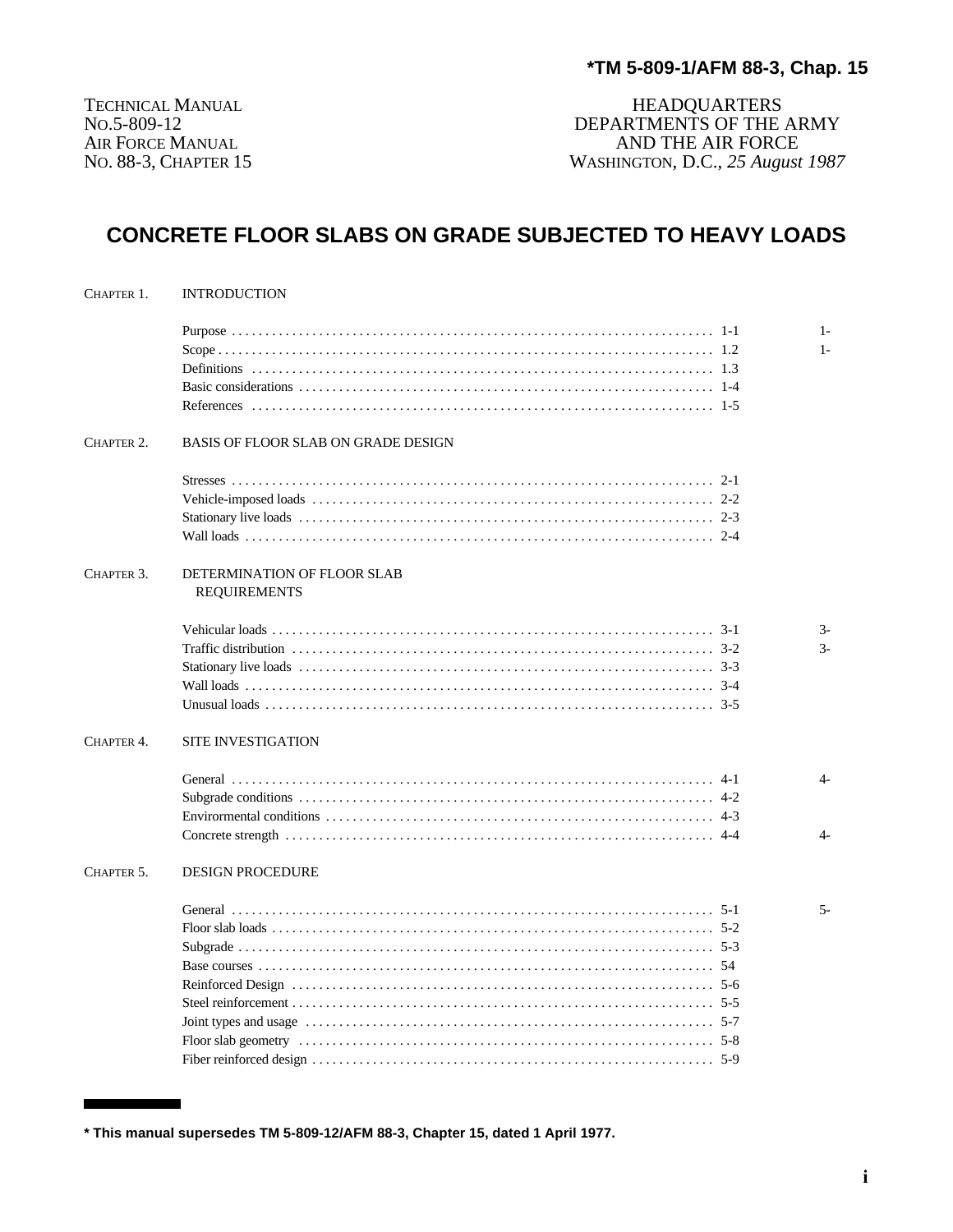|                                                   | Page |
|---------------------------------------------------|------|
|                                                   |      |
| APPENDIX B. EQUATIONS FOR COMPUTING THE ALLOWABLE |      |
| WALL LOADS NEAR CENTER OF SLAB OR NEAR            |      |
|                                                   |      |
|                                                   |      |
|                                                   |      |

### LIST OF FIGURES

| Figure 3-1 | Widths of thickened slabs and slab      |                                                                                                                                                                                                                               |
|------------|-----------------------------------------|-------------------------------------------------------------------------------------------------------------------------------------------------------------------------------------------------------------------------------|
|            |                                         |                                                                                                                                                                                                                               |
| $5 - 1$    | Design curves for concrete floor        |                                                                                                                                                                                                                               |
|            |                                         |                                                                                                                                                                                                                               |
| $5-2$      | Design curves for concrete floor        |                                                                                                                                                                                                                               |
|            |                                         |                                                                                                                                                                                                                               |
| $5 - 3$    |                                         |                                                                                                                                                                                                                               |
| $5 - 4$    |                                         |                                                                                                                                                                                                                               |
|            | floor slabs                             |                                                                                                                                                                                                                               |
| $5 - 5$    |                                         |                                                                                                                                                                                                                               |
| $5-6$      | Contraction joints for reinforced and   |                                                                                                                                                                                                                               |
|            |                                         |                                                                                                                                                                                                                               |
| $5 - 7$    |                                         |                                                                                                                                                                                                                               |
| $5 - 8$    |                                         |                                                                                                                                                                                                                               |
| $5-9$      | Doweled construction joints for         |                                                                                                                                                                                                                               |
|            |                                         |                                                                                                                                                                                                                               |
| $5-10$     | Keyed construction joints for concete   |                                                                                                                                                                                                                               |
|            |                                         |                                                                                                                                                                                                                               |
| $5 - 11$   | Doorway slab design for                 |                                                                                                                                                                                                                               |
|            |                                         |                                                                                                                                                                                                                               |
| $5-12$     |                                         |                                                                                                                                                                                                                               |
| $5-13$     |                                         |                                                                                                                                                                                                                               |
| $5 - 14$   |                                         |                                                                                                                                                                                                                               |
| $5 - 15$   | Design curves for fiber-reinforced      |                                                                                                                                                                                                                               |
|            |                                         |                                                                                                                                                                                                                               |
| $5-16$     | Design curves for fiber-reinforced      |                                                                                                                                                                                                                               |
|            |                                         |                                                                                                                                                                                                                               |
| $5-17$     | Deflection curves for fiber-reinforced  |                                                                                                                                                                                                                               |
|            |                                         |                                                                                                                                                                                                                               |
| $5-18$     | Allowable deflection for jointed fiber- |                                                                                                                                                                                                                               |
|            |                                         |                                                                                                                                                                                                                               |
|            |                                         |                                                                                                                                                                                                                               |
|            |                                         | LIST OF TABLES                                                                                                                                                                                                                |
| Table 3-1  |                                         |                                                                                                                                                                                                                               |
| $3-2$      | Minimum thickness of thickened floor    |                                                                                                                                                                                                                               |
|            |                                         |                                                                                                                                                                                                                               |
|            |                                         |                                                                                                                                                                                                                               |
| $3 - 3$    |                                         | Maximum allowable wall load near heart and the state of the state of the state of the state of the state of the state of the state of the state of the state of the state of the state of the state of the state of the state |
|            |                                         |                                                                                                                                                                                                                               |
| $4 - 1$    | Typical values of modulus of subgrade   |                                                                                                                                                                                                                               |
|            |                                         |                                                                                                                                                                                                                               |
| $5 - 1$    |                                         |                                                                                                                                                                                                                               |
| $5 - 2$    | Recommended spacing of transverse       |                                                                                                                                                                                                                               |
|            |                                         |                                                                                                                                                                                                                               |
| $5 - 3$    |                                         |                                                                                                                                                                                                                               |
|            |                                         |                                                                                                                                                                                                                               |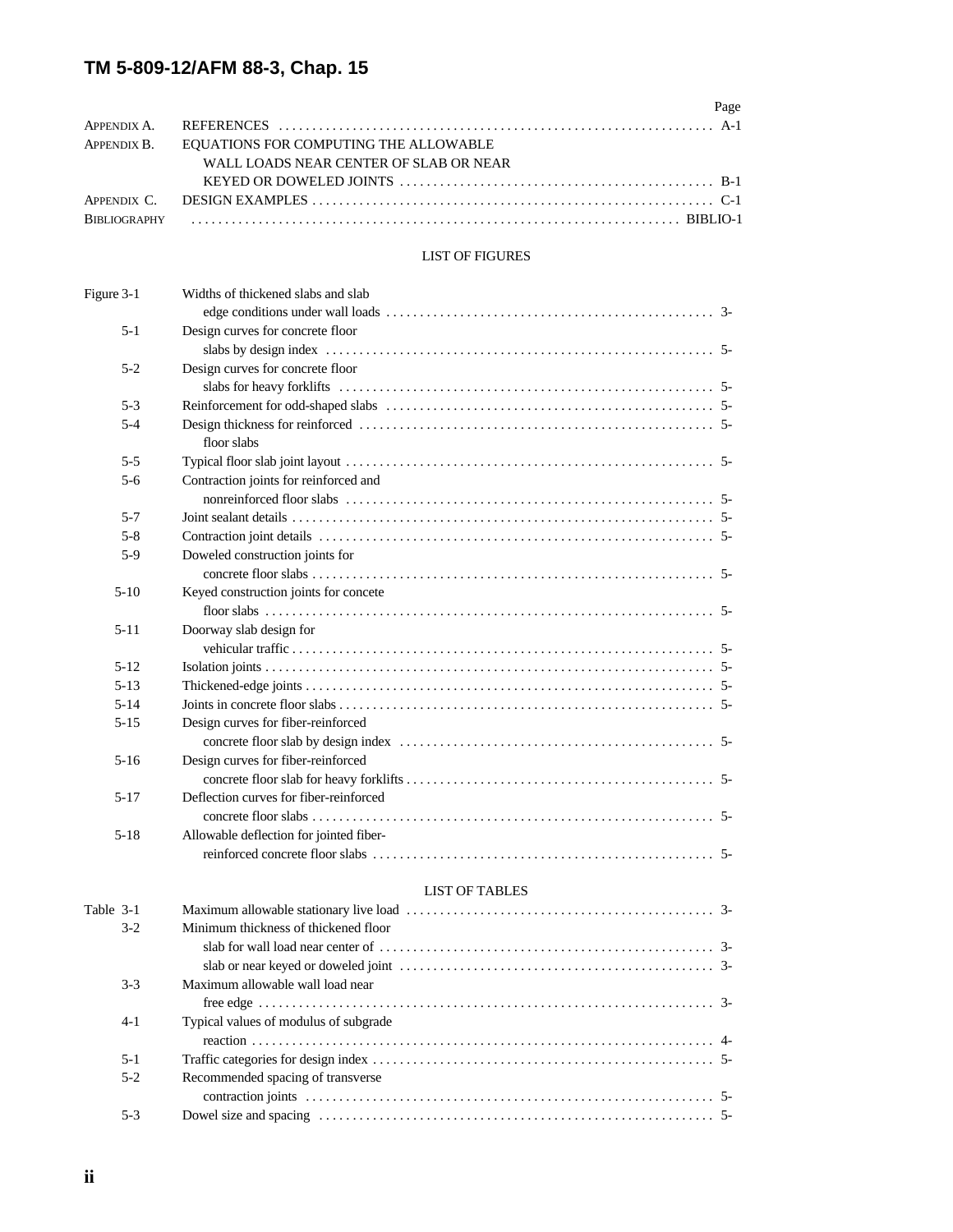# **CHAPTER 1 INTRODUCTION**

This manual prescribes the criteria for the design of concrete floor slabs on grade in buildings for heavy loads and is applicable to all elements responsible for military construction. Heavy loads in buildings such as warehouses include moving loads, stationary live loads, and wall loads.

# **1-2. Scope.**

Theoretical concepts, practical applications, basis of design, and design procedures for heavy loads are discussed in this manual. Related criteria for lightloaded areas such as office spaces are separately treated in TM 5-809-2/AFM 88-3, Chap. 2. Criteria for areas subjected to vibratory loadings are included in TM 5-81 8-1/AFM 88-7, Chap. 1. For design criteria outside the scope of this manual, industry standards are recommended.

# **1-3. Definitions.**

The following definitions have been adopted for the manual:

*a. Slab on grade.* Concrete slab supported directly on foundation soil.

*b. Light loads.* Loads which consist of (comparable) forklift axle load of 5 kips or less and stationary live loads less than 400 pounds per square foot.

*c*. *Heavy loads.* Loads which consist of any one of the following: moving live loads exceeding a forklift axle load of 5 kips, stationary live loads exceeding 400 pounds per square foot, and concentrated wall loads exceeding 600 pounds per linear foot.

*d. Wall load.* Concentrated loads imposed by walls or partitions.

*e. Dead load.* All the materials composing the permanent structure, including permanent wall loads and all equipment that is fixed in position.

*f. Live load.* Loads imposed by the use and occupancy of the structure.

(1) *Moving live load.* Loads imposed by vehicular traffic such as forklift trucks.

(2) *Stationary live load.* Loads imposed by movable items such as stored materials.

**1-1. Purpose.** *g. Vibratory loads.* Dynamic and/or oscillatory loading of significant magnitude.

> *h. Design load.* The effects of stationary live, dead, and wall loads and moving live loads. Dead loads of floor slabs on grade are ignored.

> *i. Special soils.* Soils which exhibit undesirable properties for construction uses such as high compressibility or swell potential.

> *j. Nonreinforced slab.* Concrete slab resting on grade containing minimal distributed steel, usually of welded wire fabric (WWF), for the purpose of limiting crack width due to shrinkage and temperature change.

> *k. Reinforced slab.* Concrete slab resting on grade containing steel reinforcement which consists of either a welded wire fabric or deformed reinforcing steel bars.

# **1-4. Basic considerations.**

Concrete floor slabs on grade are subjected to a variety of loads and loading conditions. The design procedure includes determining slab thickness based on moving live loads and then checking adequacy of slab thickness for stationary live load. The design procedure separately includes determining thickness of slab under wall load. The entire design procedure is based on a working stress concept. Stresses induced by temperature gradients and other environmental effects are taken into account by the assignment of working stresses. Working stresses have been established empirically based on experience gained in roadway and airfield pavement performance data.

## **1-5. References.**

Appendix A contains a list of references used in this document.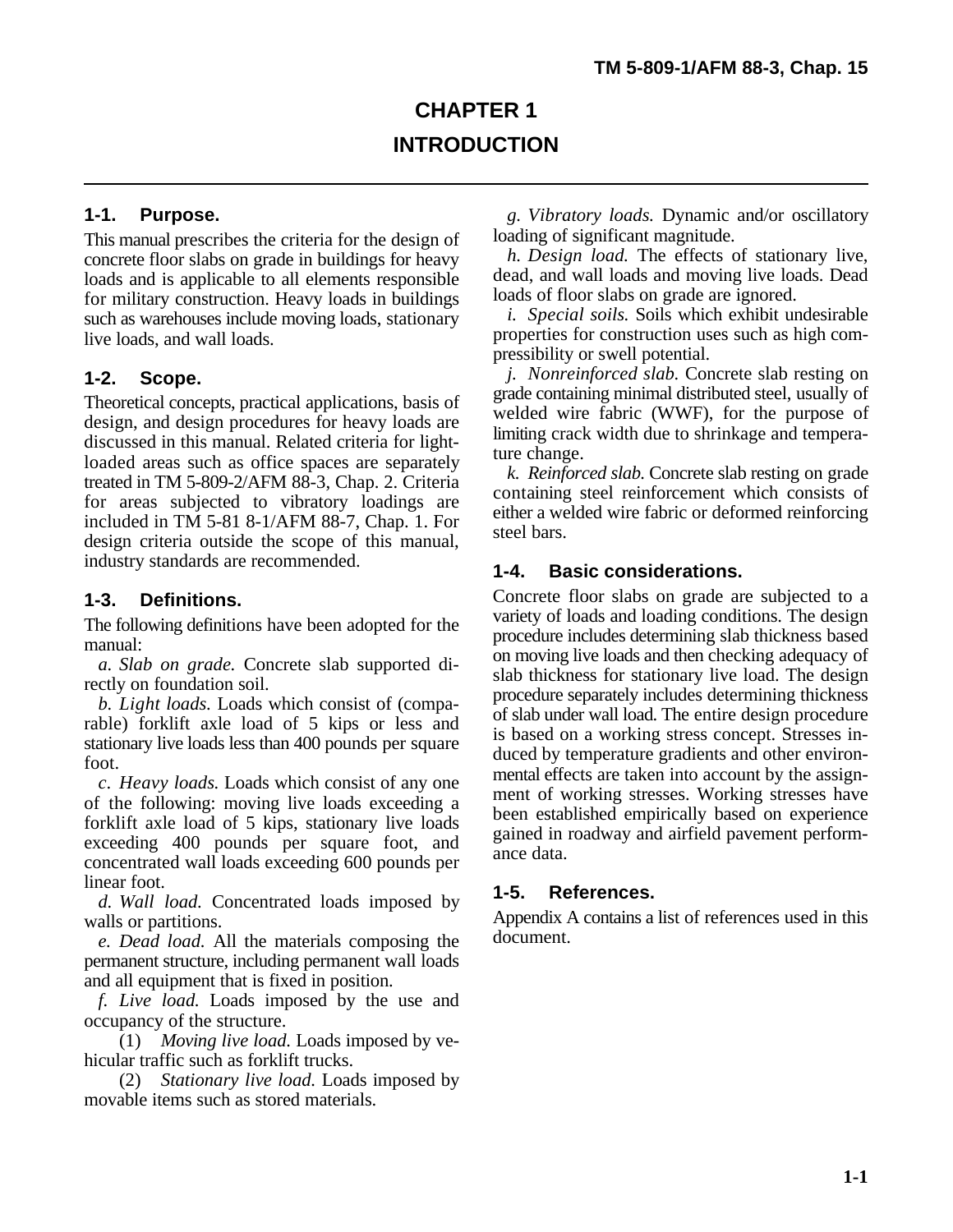# **CHAPTER 2**

**BASIS OF FLOOR SLAB ON GRADE DESIGN**

The structural design of a concrete floor slab on grade is primarily controlled by the stresses caused by moving live loads and in some cases the stationary loads. Stresses in floor slabs on grade resulting from vehicular loads are a function of floor slab thickness, vehicle weight and weight distribution, vehicle wheel or track configuration, modulus of elasticity and Poisson's ratio of concrete, and modulus of subgrade reaction of supporting material. The volume of traffic during the design life is important for fatigue considerations. The floor slab design procedure presented The maximum allowable stationary live load is limherein is based on limiting the critical tensile stresses ited by both the positive bending moment stress produced within the slab by the vehicle loading, as under the load and the negative bending moment in TM 5-822-6/AFM 88-7, Chap. 1. Correlation stresses occurring at some distance from the load. studies between theory, small-scale model studies, *a. Positive bending moments.* Stresses due to and full-scale accelerated traffic tests have shown positive bending moment are relatively simple to that maximum tensile stresses in floor slabs will compute by using Westergaard\*s analysis\* of elastioccur when vehicle wheels are tangent to a free cally supported plates. An appropriate safety factor edge. Stresses for the condition of the vehilcle is applied to determine allowable stresses due to wheels tangent to an interiorioint where the two these loads because environmentally imposed slabs are tied together are less severe than a free stresses must also be accounted for when edge because of the load transfer across the two considering stationary loads. adjacent slabs. In the case of floor slabs, the design *b. Negative bending moments.* The effect of can be based on the control of stress at interior negative bending stress is somewhat more difficult joints. Exceptions to this assumption for interior to determine. A slab on an elastic subgrade will joint loading occur when a wheel is placed at the deform under loading somewhat like a damped sine edge at doorways or near a free edge at a wall. curve in which the amplitude or deformation of

For determining floor slab design requirements, military vehicles have been divided into three general classifications: forklift trucks, other pneumatic and solid tired vehicles, and tracked vehicles. The relative severity of any given load within any of the three classifications is determined by establishing a relationship between the load in question and a standard loading. Floor slab design requirements are then established in terms of the standard load. Other stresses such as restraint stresses resulting from

**2-1. Stresses.** thermal expansion and contraction of the concrete slab and warping stresses resulting from moisture and temperature gradients within the slab, due to their cyclic nature, will at times be added to the moving live load stresses. Provision for these stresses that are not induced by wheel loads is made by safety factors developed empirically from fullscale accelerated traffic tests and from the observed performance of pavements under actual service conditions.

# **2-3. Stationary live loads.**

**2.2 Vehicle-imposed loads. position decreases asymptotically to zero. Thus,** successive cycles at a distance from the loading there exists some critical aisle width where the damped sine curves from parallel loading areas are in phase and additive. In this situation, the negative bending moment stresses wil become significant and must be considered. Therefore, allowable stationary live loads were established to include the effects of negative moment bending stresses. These calculations are reflected in the tabulated values of allowable stationary live loads.

**<sup>\*</sup> Westergaards analysis Is actually for plates on a liquid foundation, sometimes called a Winkler foundation. There Is a distinct difference between the structural behavoir of plates on a liquid and on an elastic foundation. In many textbooks, the term "beam on elastic foundation" Is actually "beam on liquid foundation."**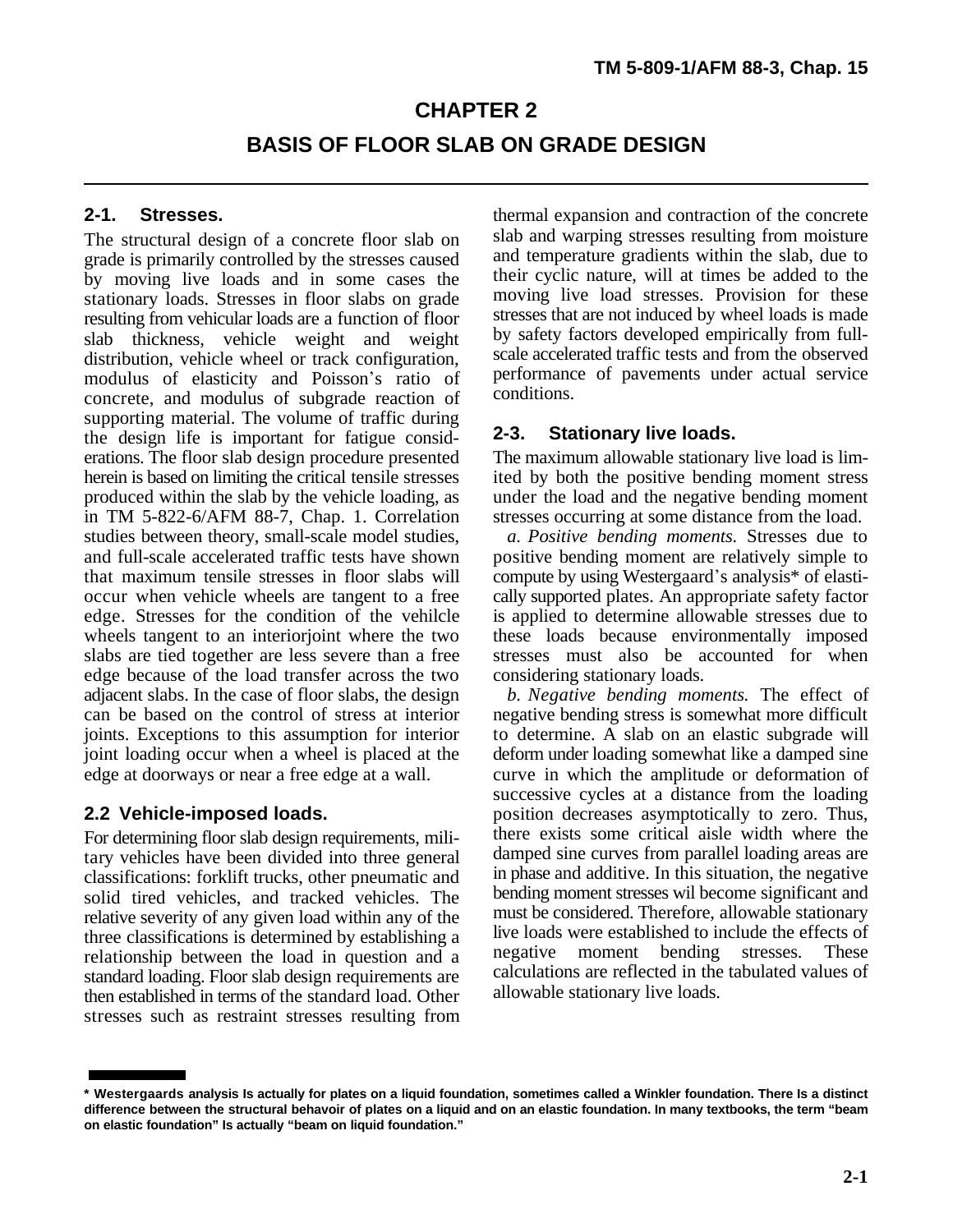There are situations where a wall is placed on a new thickened slab or- on an existing concrete floor slab on grade. Walls weigh from several hundred to several thousand pounds per linear foot. The design table used for determining thicknesses required under walls is developed by Staab (see Biblio) and

**2-4. Wall loads.** is based on the theory of a beam on a liquid foundation subjected to concentrated loads. Three loading conditions are considered: loads at the center of the slab, loads at a joint, and loads at the edge of the slab. The widths of thickened slabs are developed together with the recommended transitions.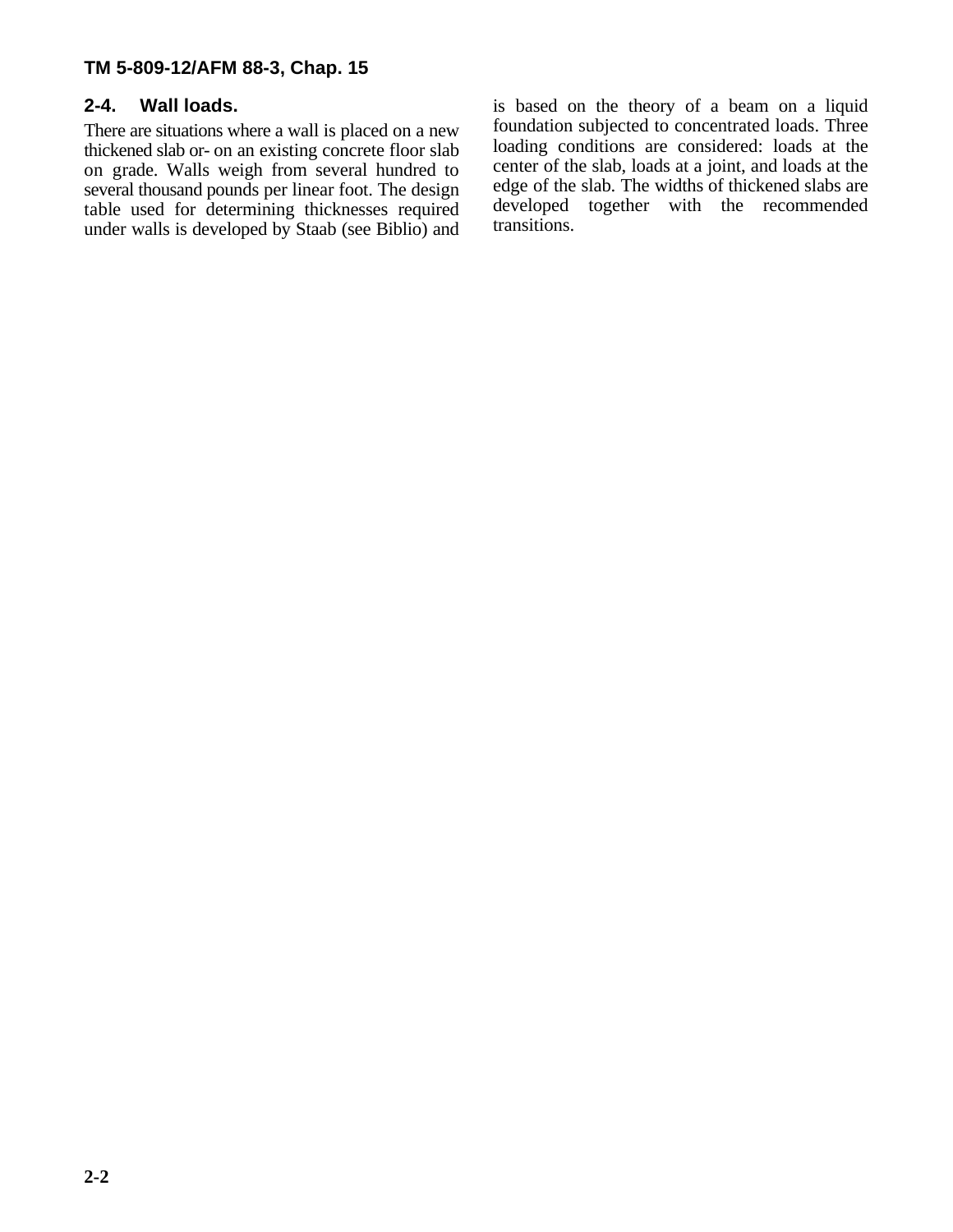# **CHAPTER 3**

# **DETERMINATION OF FLOOR SLAB REQUIREMENTS**

The following traffic data are required to determine the floor slab thickness requirements:

- Types of vehicles
- Traffic volume by vehicle type
- Wheel loads, including the maximum single-axle and tandem-axle loading for trucks, forklift trucks, and tracked vehicles
- The average daily volume of traffic (ADV) which, in turn, determines the total traffic volume anticipated during the design life of the floor slab.

For floor slabs, the magnitude of the axle load is of far greater importance than the gross weight. Axle spacings generally are large enough so that there is To aid in evaluating traffic for the purposes of floor little or no interaction between axles. Forklift truck slab design, typical forklift trucks have been divided traffic is expressed in terms of maximum axle load. into six categories as follows: traffic is expressed in terms of maximum axle load. Under maximum load conditions, weight carried by

**3-1. Vehicular loads.** the drive axle of a forklift truck is normally 87 to 94 percent of the total gross weight of the loaded vehicle.

> For tracked vehicles, the gross weight is evenly divided between two tracks, and the severity of the load can easily be expressed in terms of gross weight. For moving live loads, axle loading is far more important than the number of load repetitions. Full-scale experiments have shown that changes as little as 10 percent in the magnitude of axle loading are equivalent to changes of 300 to 400 percent in the number of load repetitions.

# **3-2. Traffic distribution.**

| <b>Forklift Truck</b><br>Category | <b>Forklift Truck</b><br>Maximum Axle Load, kips | Maximum Load<br>Capacity, kips |
|-----------------------------------|--------------------------------------------------|--------------------------------|
| L                                 | 5 to 10                                          | $2$ to $4$                     |
| Н                                 | 10 to 15                                         | $4$ to 6                       |
| Ш                                 | 15 to 25                                         | 6 to 10                        |
| IV                                | 25 to 36                                         | 10 to 16                       |
| V                                 | 36 to 43                                         | 16 to 20                       |
| VI                                | 43 to 120                                        | 20 to 52                       |

When forklift trucks have axle loads less than 5 kips considering each axle as one forklift truck axle of and the stationary live loads are less than 400 approximate weight. For example, a three-axle truck as conventional trucks shall be evaluated by are categorized as follows:

approximate weight. For example, a three-axle truck pounds per square foot, the floor slab should be with axle loads of 6, 14, and 14 kips will be designed in accordance with TM 5-809-2/AFM 88- considered as three forklift truck axles, one in 3, Chap. 2. Vehicles other than forklift trucks such Category I and two in Category II. Tracked vehicles

| Forklift |                            |
|----------|----------------------------|
| Truck    | <i>Tracked Vehicles</i>    |
| Category | Maximum Bross Weight, kips |
| Т        | less than 40               |
| H        | 40 to $60$                 |
| Ш        | 60 to 90                   |
| TV       | 90 to 120                  |

Categories for tracked vehicles may be substituted for the same category for forklift trucks.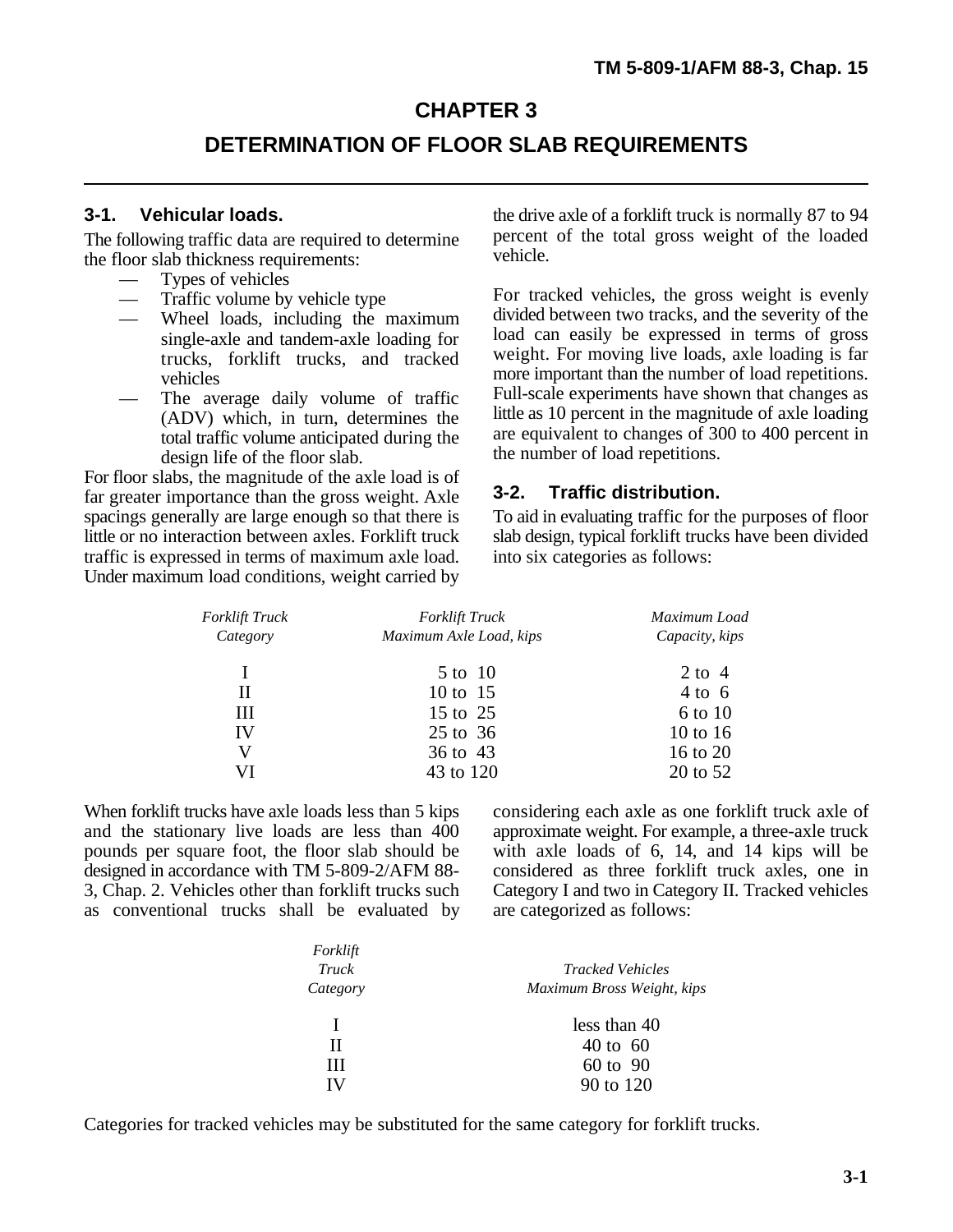Floor slabs on grade should have adequate structural live loads. Since floor slabs are designed for moving live loads, the design should be checked for stationary live loading conditions. Table 3-1 lists values for maximum stationary live loads on floor slabs. For very heavy stationary live loads, the floor slab thicknesses listed in table 3-1 will control the design. Table 3-1 was prepared using the equation

$$
w = 257.876s \sqrt{\frac{kh}{E}}
$$
 (eq 3-1)

where

- $w =$  the maximum allowable distributed stationary live load, pounds per square foot
- $s =$  the allowable extreme fiber stress in tension excluding shrinkage stress and is assumed to be equal to one-half the normal 28-day concrete flexural strength, pounds per square inch
- **3-3. Stationary live loads. k** = the modulus of subgrade reaction, pounds per cubic inch
	- $h =$  the slab thickness, inches
	- $E=$  the modulus of elasticity for the slab (assumed to equal 4.0 x 106 pounds per square inch)

The above equation may be used to find allowable loads for combinations of values of s, h, and knot given in table 3-1. Further safety may be obtained by reducing allowable extreme fiber stress to a smaller percentage of the concrete flexural strength have been presented by Grieb and Werner, Waddell, and Hammitt (see Biblio). The selection of the modulus of subgrade reaction for use in table 3-1 is discussed in paragraph 4-2*d*. The design should be examined for the possibility of differential settlements which could result from nonuniform subgrade support. Also, consideration of the effects of long-term overall settlement for stationary live loads may be necessary for compressible soils (see TM 5-818- 1/AFM 88-3, Chap. 7).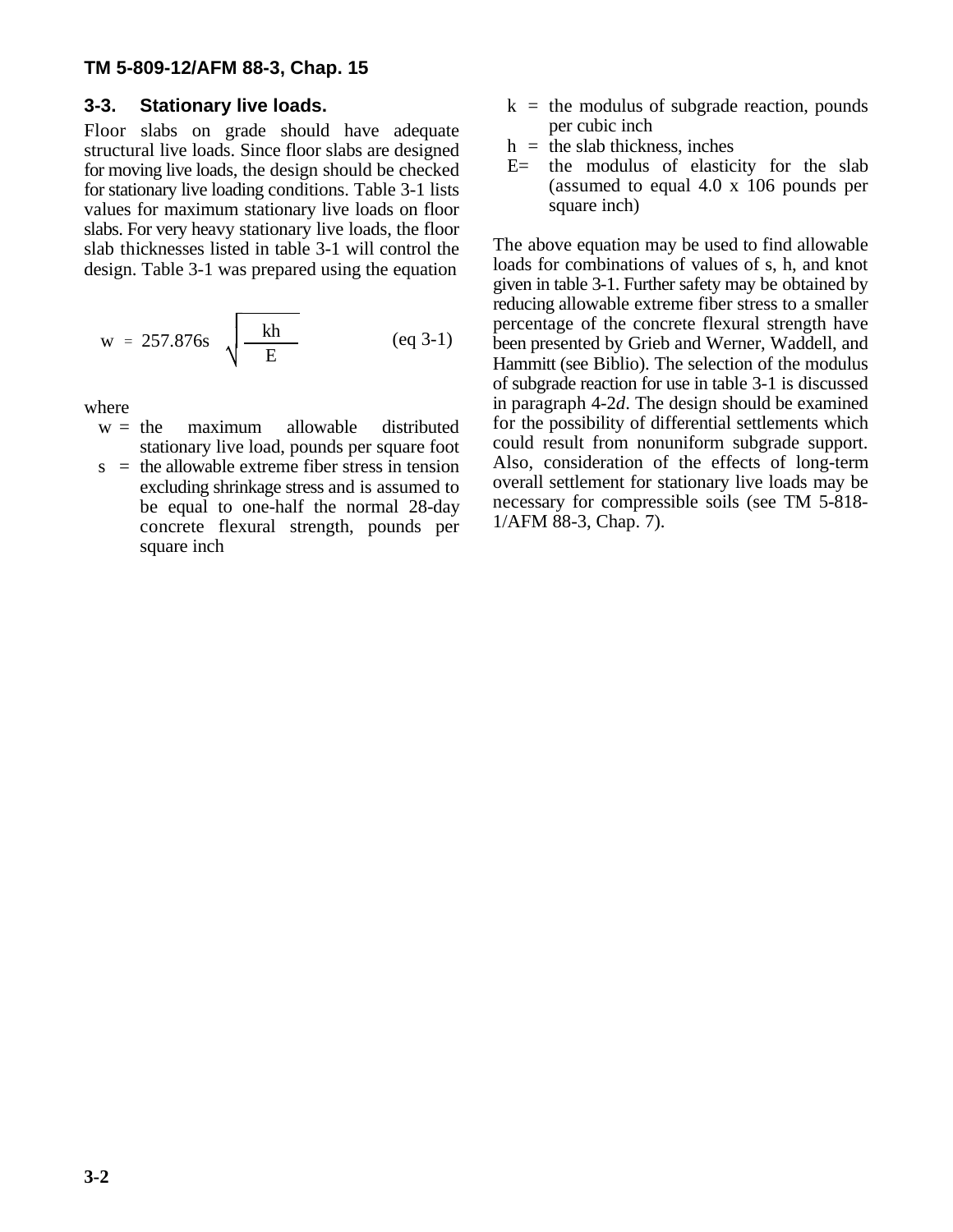| Slab<br>Thickness |                  | Stationary Live Load w in<br>lb/ft <sup>2</sup> for These Flexural<br>Strengths of Concrete |                  |                  |                      |
|-------------------|------------------|---------------------------------------------------------------------------------------------|------------------|------------------|----------------------|
| inches<br>h       | 550 lb<br>$in^2$ | 600 lb<br>$in^2$                                                                            | 650 lb<br>$in^2$ | 700 lb<br>$in^2$ |                      |
| 6                 | 868              | 947                                                                                         | 1,026            | 1,105            |                      |
| 7                 | 938              | 1,023                                                                                       | 1,109            | 1,194            |                      |
| 8                 | 1,003            | 1,094                                                                                       | 1,185            | 1,276            |                      |
| 9                 | 1,064            | 1,160                                                                                       | 1,257            | 1,354            | STATIONARY LIVE LOAD |
| $10$              | 1,121            | 1,223                                                                                       | 1,325            | 1,427            |                      |
| 11                | 1,176            | 1,283                                                                                       | 1,390            | 1,497            |                      |
| 12                | 1,228            | 1,340                                                                                       | 1,452            | 1,563            |                      |
| 14                | 1,326            | 1,447                                                                                       | 1,568            | 1,689            |                      |
| 16                | 1,418            | 1,547                                                                                       | 1,676            | 1,805            |                      |
| 18                | 1,504            | 1,641                                                                                       | 1,778            | 1,915            |                      |
| 20                | 1,586            | 1,730                                                                                       | 1,874            | 2,018            |                      |

*Table 3-1. Maximum allowable stationary live load*

NOTE: Stationary live loads tabulated above are based on a modulus of subgrade reaction (k) of 100  $lb/in^3$ . Maximum allowable stationary live loads for other moduli of subgrade reaction will be computed by multiplying the above—tabulated loads by a constant factor. Constants for other subgrade moduli are tabulated below.

| Modulus of        | 25 | 50  | 1 N N | 200 | 300 |
|-------------------|----|-----|-------|-----|-----|
| Subgrade reaction |    |     |       |     |     |
| Constant factor   |    | 0.7 | 1 O   | 1 4 | 1.7 |

found from the expression  $\sqrt{k/100}$ . For other modulus of subgrade reaction values, the constant values may be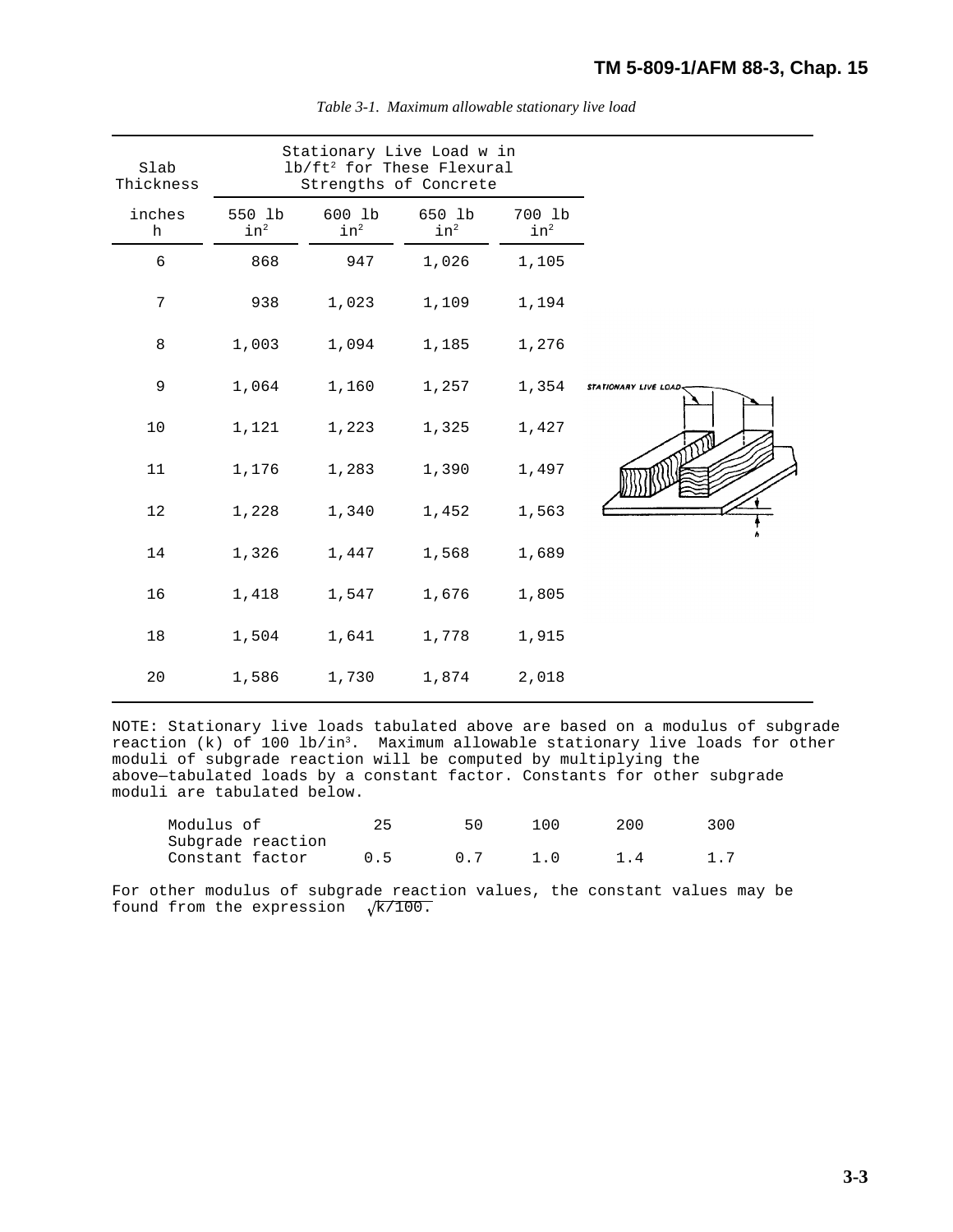Floor slabs on grade should have adequate thickness Information regarding floor slab requirements for to carry wall loads. Tables 3-2 and 3-3 show the special purpose ordnance, engineer, or transport minimum thicknesses of thickened slabs for various vehicles producing loads significantly greater than wall loads. The equations used to compute these those defined herein should be requested from values are included in appendix B. When slab Headquarters, Department of the Army (HQDA) thickness required for wall loads exceeds that (DAEN-ECE-G) Washington, DC 20314-1000 or required for moving live loads or stationary live Headquarters, Air Force Engineering and Services loads, the slab will be thickened in accordance with Center (DEMP), Tyndall MB, Fla. 32403. figure 3-1. The safety factor for the design was considered by using a reduced allowable tensile stress of the concrete,  $o_t$ , which was computed using the equation  $o_t = 1.6 \n\mathcal{F}f_c$ , where  $f_c$  is the ultimate compressive strength of the concrete. If wall loads exceed the tabulated values shown in table 3-2, separate wall footings are suggested. Figure 3-l*a* shows the widths of thickened slabs when the interior wall loads are near the slab center. A recommended transition is also shown. The thickened slab width is determined by the same theory as the wall loads. The slab under the wall is widened to the point where the stress in the thinner slab section does not exceed the allowable tensile stress of 1.6  $\sqrt{\text{f}^2}$ . Figure 3-1*b* shows a slab loaded near a keyed or doweled edge. Figure 3-lc shows a recommended slab thickening for a slab loaded near a free edge. The width of the thickened edge varies depending upon the width of the wall.

# **3-4. Wall loads. 3-5. Unusual loads.**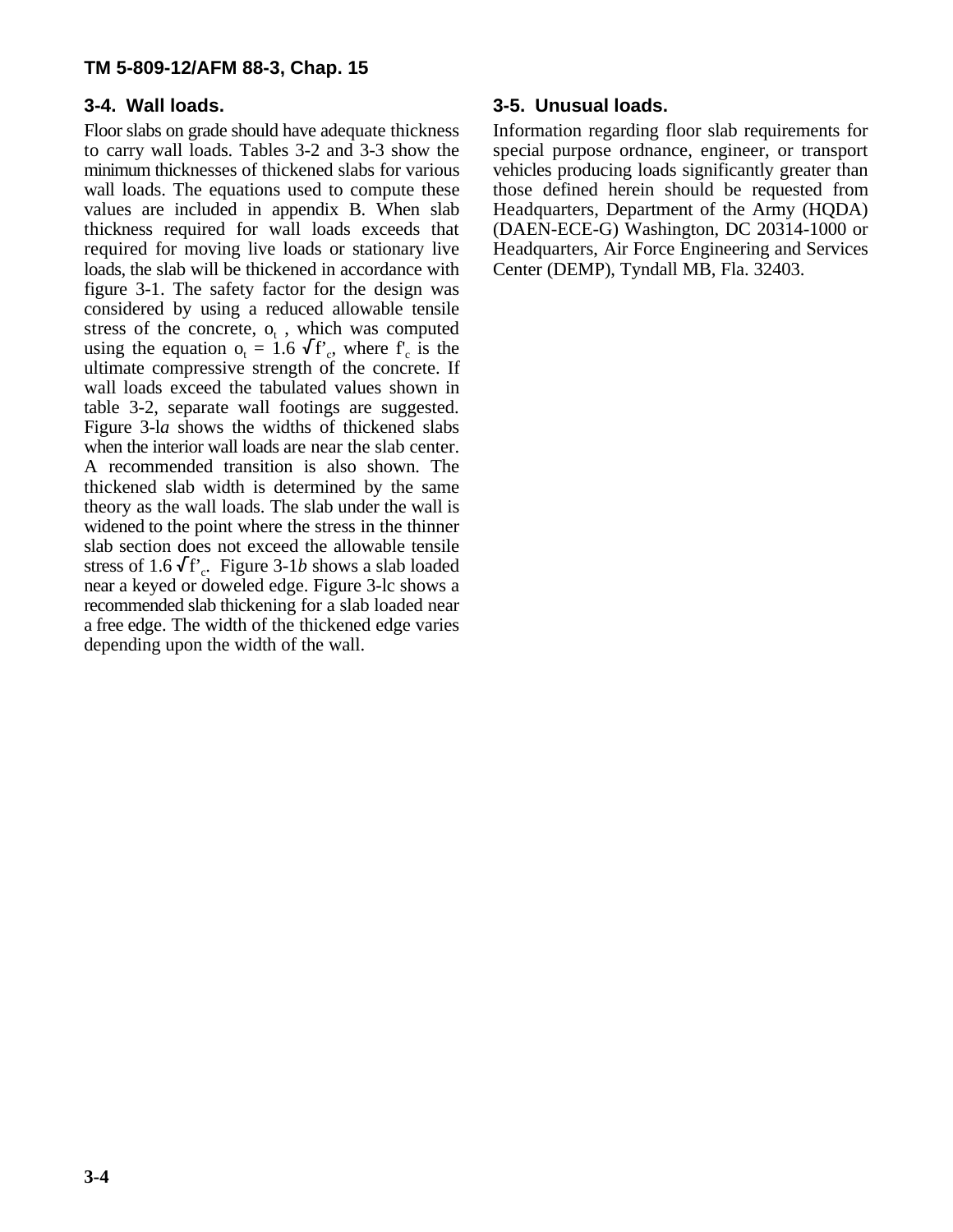*Table 3-2. Minimum thickness of thickened floor slab for wall load near center of slab or near keyed or doweled joint*



NOTE: The allowable wall loads are based on a modulus of subgrade reaction (k) of 100 pounds per cubic inch. The thickness of the thickened slab will be computed by multiplying the above thick nesses by a constant factor. Constants for other subgrade moduli are tabulated below.

| Modulus of          | 25 | 50. | 1 N N | 200  | 300 |
|---------------------|----|-----|-------|------|-----|
| Subgrade reaction k |    |     |       |      |     |
| Constant factor 1.3 |    | 1.1 | 1.0   | O. 9 | 0.8 |

may be found from  $\sqrt[5]{100/k}$ . For other modulus of subgrade reaction values the constant values

9  $\sqrt{f'_c}$ assumed equal to 9  $\sqrt{{\rm f}_{\rm c}}'$  where  ${\rm f'}_{\rm c}$  is the specified compressive <sup>a</sup>For this application the flexural strength of concrete was strength of concrete (lb/in<sup>2</sup>).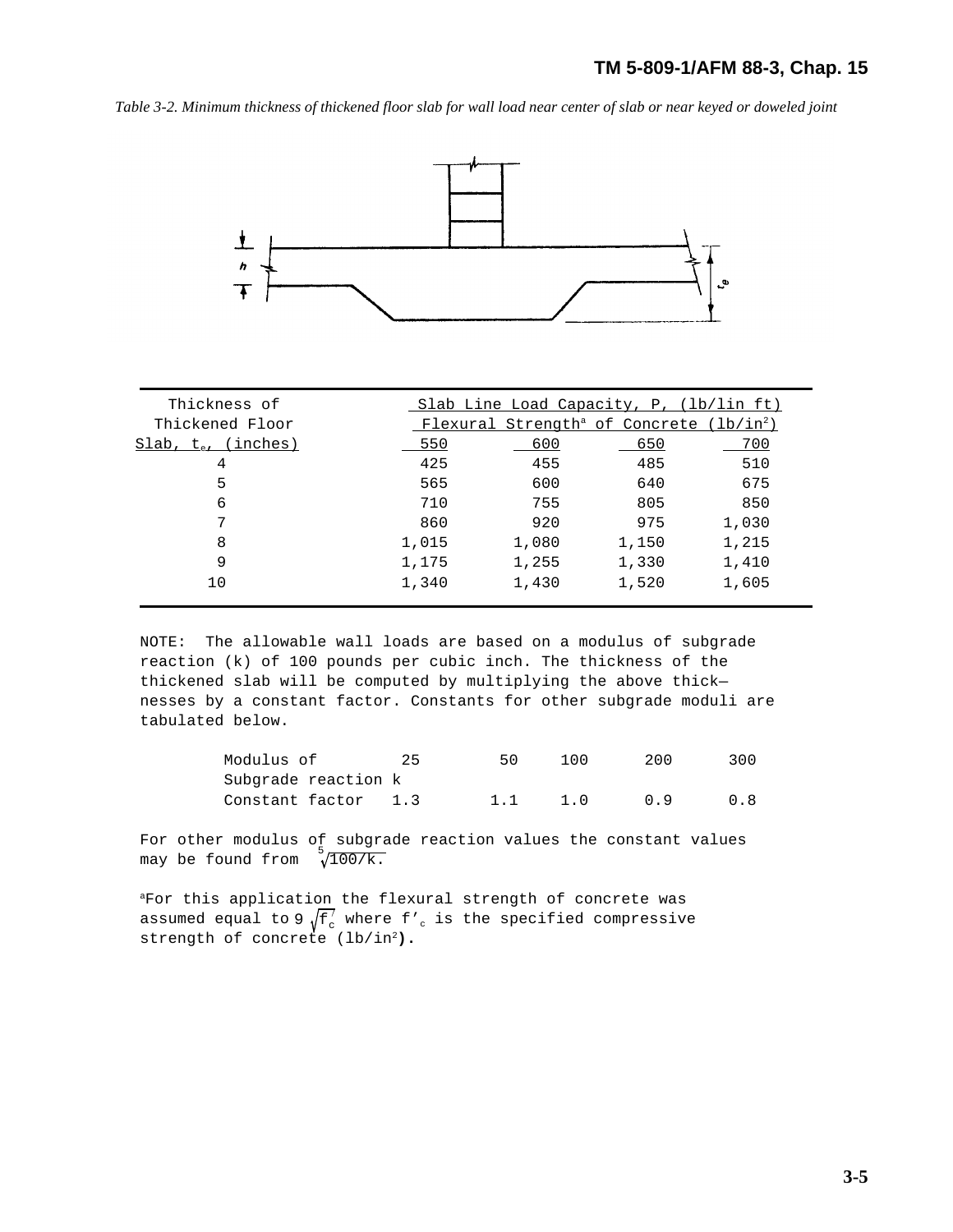

*Table 3-3. Maximum allowable wall load near free edge*

| Thickness of       |       | Slab Line Load Capacity, P, (lb/lin ft)                          |       |       |
|--------------------|-------|------------------------------------------------------------------|-------|-------|
| Thickened Slab, t. |       | Flexural Strength <sup>ª</sup> of Concrete (lb/in <sup>2</sup> ) |       |       |
| (inches)           | 550   | 600                                                              | 650   | 700   |
| $\overline{4}$     | 330   | 355                                                              | 375   | 395   |
| 5                  | 435   | 465                                                              | 495   | 525   |
| 6                  | 550   | 585                                                              | 620   | 660   |
| 7                  | 665   | 710                                                              | 755   | 800   |
| 8                  | 785   | 840                                                              | 890   | 945   |
| 9                  | 910   | 975                                                              | 1,035 | 1,090 |
| 10                 | 1,040 | 1,110                                                            | 1,180 | 1,245 |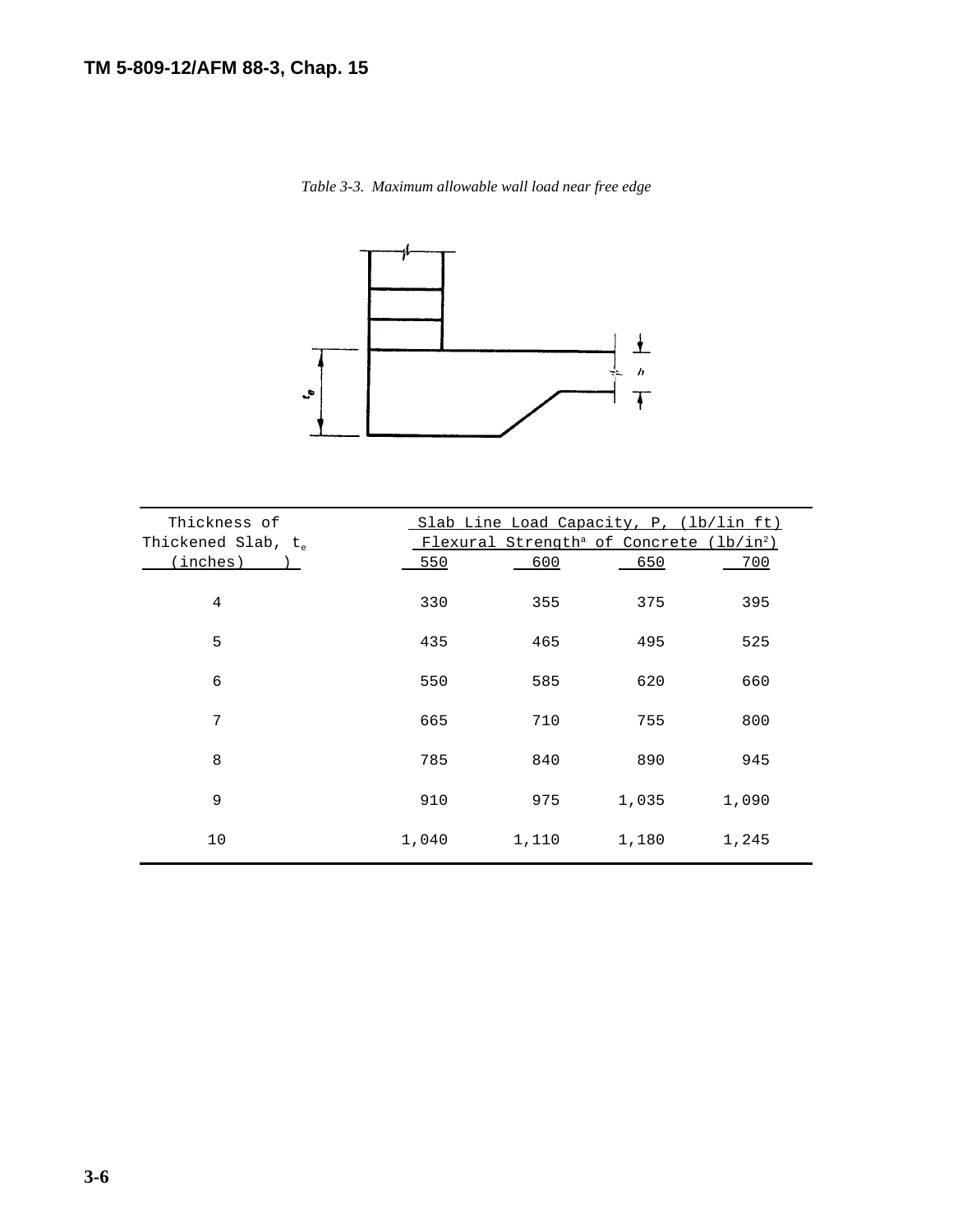

b) SLABS LOADED NEAR A KEYED OR DOWELED JOINT



c). SLABS LOADED NEAR A FREE EDGE

Figure 3-1. Widths of thickened slabs and slab edge conditions under wall loads.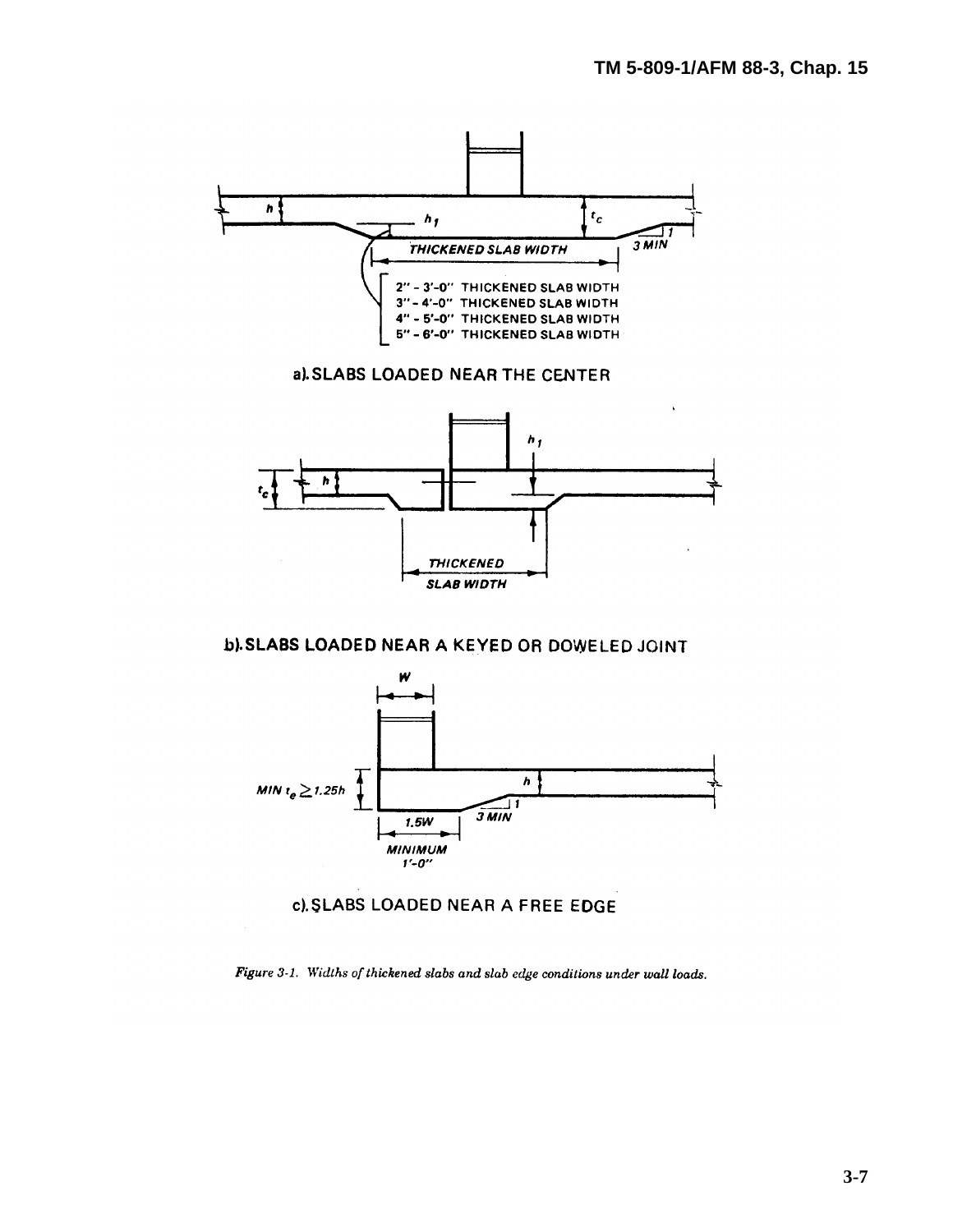# **CHAPTER 4 SITE INVESTIGATION**

Once the floor slab load capacity requirements have been established, an investigation of the existing conditions at the site must be made. Conditions to be considered include an investigation of the subgrade, climatic conditions, the need for and availability of base course materials, and the concrete strength properties likely to be encountered in the locale.

## **4-2. Subgrade conditions.**

*a*. Importance of subgrade conditions. The subgrade provides a foundation for supporting the floor slab and base courses. As a result, the required floor slab thickness and the performance obtained form the floor slab during its design life will depend in a large part, on the uniformity and bearing capacity of the subgrade. It is desirable, if economically feasible, to thoroughly investigate the subgrade to assess the maximum support potential for the particular subgrade. In unheated structures, the possibility of frost heave emphasizes the importance of uniformity of soil conditions under the floor slab.

*b.* Initial investigation. Preliminary investigations of subgrade conditions at the site of proposed construction should be performed to determine the engineering characteristics of the subgrade soils and the extent of any peculiarities of the proposed site. The general suitability of the subgrade soils is to be based on classification of the soil, moisture density relationships, expansive characteristics, susceptibility to pumping, and susceptibility to detrimental frost action. A careful study of the service history of existing floor slabs on similar subgrade materials in the locality of the proposed site should be made. Factors such as ground water, surface infiltration, soil capillarity, topography, rainfall, drainage conditions, and the seasonal change of such factors also may affect the support rendered by the subgrade.

**4-1. General** *c*. Exploration and classification. If field reconnaissance and analysis of existing subsurface information are insufficient to provide the necessary data for floor-slab design, an exploration program should be initiated according to provisions of TM 5-81 8-1/ AFM 88-3, Chap. 7. All soils should be classified in accordance with MIL-STD-619. Sufficient investigations should be performed at the proposed site to facilitate the classification of all soils that will be used or removed during construction; other pertinent descriptive information should also be included.

> *d.* Performance data. For the design of rigid floor slabs in areas where no previous experience regarding floor slab performance is available, the modulus of subgrade reaction k to be used for design purposes is determined by the field plate-bearing test. A description of the procedure to be followed for this test and the method for evaluating test results are given in MIL-STD-621. Where performance data from existing floor slabs on grade are available, adequate values for k usually can be estimated on the basis of soil type, drainage conditions, and frost conditions that prevail at the proposed site. Table 4-1 lists typical values of modulus subgrade reaction for various soil types and moisture contents. Values shown may be increased slightly if the density is greater than 95 percent maximum CE 55 density, except that a maximum of 500 pounds per cubic inch will be used for design. These values should be considered as a guide only, and their use in lieu of the field platebearing test is left to the discretion of the engineer. The fact that the materials are shown in the table does not indicate suitability for use. Suitability must be determined for the particular job conditions.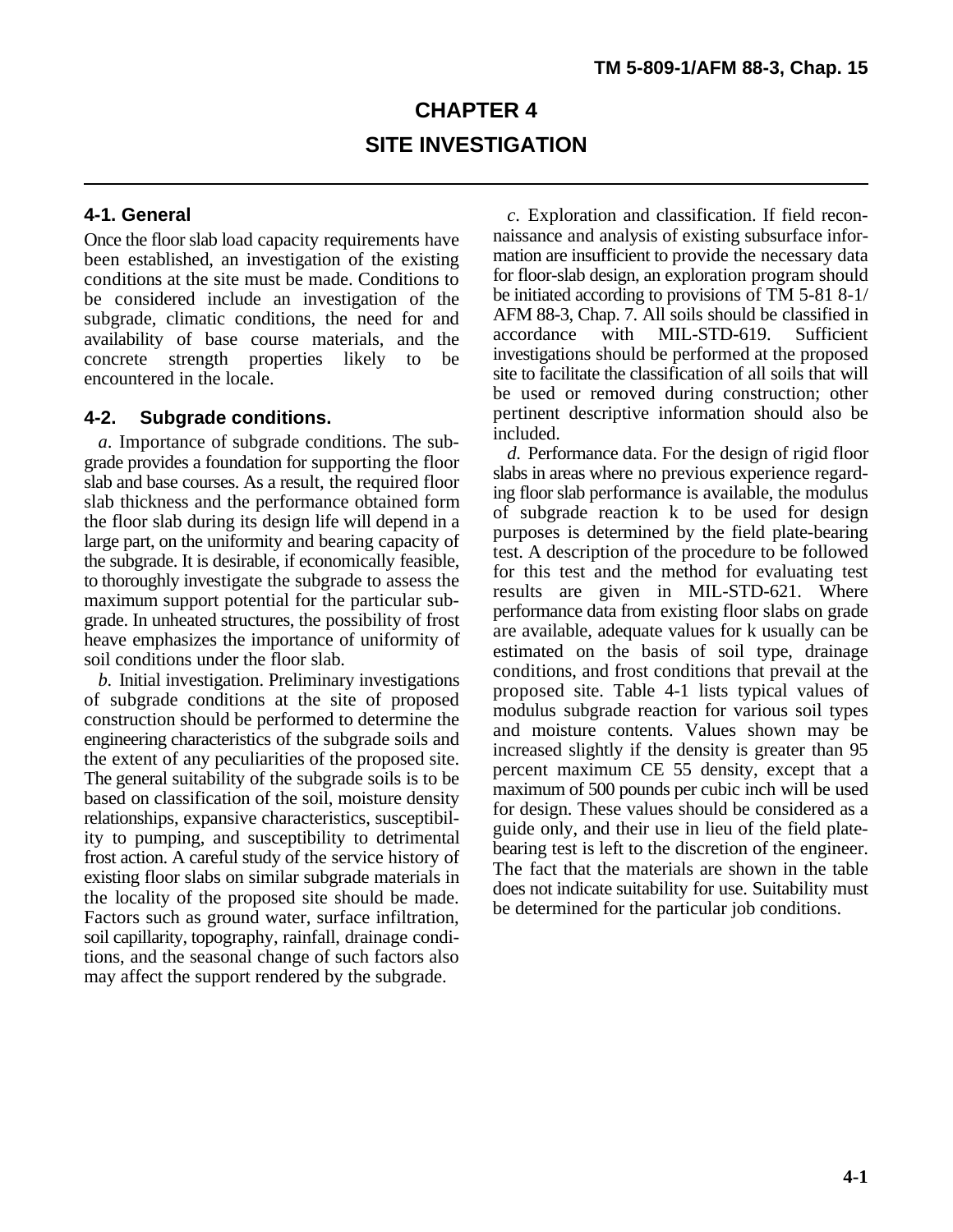|                                                        |              | Modulus of Subgrade Reaction, k, in lb/in <sup>3</sup><br>for Moisture Contents of |     |                 |     |     |     |      |
|--------------------------------------------------------|--------------|------------------------------------------------------------------------------------|-----|-----------------|-----|-----|-----|------|
|                                                        | $\mathbf{1}$ | 5                                                                                  | 9   | 13 <sup>°</sup> | 17  | 21  | 25  |      |
|                                                        | to           | to                                                                                 | to  | to              | to  | to  | to  | Over |
| Types of Materials                                     | $4\,$        | 8.8                                                                                | 12% | 16%             | 20% | 24% | 28% | 29%  |
|                                                        |              |                                                                                    |     |                 |     |     |     |      |
| Silts and clays<br>Liquid limit $> 50$<br>(OH, CH, MH) |              | 175                                                                                | 150 | 125             | 100 | 75  | 50  | 25   |
| Silts and clays<br>Liquid limit < 50<br>(OL, CL, ML)   |              | 200                                                                                | 175 | 150             | 125 | 100 | 75  | 50   |
| Silty and clayey<br>sands $(SM & SC)$                  | 300          | 250                                                                                | 225 | 200             | 150 |     |     |      |
| Gravelly sands<br>(SW & SP)                            | $300+$       | 300                                                                                | 250 |                 |     |     |     |      |
| Silty and clayey<br>qravels (GM & GC)                  |              | $300+ 300+ 300$                                                                    |     | 250             |     |     |     |      |
| Gravel and sandy<br>gravels (GW & GP)                  | $300+$       | $300+$                                                                             |     |                 |     |     |     |      |

*Table 4-1. Typical values of modulus of subgrade reaction*

NOTE: k values shown are typical for materials having dry densities equal to 90 to 95 percent of the maximum CE 55 density. For materials having dry densities less than 90 percent of maximum CE 55 density, values should be reduced by 50 lb/in<sup>3</sup>, except that a k of 25 lb/in<sup>3</sup> will be the minimum used for design.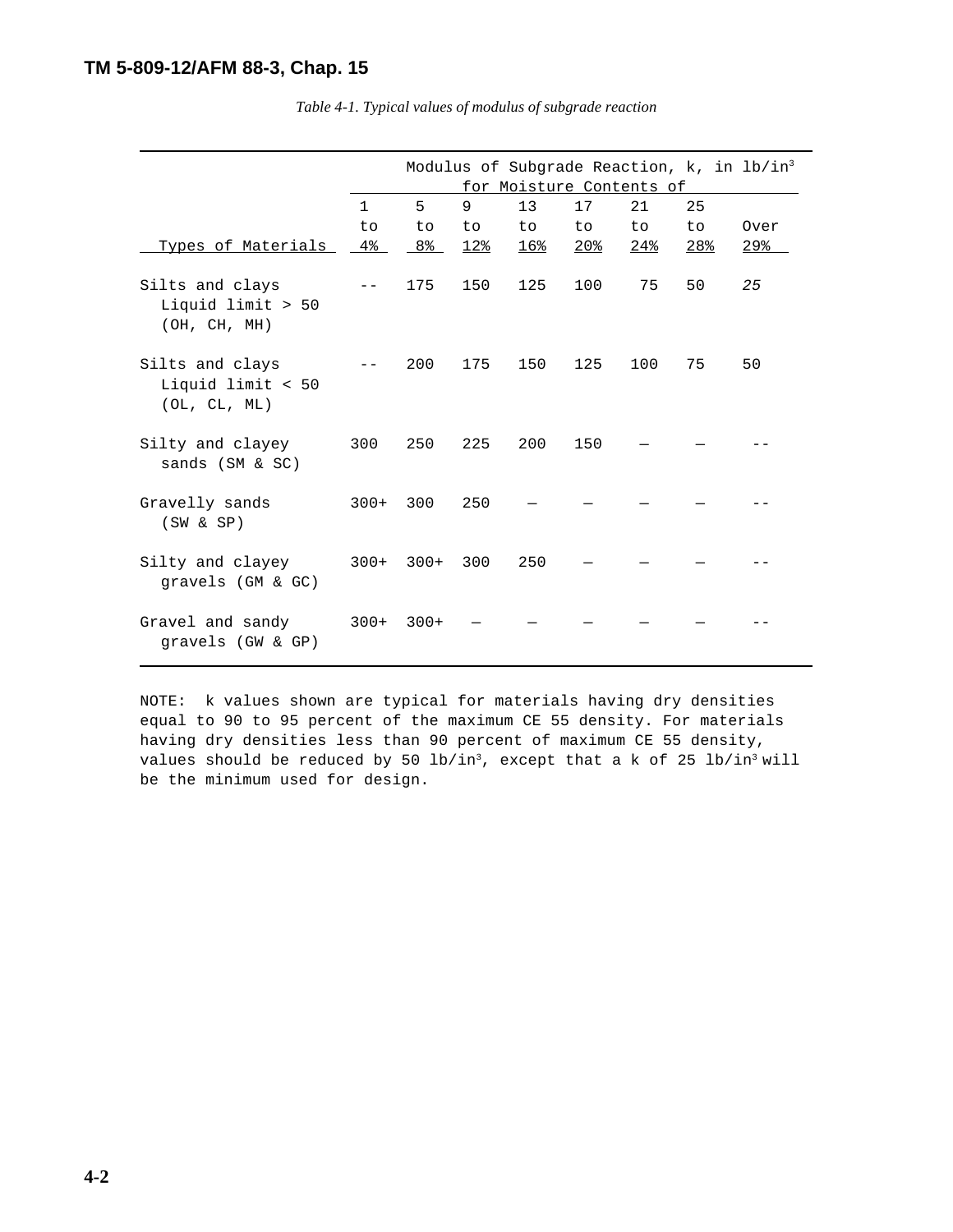*a*. *Freezing and thawing.* Special additional design considerations and measures are necessary where freezing and thawing may occur in underlying soils. The effects of such occurrences, which are termed "frost action," include surface heaving during freezing and loss of bearing capacity upon thawing. Detrimental frost action is the result of the development and/or thawing of segregated ice in underlying soils. Potential difficulties from frost action exist whenever a source of water is available to a frost-susceptible soil which is subject to subfreezing temperatures during a portion of the year. Conditions necessary for the development of ice segregation in soils together with a description of the ice segregation process and the detrimental effects of frost action are given in TM 5-818- 2/AFM 88-6, Chap. 4.

*b. Cold storage facilities.* A somewhat different problem is encountered in cold storage facilities where a structure in contact with the ground is *a. General*. For a given water-cement ratio, the maintained at subfreezing temperature. Thus, frost concrete strength likely to be obtained in a given action under such structures is a long-term rather locale depends primarily on the aggregate sources than a seasonal phenomenon, and deep frost available. Maximum particle size and quality of the penetration will eventually result, even in areas coarse aggregate will have a pronounced effect on where subfreezing ground temperatures are not concrete strength as will the gradation of the naturally experienced, unless insulation or blended coarse and fine aggregate. In general, provisions for circulation of warm air beneath the aggregates of the bankrun variety, as opposed to slab are provided in design. Recommended as a crushed aggregates, will produce a lower-strength reference is American Society of Heating, concrete due to particle shape. Specified concrete Refrigerating, and Air-Conditioning Engineering strength should be sufficient to provide high wear ASHRAE Handbook and Product Directory, resistance properties, constructability, and a Equipment, and Applications, (see Biblio). It should reasonably high flexural stress to attain the greatest be kept in mind that insulation may merely slow economy in the design. A study should be made of frost penetration. It does not prevent heat flow. the strengths likely to be encountered, since

isting thermal regime in the ground, an additional may result in a higher material cost for the project. problem is encountered in regions where heat flow *b. Traffic types.* The minimum concrete compresfrom the facility may result in the progressive thaw- sive strength for floors subjected to pneumatic tired ing of perennially frozen ground (permafrost). Ther- traffic will be 4,000 pounds per square inch; for mal degradation of permafrost which contains floors subjected to abrasive traffic such as steel masses of ice will result in subsidence as well as wheels, the minimum concrete compressive strength reduction in bearing capacity. Both may be severe. will be 5,000 pounds per square inch. The most widely employed, effective, and

**4-3. Environmental conditions.** economical means of maintaining a stable thermal regime in permafrost under slabs-on-grade is by means of a ventilated foundation. Provision is made for ducted circulation of cold winter air between the insulated floor and underlying ground. The air circulation serves to carry away the heat both from the foundation and the overlying building, freezing back the upper layers of soil which were thawed the preceding summer. The characteristics of permafrost and engineering pinciples in permafrost regions are described in TM 5-852-1/AFM 88-19, Chap. 1, and TM 5-852-4.

*d. Applicable technical manuals.* Where freezing and/or thawing may occur in underlying soils, slab design will be in accordance, as applicable, with TM 5-818-2/AFM 88-6, Chap. 4 and TM 5-852-4. Thermal computatio procedures are detailed in TM 5-852-6/ AFM 88-19, Chap. 6.

# **4-4. Concrete strength.**

*c. Permafrost.* Since construction alters the ex- specifying an unusually high-strength concrete mix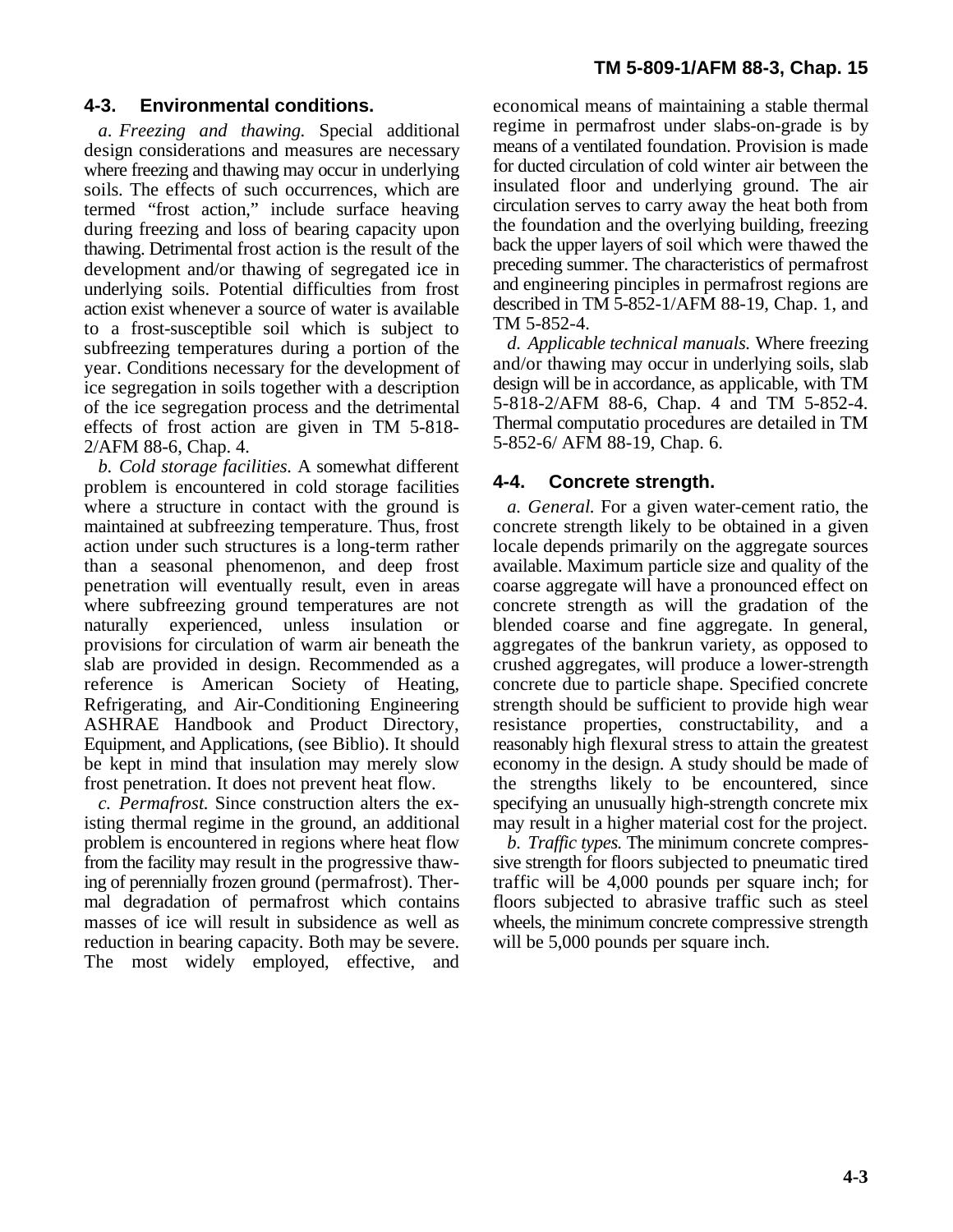# **CHAPTER 5 DESIGN PROCEDURE**

Once the floor-slab design requirements have been established, i.e., the type of loadings, including wall loads and both stationary live and moving live loads, the requirements are translated into meaningful design data. These design data are then compared with the existing condition data, and a floor slab design is evolved. The design procedure covers subgrade conditions, steel reinforcing, and various details such as jointing.

# **5-2. Floor slab loads.**

*a. Traffic loadings.* In order to satisfy requirements of different types of vehicles and traffic volumes, all Category I, II, and III traffic has been expressed in terms of equivalent operations of a basic axle loading. The basic loading was assumed to be an 1 8,000-pound single-axle load with two sets of dual wheels spaced 58-1/2 inches apart with 13-1/2 inches between dual wheels. It should be noted that the basic loading was arbitrarily selected to provide a reasonable spread in the loadings and traffic volumes likely to be encountered under normal conditions. A design index (DI) was devised

**5-1. General.** which expresses varying axle loads and traffic volume in terms of relative severity. The DI ranges from 1 to 10 with the higher number indicating a more severe design requirement. The basic loading described above was used to assign and rank the Dl's. More information concerning the DI can be found in TM 5-822-6/AFM 88-7, Chap. 1. Table 5- 1 shows the DI\*s for various traffic volumes. Thickness requirements for floor slabs which contain only temperature reinforcement for the ten DI's are shown in figure 5-1. The floor-slab thickness requirements are a function of concrete strength and subgrade modulus and DI. Larger forklifts having axle loads greater than 25 kips are treated separately. The required slab thickness for pavements designed for these loads are not significantly affected by vehicles having axle loads less than 25 kips (trucks, cars, buses, and small forklifts). These light loads are therefore ignored in determining requirements for pavements carrying axle loads greater than 25 kips. The thickness requirements for these loads are shown in figure 5-2.

| <b>Maximum Operations</b><br>Per Day Over 25 Years | Load                                                               | Design<br>Index |
|----------------------------------------------------|--------------------------------------------------------------------|-----------------|
| 50                                                 | 10-kip axle-load forklift truck                                    | 4               |
| 250<br>10                                          | 10-kip axle-load forklift truck<br>15-kip axle-load forklift truck | 5               |
| 250<br>100                                         | 10-kip axle-load forklift truck<br>15-kip axle-load forklift truck |                 |
| 250<br>5                                           | 15-kip axle-load forklift truck<br>25-kip axle-load forklift truck | 8               |

*Table 5-1. Traffic categories for design index*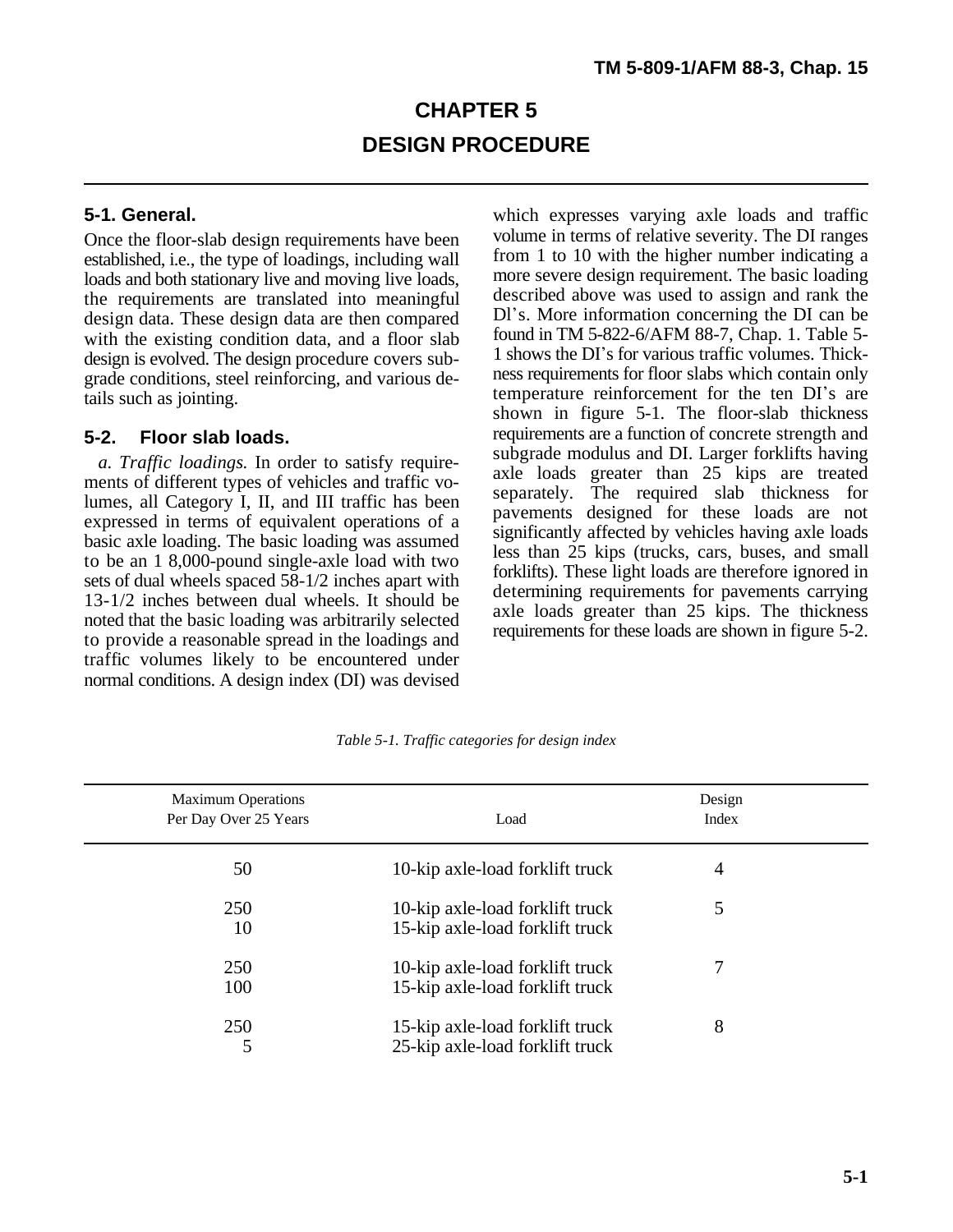

Figure 5-1. Design curves for concrete floor slabs by design index.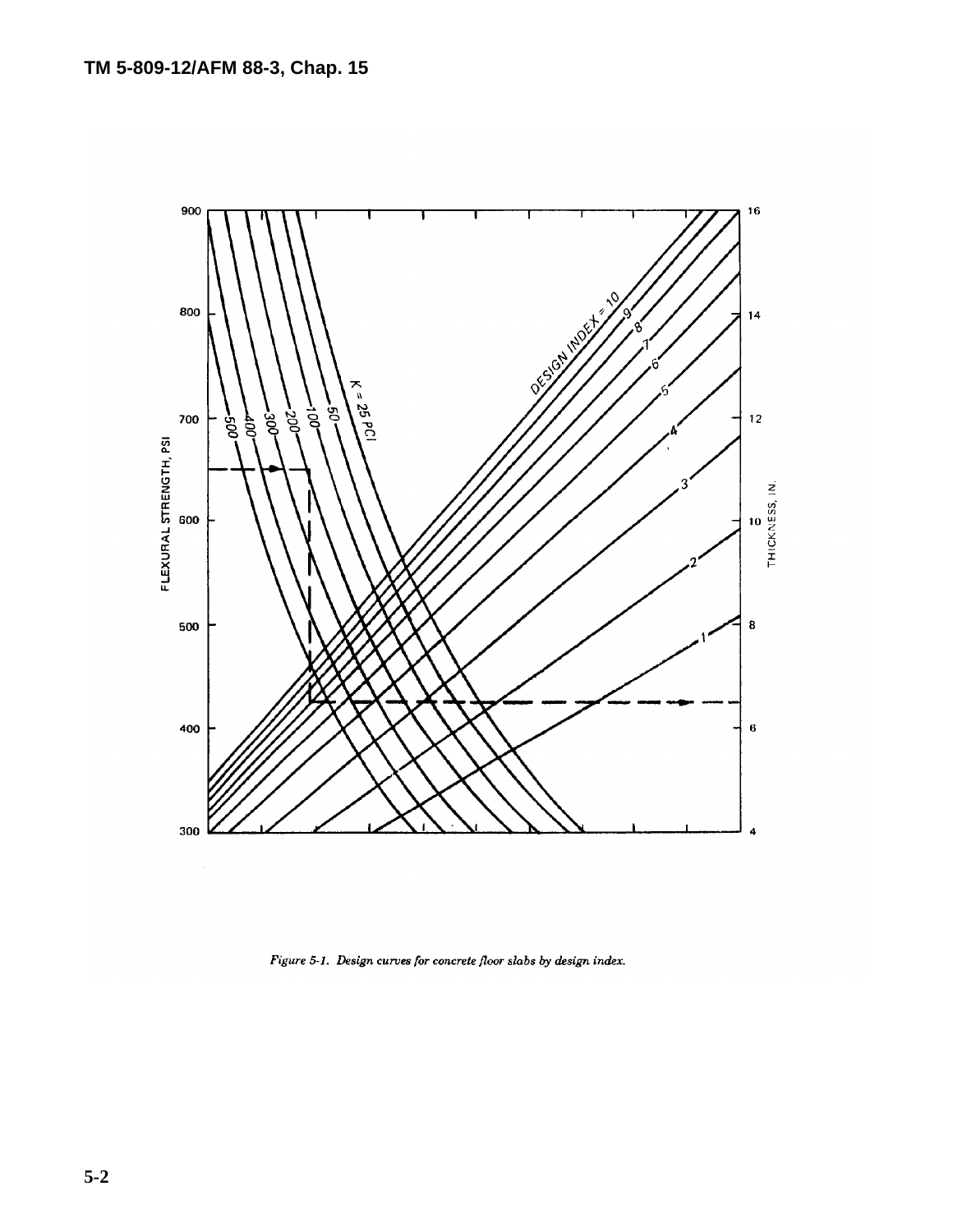

Figure 5-2. Design curves for concrete floor slabs for heavy forklifts.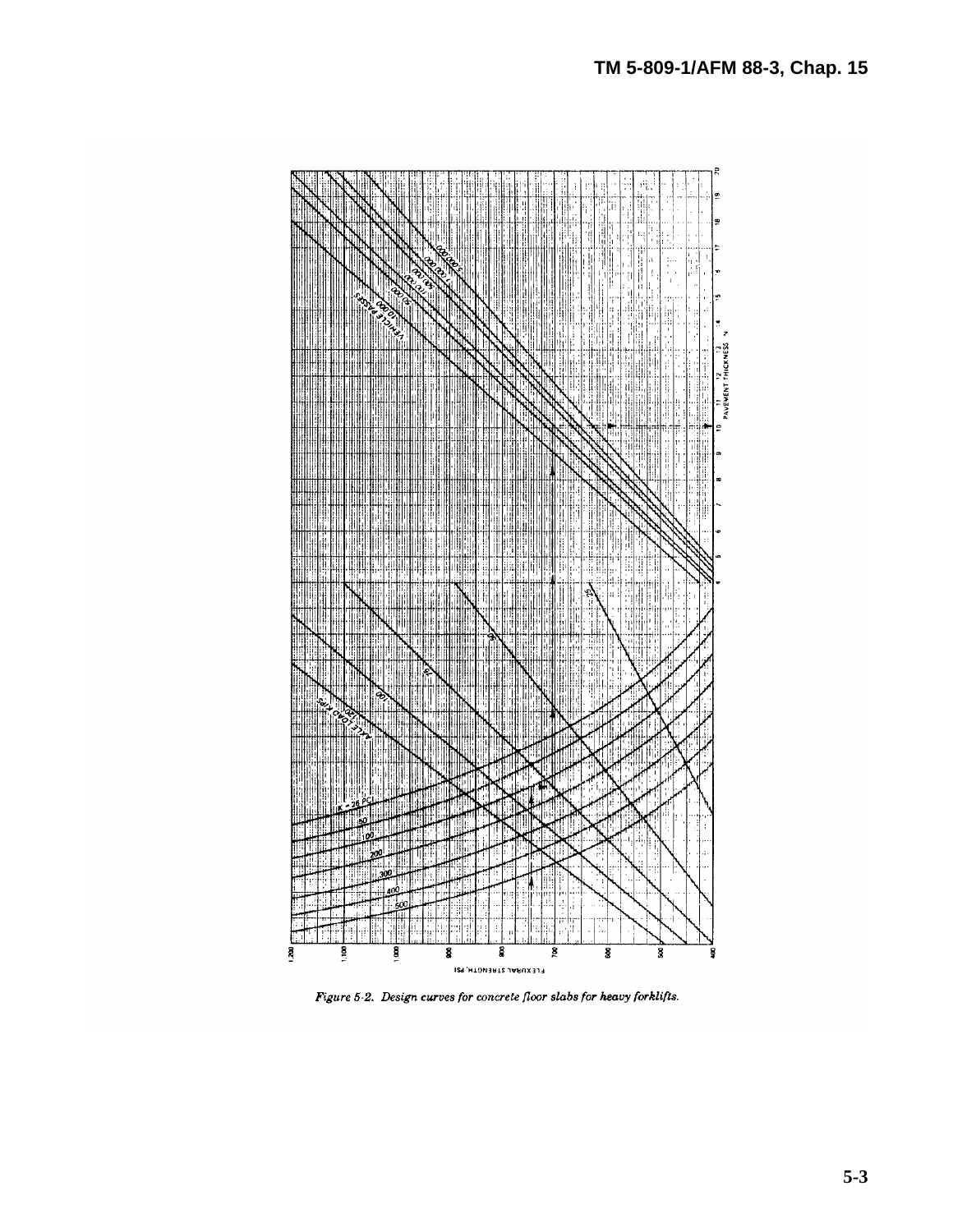*b. Stationary live loads.* Stationary live loads are pavement design in equation 5-1: expressed in terms of maximum allowable pounds per square foot. These loadings are given in table 3- 1. The method used to determine the allowable loads is based on the concrete flexural strength, the slab thickness, and the modulus of subgrade reaction. Entering table 3-1 with the flexural strength and the slab thickness, the allowable stationary live load can be selected. Based on the modulus of subgrade reaction, the load is adjusted using the constant factor given in the note (table 3- 1).

*c. Wall loads.* Stationary-partition loads are expressed in terms of pounds per linear foot. These loadings are given in table 3-2. The method used to determine thickness,  $t_{c}$ , of the thickened floor slab is based on the concrete flexural strength, the load, and the modulus of subgrade reaction. Entering table 3-2 with the flexural strength of the concrete and the load, the concrete thickness is selected, based on a modulus of subgrade reaction of 100 pci. The thickness is adjusted using the constant factor given in the note (table 3-2), for other subgrade moduli.

*d. Design procedures for stabilized foundations. (1) Soil stabilization or modification.* Soils that have been treated with additives such as cement, lime, fly ash, or bitumen are considered to be either stabilized or modified. A stabilized soil is one that shows improvement in load-carrying capability and durability characteristics. A modified soil is one that shows improvement in its construction characteristics but which does not show an increase in the strength of the soil sufficiently to qualify as a stabilized soil. The principal benefits of soil modification or stabilization include a stable all-weather construction platform and a reduction of rigid pavement thickness requirements when applicable, swell potential, and susceptibility to pumping and strength loss due to moisture.

*(2) Requirements.* The design of the stabilized or modified layers will follow TM 5-822- 4, and TM 5-818-2/AFM 88-6, Chap. 4. To qualify as a stabilized layer, the stabilized material must meet the unconfined compressive strength and durability requirements in TM 5-882-4; otherwise, the layer is considered to be modified.

*(3) Thickness design.* The thickness requirements for a rigid pavement on a modified soil foundation will be designed as if the layer is unbounded using the k value measured on top of the modified soil layer. For stabilized soil layers, the treated layer will be considered to be a low-strength base pavement and the thickness determined using the following modified partially bonded rigid overlay

$$
h_o = \sqrt[1.4]{h^{1.4} - \left(0.0063 \sqrt[3]{E_f} h_s\right)^{1.4}}
$$
 (eq 5-1)

where

- $h<sub>o</sub>$  = thickness of rigid pavements overlay required over the stabilized layer, inches
- $h =$  thickness of rigid pavement from design chart (fig. 5-1) based on k value of unbound material, inches
- $E_f$  = flexural modules of elasticity (as determined by ASTM C 78)
- $h<sub>s</sub>$  = thickness of stabilized layer, inches

*e. Design Examples.* Example design problems can be found in appendix C.

# **5-3. Subgrade.**

*a. Compaction.* Compaction improves stabiliity of most subgrade soils and provides a more uniform foundation for the floor slabs or base course. Method 100 of MIL-STD-621, Compaction Effort CE 55, should be used to determine the compaction characteristics of the subgrade soils. During construction, prolonged exposure of the subgrade to the atmosphere may allow overwetting or and drying therefore should not be allowed.

*b. Cut sections.* With the exception of areas of special soil, the top 6 inches of subgrade in cut sections should be scarified and moistened to approximately optimum moisture content and compacted. Cohesive subgrade soils should be compacted to a minimum of 90 percent of CE 55 maximum density and cohesionless soils to a minimum percent of CE 55 maximum density.

*c. Fill sections*. With the exception of fill composed of special soils, all fills composed of cohesive materials should be compacted to minimum of 90 percent of CE 55 maximum and all fills composed of cohesionless materials should be compacted to a minimum of 95 percent of CE 55 maximum density. Some adjustment., for compaction requirements may be necessary ;for fills of expansive soils..

*d. Cut-to-fill sections.* When a rigid floor slab is located partially on a fill area and partially on a cut area, the compaction. requirements set forth in the preceding paragraphs should be followed. The depth of subgrade compaction in the cut area should be increased to 12 inches.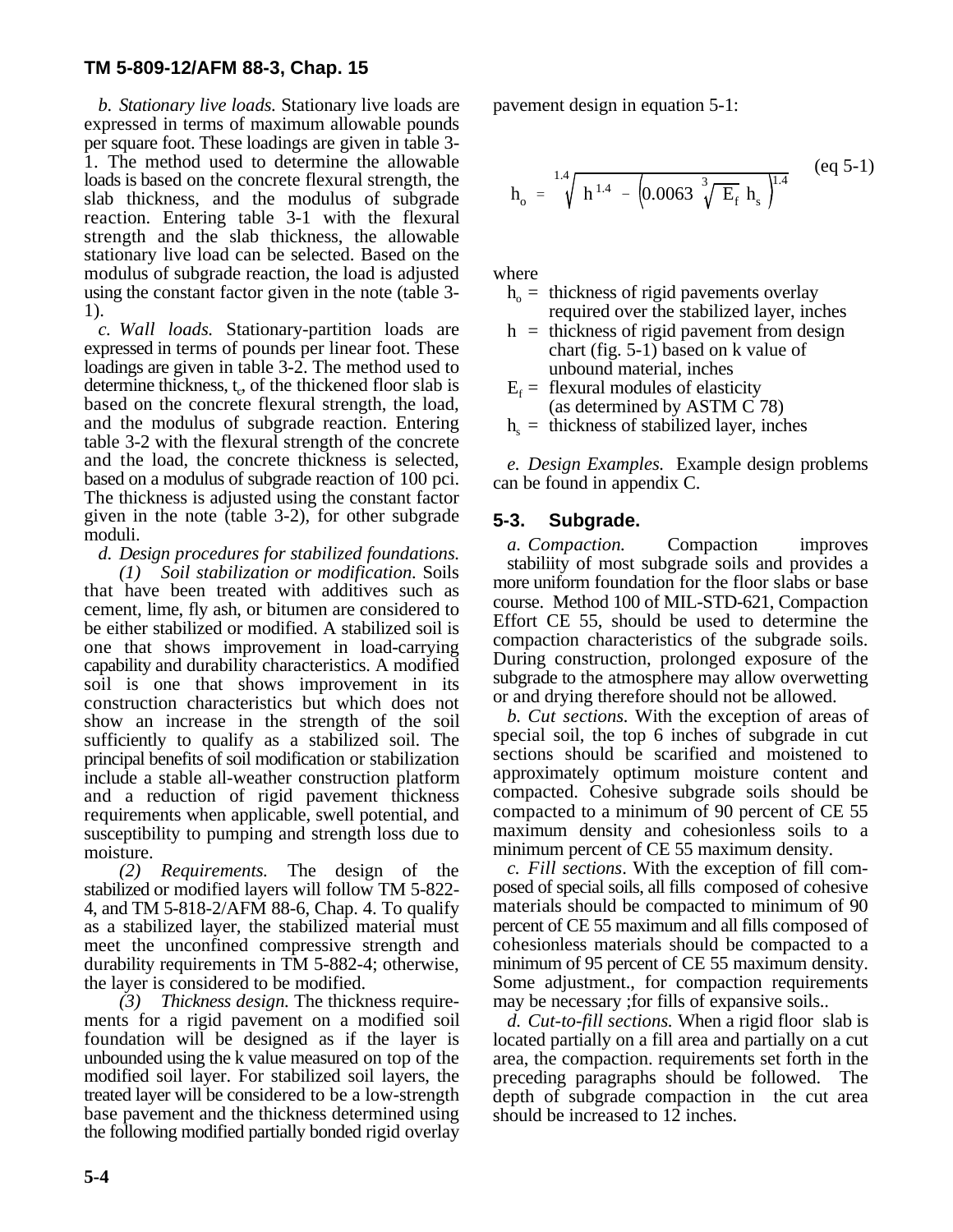*e. Nonuniformity.* Where it is not possible to create uniform subgrade conditions by the methods described herein, the slab design can be varied throughout the project to maximize economy. Concrete flexural strength, percent reinforcing steel, and slab thickness can all be adjusted to provide a design which is balanced in terms of service life. The specific combinations to be used will depend upon local conditions and costs, and selection of design alternatives is left to the discretion of the design engineer.

*f. Special soils.* Although compaction increases the stability and strength of most soils, some soil types show a marked decrease in stability when scarified, worked, and rolled. Also, there are some soils that shrink excessively during dry periods and expand excessively when allowed to absorb moisture. In general, these are inorganic clays of relatively high plasticity usually classified as CH soils. Special types of soils are discussed in TM 5- 825-2/AFM 88-6, Chap. 2, TM 5-818-1/AFM 88-3, Chap. 7, and TM 5-818-7.

*g. Back filling.* Special care should be exercised in backfill areas around walls and columns to ensure compliance with compaction requirements outlined in the above paragraphs. Backfilling around walls and columns should be performed with pneumatic tampers, gasoline-powered tampers, and other mechanized hand-operated devices. Soil moisture content and lift thickness should be carefully controlled to ensure that compaction requirements are met through the full depth of the backfill.

*h. Treatment of unsuitable materials.* Soils designated as unsatisfactory for subgrade use by MIL-. STD-619 should be removed and replaced. The depth to which such undesirable soils should be removed depends on the soil type, drainage conditions, type of material stored, magnitude of tolerable differential settlement, and depth of freezing-temperature penetration. The depth of removal and replacement should be determined by the engineer on the basis of judgement and previous experience and with due consideration of the traffic to be served as well as the costs involved. In some instances, unsatisfactory or undesirable soils may be improved economically by stabilization with such materials as cement, fly ash, lime, or certain chemical additives whereby the characteristics of the composite material become suitable for use as subgrade. Criteria for soil stabilization are given in TM 5-822-4. Subgrade stabilization, however, should not be attempted unless the cost reflects corresponding savings in base course, floor slabs, or drainage facilities construction and is approved by HQDA (DAEN-ECE-G) Washington, DC 2031 4-1 000 or Headquarters, Air Force Engineering Services Center (DEMP), Tyndall AFB, Fla. 32403.

# **5-4. Base courses.**

*a. Requirements.* Base courses may be required under rigid floor slabs to provide protection against detrimental frost action, drainage, a suitable working platform for the construction operation during adverse weather conditions, and additional support to the floor slab. In any of the abovementioned applications for base courses, an economic study is required to determine base course requirements in floor-slab design. The economic study will typically include costs of base course materials such as hauling and required floor-slab thickness with and without base course. Consideration should also be given to the use of the floor slab, i.e., what material is to be stored and what operations are likely to occur on the floor slab. These considerations will also have an impact on whether to include a base course.

*b. Compaction.* Where base courses are used, the base-course materials should be compacted in accordance with the criteria given above. With this in mind, note that compaction of thin base courses placed on yielding subgrades to high densities is difficult.

*c. Drainage.* Adverse moisture conditions resulting from high water table and subsoils subject to capillary action may cause damage to floor covering and stored material. If the subgrade soils provide for movement of water by capillary flow (CH, CL, MH, and ML types) and the ground-water table is less than 5 feet from the final grade, a minimum thickness of 6 inches of free-draining base course will be required. Base courses for drainage will not be required under conditions of deep ground-water table. Positive drainage is to be provided to ensure against water being trapped beneath the pavement. The floor should be protected against the migration of water vapor through the slab and joints. Water vapor damage is to be prevented by an impermeable membrane placed on the subgrade prior to concrete placement. Such vapor barriers shall be installed even in conjunction with base courses if moisturesusceptible floor coverings or conduits are present. See TM 5-809-2/AFM 88-3, Chap. 2 for embedment of conduits.

*d. Materials.* If conditions indicate that a base course is desirable, a thorough investigation should be made to determine the source, quantity, and characteristics of the available materials. A study should be made to determine the most economical thickness of material for a base course that will meet the requirements. The base course may consist of natural materials, processed materials, or stabilized materials as defined in TM 5-882-4. The material selected should be the one that best accomplishes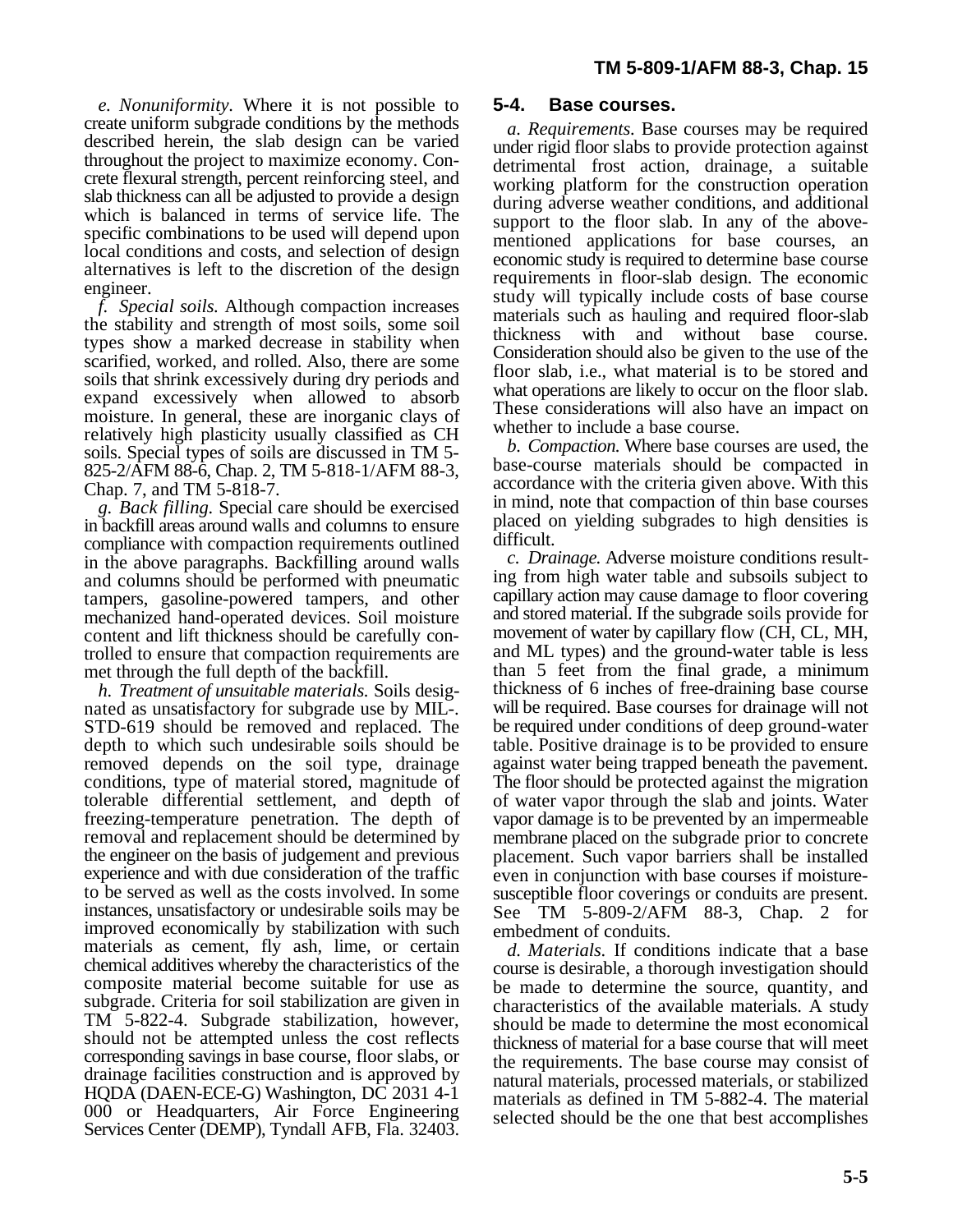the intended purpose of the base course. In general, high level at these points, and objectionable material the base course material should be well-graded high- is prevented from infiltrating the cracks; and (d) stability material. TM 5-822-6/AFM 88-7, Chap. 1 differential settlement due to nonuniform support or and TM 5-818-2/AFM 88-6, Chap. 4 provide frost heave is reduced materially. Guidance relative requirements for base courses for additional support to the use of reinforced pavement is discussed in the and frost action. If the base course is for drainage, following paragraphs. the maximum particle size shall be 1-1/2 inches, and *a. Subgrade conditions.* Reinforcement may be no particles shall be smaller than the No. 4 sieve used to control cracking in rigid pavements found size. If a free-draining, open-graded subbase is used, on subgrades where differential vertical movement a filter layer may be placed under the base course to is a definite potential (for example, foundations with prevent pumping action and subgrade intrusion. definite or borderline frost susceptibility that cannot Coarse aggregate shall have a percentage of wear by feasibly be made to conform to conventional frost the Los Angeles abrasion test of not more than 50. design requirements.) Uniform high-quality materials shall be used. *b. Economic considerations*. For the general case, Weakly cemented rocks and most shales should not reinforced rigid pavements will not be economically be used; an exception would be baked shales competitive with nonreinforced rigid pavements of occurring adjacent to intrusive dikes. The frost equal load-carrying capacity, even though a reducsusceptibility criterion listed previously in chapter 4 tion in pavement thickness is possible. Alternate is also applicable to base course materials. bids, however, should be invited if reasonable doubt Durability will be checked if the base aggregate will exists on this point. be exposed to frost. Aggregates that break down *c. Nonreinforced slabs*. In otherwise nonrein-<br>excessively when subjected to freeze-thaw cycles forced floor slabs, steel reinforcement should be excessively when subjected to freeze-thaw cycles will not be used.  $used$  is a used for the conditions below.

Under certain conditions, concrete pavement slabs may be reinforced with welded wire fabric or deformed bar mats arranged in a square or rectangular grid. The advantages in using steel reinforcement include: (a) a reduction in the required slab thickness usually is permissible; (b) wider spacing between transverse contraction joints may be used; (c) the width of crack opening is controlled, with the result that load transmission is maintained at a frost heave is reduced materially. Guidance relative

on subgrades where differential vertical movement definite or borderline frost susceptibility that cannot

reinforced rigid pavements will not be economically

**5-5. Steel reinforcement.** should be reinforced using a minimum of 0.06 *(1) Odd-shaped slabs.* Odd-shaped slabs percent of steel in directions normal to each other over the entire area of the slab. An odd-shaped slab is considered to be one in which the longer dimension exceeds the shorter dimension by more than 25 percent or a slab which essentially is neither square nor rectangular. Figure 5-3 presents an example of reinforcement required in odd-shaped slabs.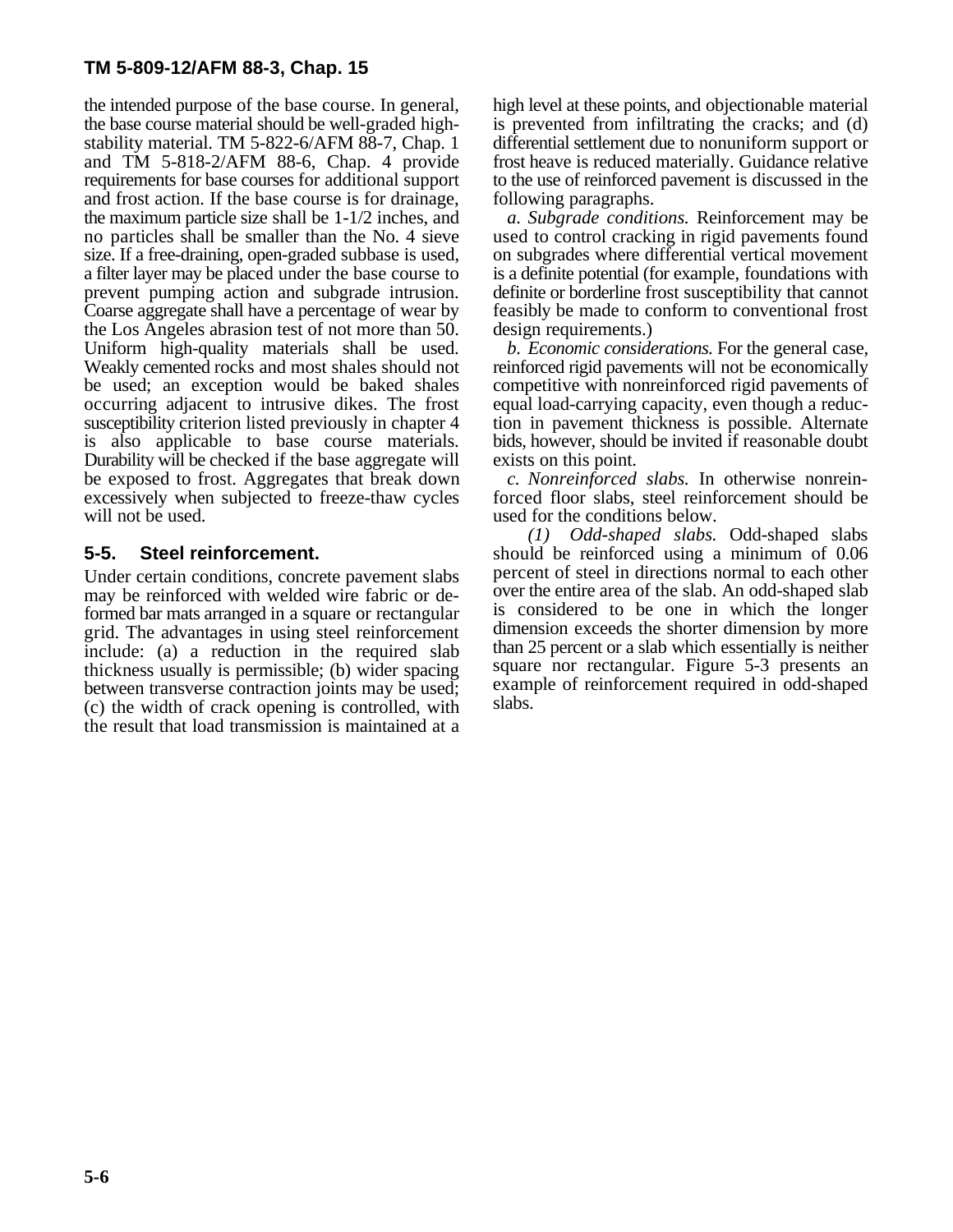

Figure 5-3. Reinforcement for odd-shaped slabs.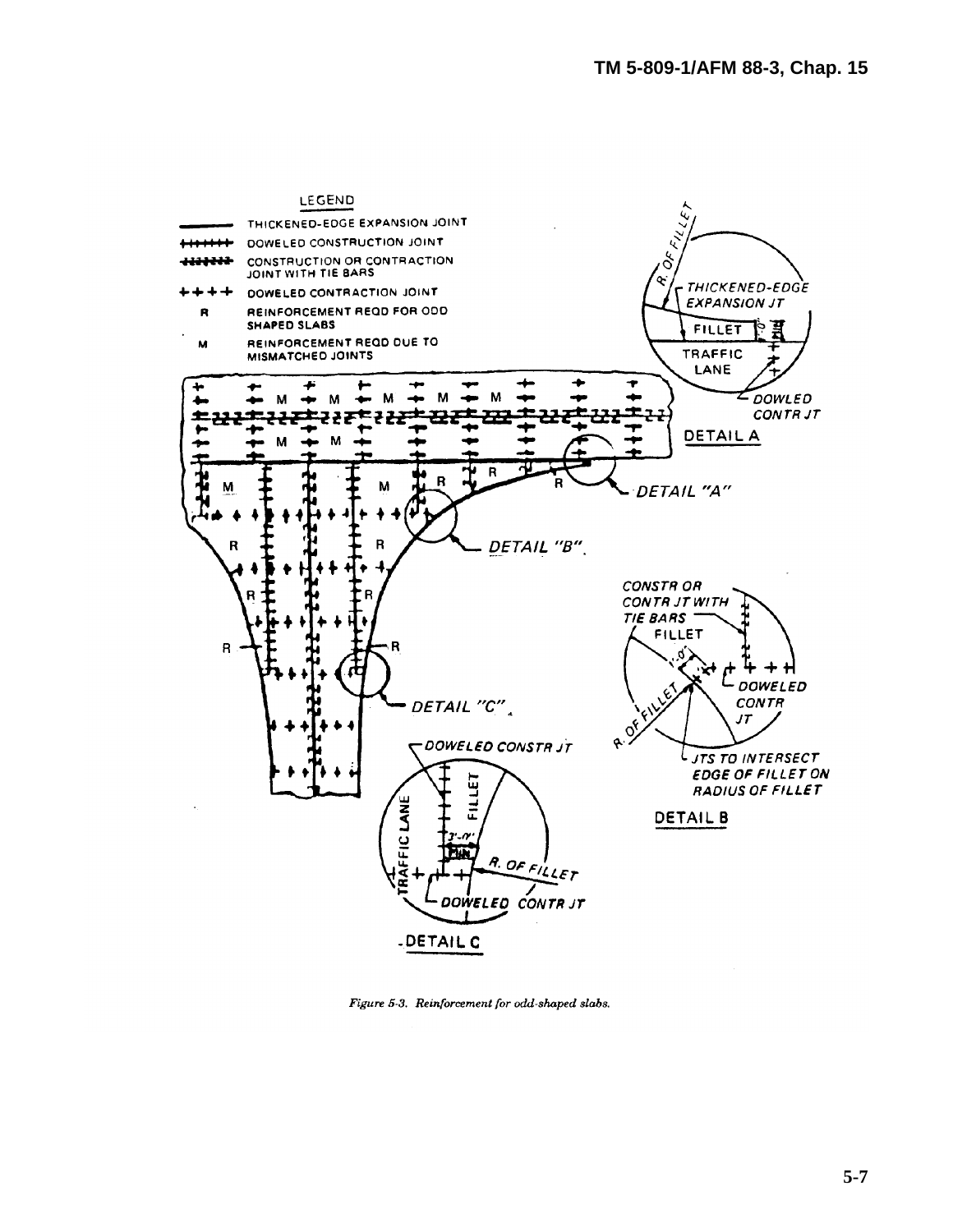ment of slab is required where the joint patterns of thickness of the reinforced floor slab, and the abutting or adjacent floor slabs do not match, and maximum allowable length of the slabs. Figure 5-4 when the pavements are not positively separated by presents a graphic solution for the design of rein-<br>an expansion or slip-type joint. The floor slab forced floor slabs. Since the thickness of a directly opposite the mismatched joint should be reinforced floor slab is a function of the percentage reinforced with a minimum of 0.06 percent of steel of steel reinforcing, the designer may determine the in directions normal to each other for a distance of required percentage of steel for a predetermined 3 feet back from the juncture, and for the full width thickness of floor slab or determine the required or length of the slab in a direction normal to the thickness of floor slab for a predetermined mismatched joint. Mismatched joints normally will percentage of steel. in either case, it is necessary occur at intersections of floor slabs or between first to determine the required thickness of regular floor slab and fillet areas (fig 5-3). nonreinforced floor slab by the method outlined

forced floor slabs may be considered for reasons other than those described above provided a report floor slab, h , is then used to enter the nomogram in containing a justification of the need for figure 5-4. A straight line is then drawn from the reinforcement is prepared and submit for approval value of h to the value selected for the thickness of to HQDA (DAEN-ECE-G), Washington, DC<br>20314-1 000, or Headquarters, Air Force Engineering and Services Center (DEMP), Tyndall drawn from the value h to the value selected for the AFB, Fla. 32403. percentage of reinforcing steel, and extended to the

*a. Thickness design on unbonded base or subbase.* The design procedure for reinforced concrete floor slabs uses the principle of allowing a reduction in the required thickness of nonreinforced concrete floor slab due to the presence of the steel reinforcing. The design procedure has been developed empirically from a limited number of prototype test pavements subjected to accelerated traffic testing. Although it is anticipated that some cracking will occur in the floor slab under the design traffic loadings, the steel reinforcing will hold the cracks tightly closed. The reinforcing will prevent spalling or faulting at the cracks and provide a serviceable floor slab during the anticipated design life. Essentially, the design method consists of

*(2) Mismatched joints.* A partial reinforce- determining the percentage of steel required, the forced floor slabs. Since the thickness of a thickness of floor slab or determine the required *d. Other uses.* Reinforced and continuously rein-<br>
previously (para 5-2) for non reinforced floor slabs.<br>
The exact thickness (to the nearest 1/10 inch) of the required percentage of reinforcing steel, S, or **5-6. Reinforced design.** equal to or less than the thickness, h. It should be reinforced floor slab, h<sub>r</sub>, and extended to the thickness,  $h_r$ . The thickness,  $h_r$ , will always be noted that the S value indicated in figure 5-4 is the percentage to be used in the longitudinal direction only. For nomral designs, the percentage of nonreinforcing steel used in the transverse direction will be one-half of that to be used in the longitudinal dirction. Once the  $h_r$  and S values have been determined, the maximum allowable slab length L is obtained from the intersection of the straight line and the scale of L . Provision also is made in the nomograph for adjusting L on the basis of the yield strength  $f_s$  of the reinforcing steel. Difficulties may be encountered in sealing joints between very long slabs because of large volumetric changes caused by temperature changes.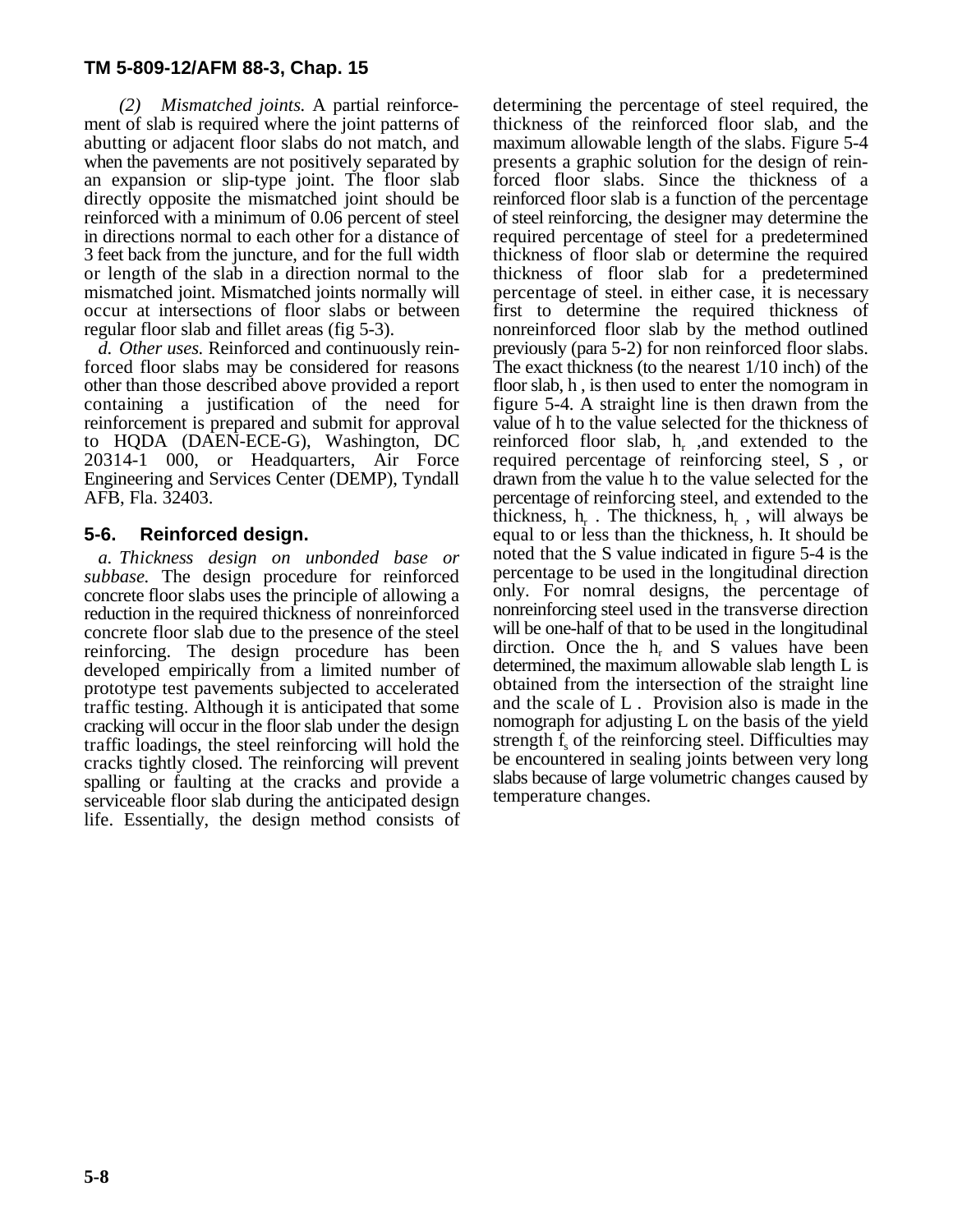

### REINFORCED CONCRETE PAVEMENT DESIGN

NOTE: MINIMUM THICKNESS OF REINFORCED CONCRETE FLOOR SLABS WILL BE 6 IN.

 $\bar{z}$ 

Figure 5-4. Design thickness for reinforced floor slabs.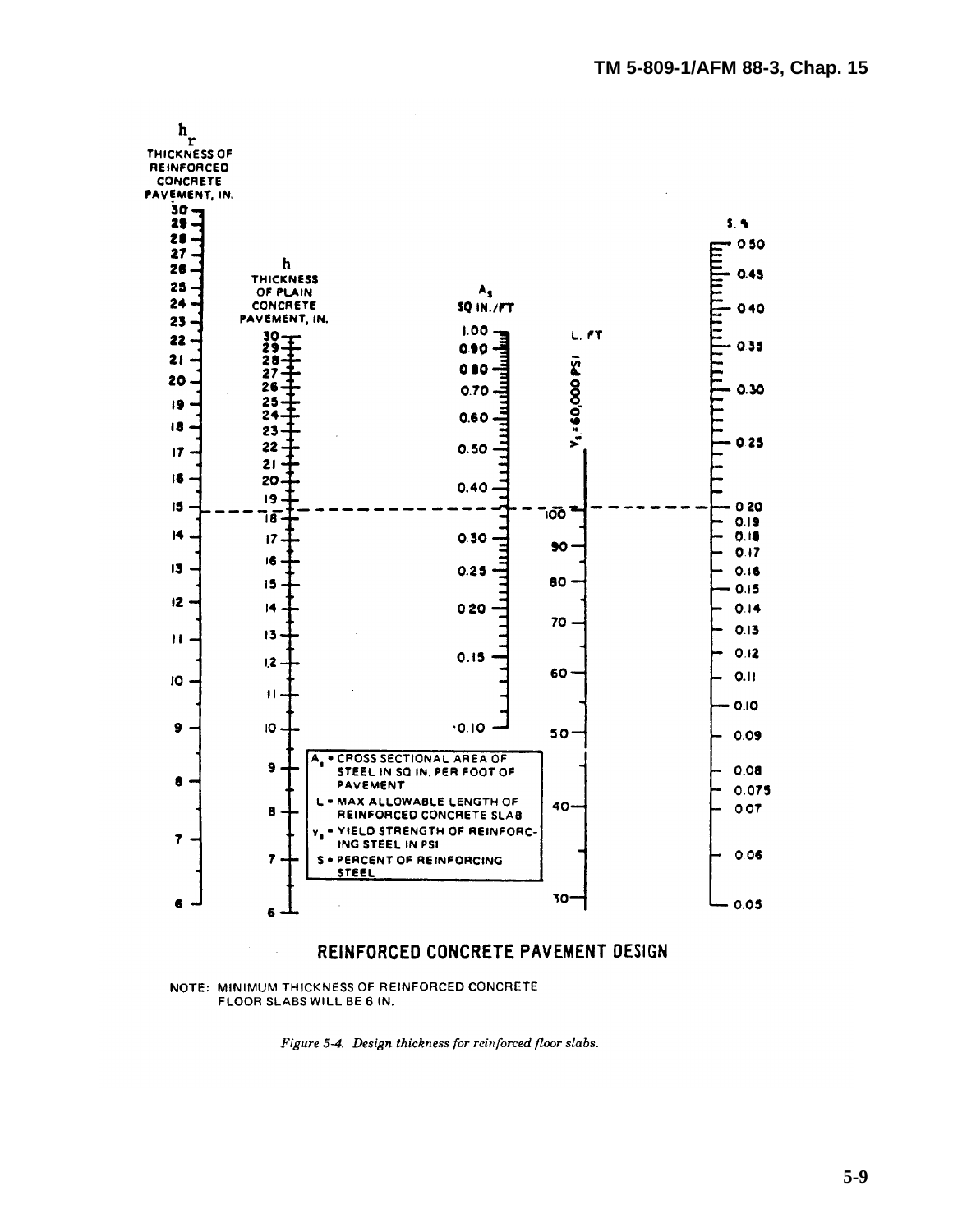*grade.* To determine the thickness requirements for Specifications for both types of reinforcement are reinforced concrete floor slabs on a stabilized given in TM 5-825-3/AFM 88-6, Chap. 3. foundation, it is first necessary to determine the *(2) Placement.* Placement of the reinforcing thickness of nonreinforced concrete floor slab steel in floor slabs should follow the criteria given in required for the design conditions. This thickness of TM 5-825-3/AFM 88-6, Chap. 3. In addition, the nonreinforced floor slab is determined by the following criteria regarding the maximum spacing of procedures set forth in paragraph 5-2*d*. Figure 5-4 reinforcement should be observed. For welded wire is then entered with the values of  $h$ ,  $h_r$ , and S

concrete floor slabs on grade are subject to the inches and 12 inches, respectively; for bar mats, the following limitations: maximum spacing of the longitudinal bars and the

nonreinforced floor slabs should be allowed for per-<br>inches, respectively. centages of steel less than 0.05 percent.

(2) No further reduction in the required **5-7. Joint types and usage.** thickness of nonreinforced floor slabs should be allowed over that indicated in figure 5-4 for 0.50 percent steel, regardless of the percentage of steel used.

(3) The maximum length L of reinforced floor slabs should not exceed 75 feet regardless of the percentage of steel, yield strength of the steel, or thickness of the pavement.

(4) The minimum thickness of reinforced floor slabs should be 6 inches.

*d. Reinforcing steel.*

*(1) Type.* The reinforcing steel for floor slabs

*b. Thickness design on stabilized base or sub-* may be either deformed bars or welded wire fabric.

fabric, the maximum spacing of the longitudinal *c. Limitations.* The design criteria for reinforced wires and transverse wires should not exceed 6 (1) No reduction in the required thickness of transverse bars should not exceed 15 inches and 30

Joints are provided to permit contraction and expansion of the concrete resulting from temperature and moisture changes, to relieve warping and curling stresses due to temperature and moisture differentials, to prevent unsightly, irregular breaking of the floor slab; as a construction expedient, to separate sections or strips of concrete placed at different times; and to isolate the floor slab from other building components. The three general types of joints are contraction, construction, and isolation. A typical floor-slab joint layout is shown in figure 5-5.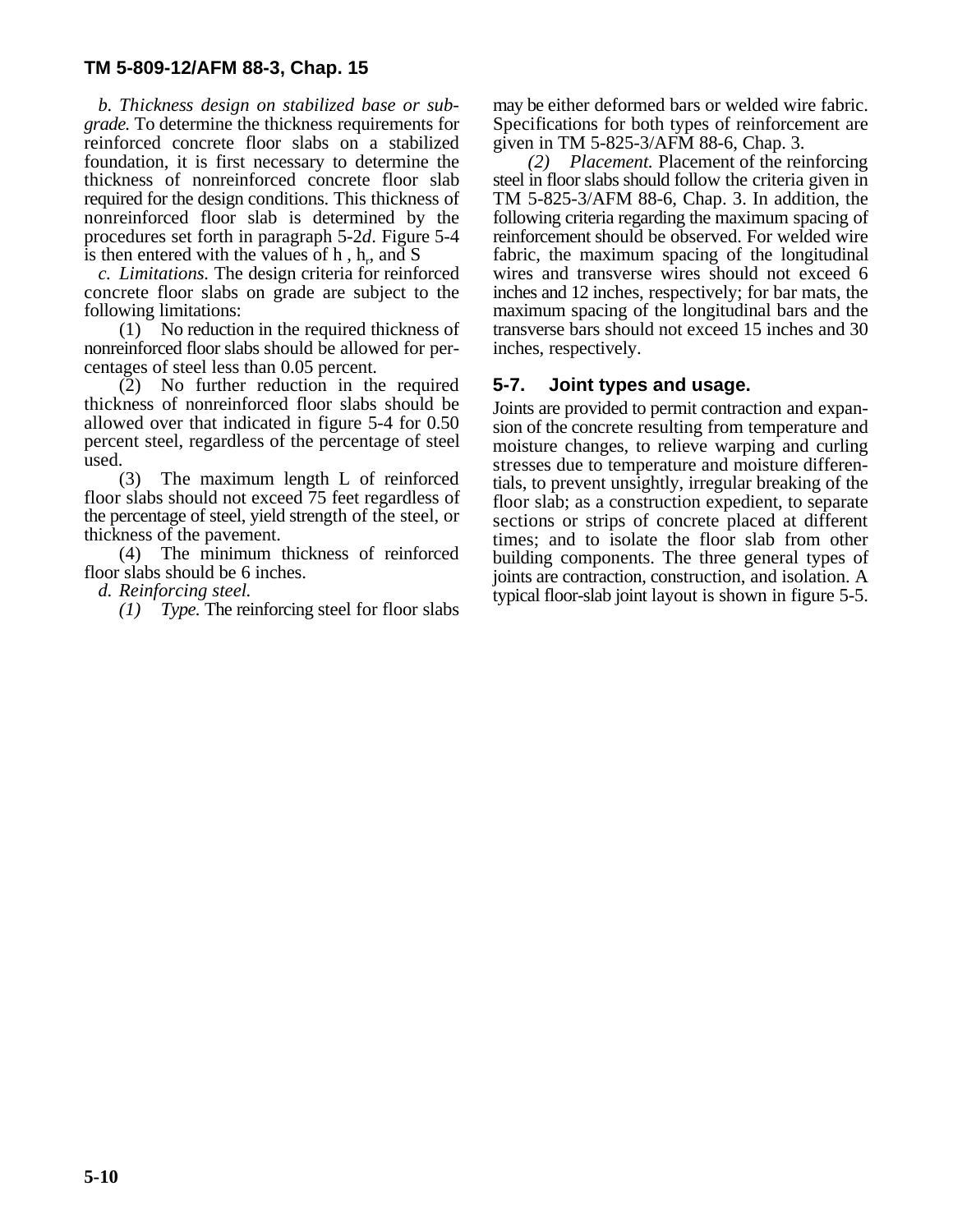

Figure 5-5. Typical floor slab joint layout.

Weakened-plane contraction joints are provided to joints will be required transversely and may be control cracking in the concrete and to limit curling required longitudinally depending upon slab or warping stresses resulting from drying shrinkage thickness and spacing of construction joints. and contraction and from temperature and moisture Contraction joints for reinforced and nonreinforced gradients in the slab, respectively. Shrinkage and floor slabs are shown in figures 5-6 and 5-7, gradients in the slab, respectively. Shrinkage and contraction of the concrete causes slight cracking respectively. Instructions regarding the use of saw and separation of the slabs at the weakened planes, cuts or preformed inserts to form the weakened which will provide some relief from tensile forces plane are contained in TM 5-822-7/ AFM 88-6, resulting from foundation restraint and compressive Chap. 8.

*a. Contraction joints.* forces caused by subsequent expansion. Contraction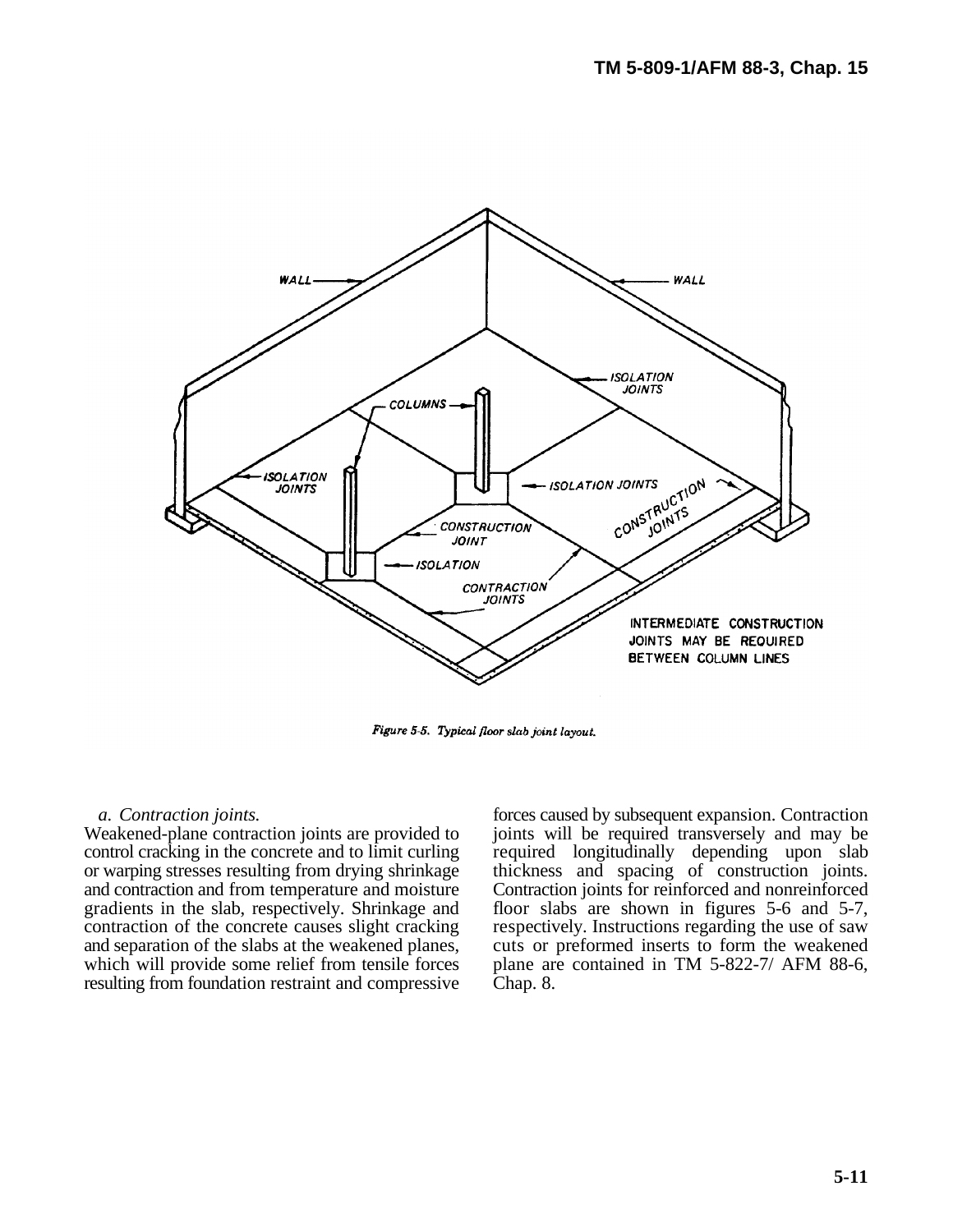

\*d - IS DOWEL DIAMETER, FOR DOWEL SIZES AND SPACING SEE TABLE 5-3. REINFORCEMENT IS NOT CARRIED THROUGH JOINT

a) REINFORCED



Figure 5-6. Contraction joints for reinforced and nonreinforced floor slabs.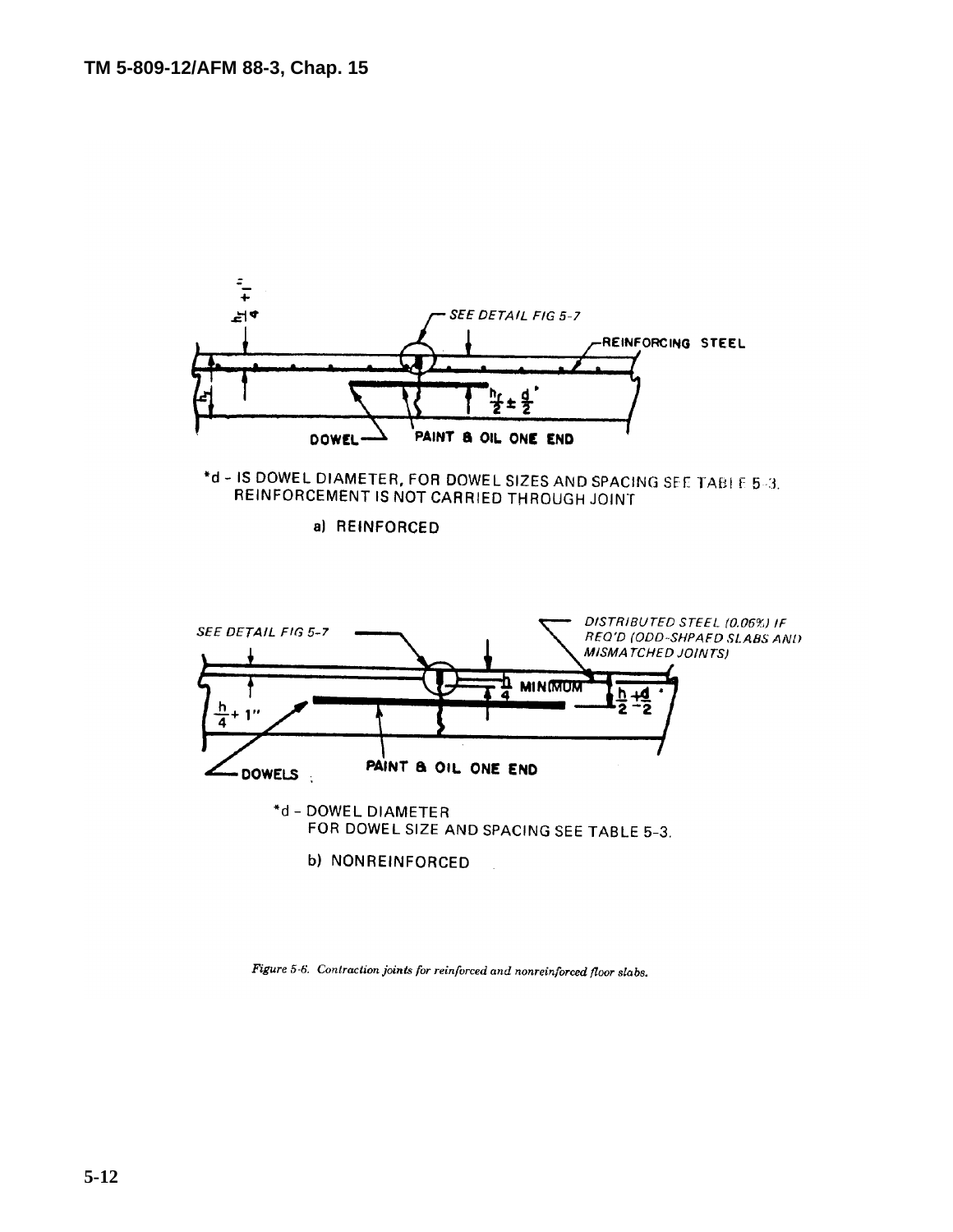

Figure 5-7. Joint sealant details.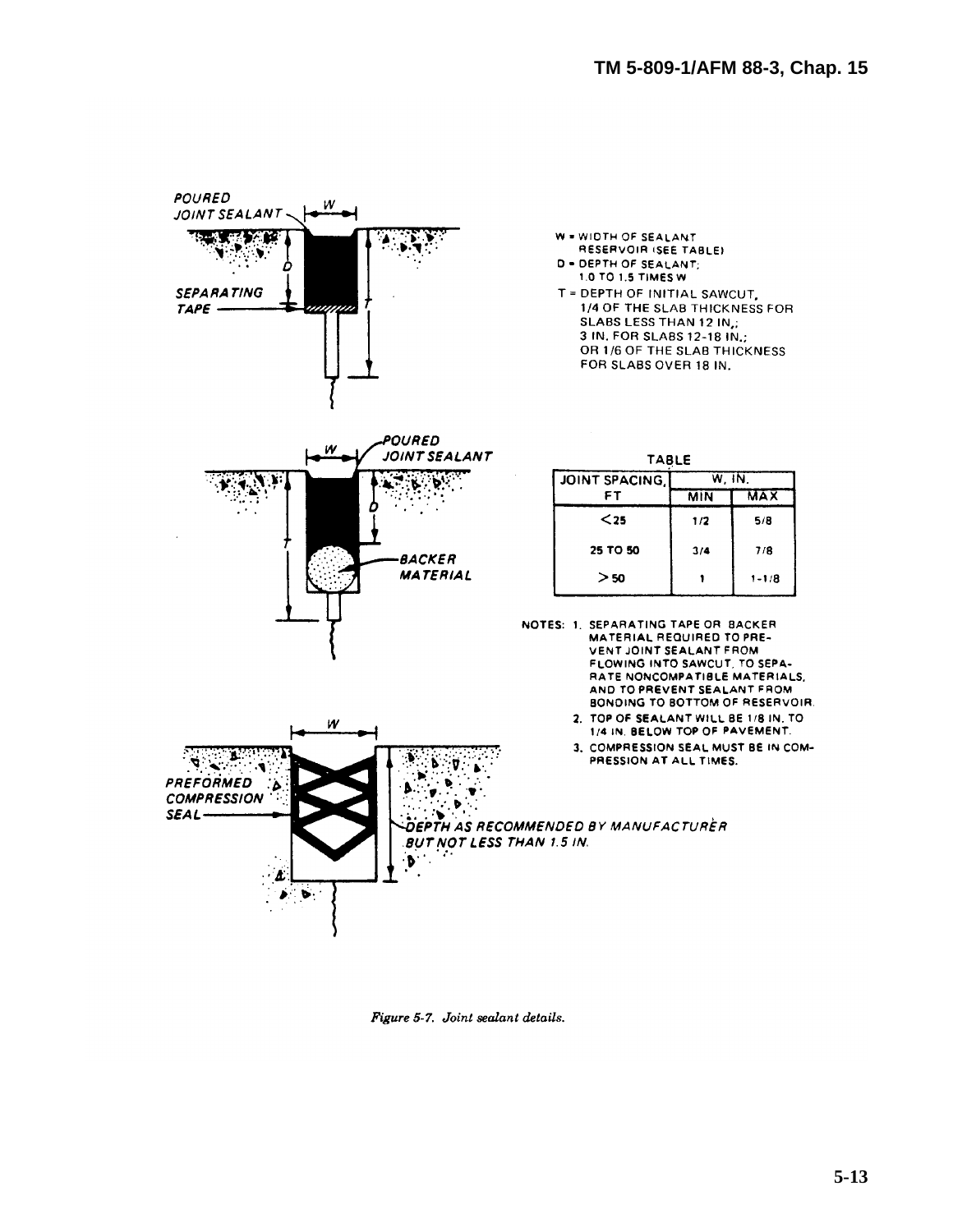*groove.* The width of the weakened plane groove For example, concrete placed early in the day, when will be a minimum of 1/8 inch and a maximum equal the air temperature is rising, may experience to the width of the sealant reservoir contained in (2) expansion rather than contraction during the early below. The depth of the weakened plane groove life of the concrete with subsequent contraction must be great enough to cause the concrete to crack occurring several hours later as the air temperature under the tensile stresses resulting from the drops. The concrete may have attained sufficient shrinkage and contraction of the concrete as it strength before the contraction occurs so that each cures. Experience, supported by analyses, indicates successive weakened plane does not result in that this depth should be at Last one-fourth of the fracturing of the concrete. As a result, excessive slab thickness for floor slabs 12 inches or less, 3 opening may result where fracturing does occur. To inches for pavements greater than 12 and less than prevent this, the depth of the groove will be 18 inches in thickness, and one-sixth of the slab increased to assure the fracturing and proper thickness for floor slabs greater than 18 inches in functions of each of the scheduled joints. thickness. In no case will the depth of the groove be *(2) Width and depth of sealant reservoir.* The less than the maximum nominal size of aggregate width and depth of the sealant reservoir for the used. Sawcut contraction joints for steel-fiber weakened plane groove will conform to dimensions reinforced concrete should be cut a minimum of shown in figure 5-8. The dimensions of the sealant one-third of the slab thickness. Concrete placement reservoir are critical to satisfactory performance of conditions may influence the fracturing of the the joint sealing materials.

*(1) Width and' depth of weakened plane* concrete and dictate the depth of groove required. successive weakened plane does not result in



Figure 5-8. Contraction joint details.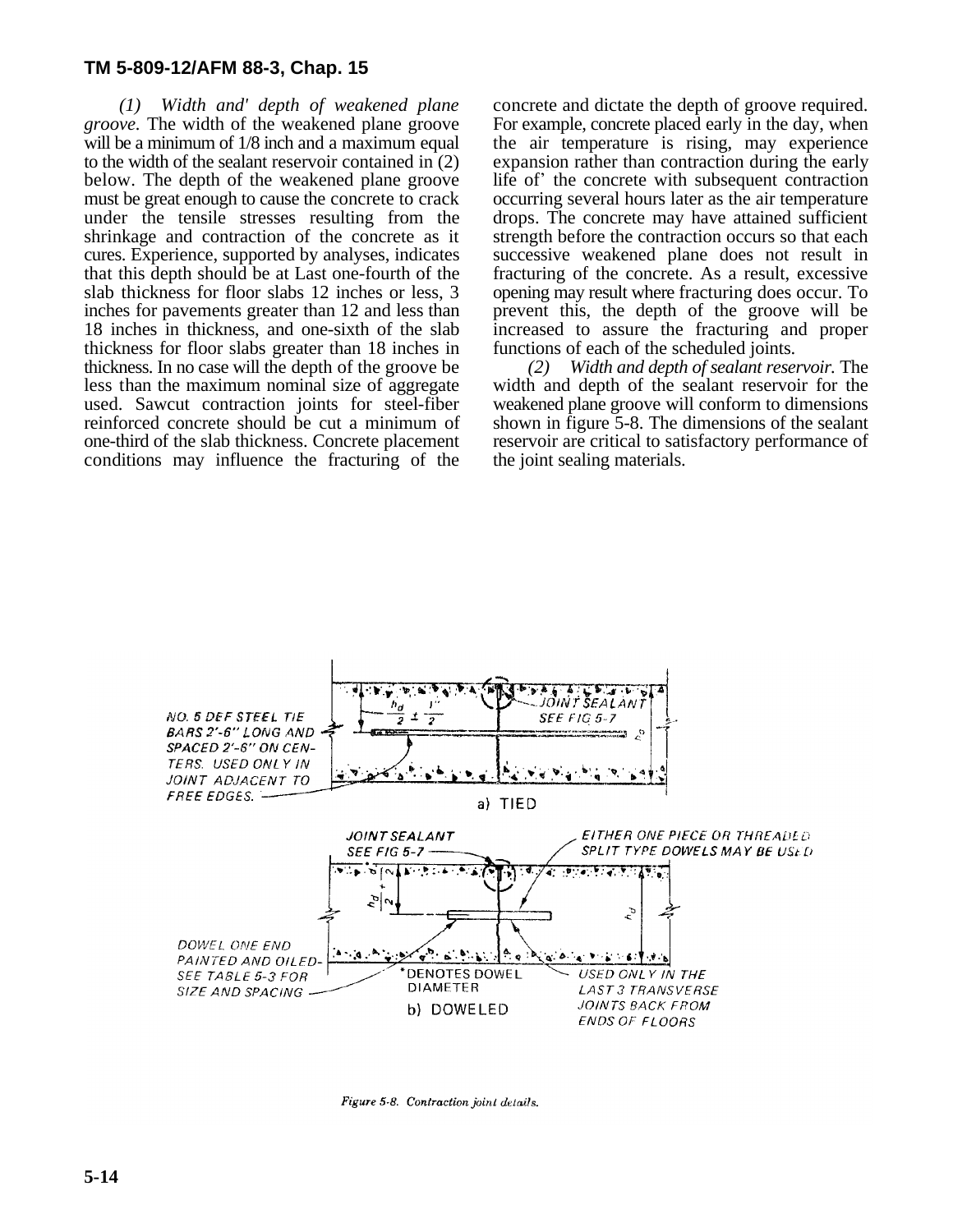Transverse contraction joints will be constructed insofar as practicable, to keep the length and width across each paving lane perpendicular to the center dimensions as nearly equal as possible. In no case line. The joint spacing will be uniform throughout should the length dimension (in the direction of any major paved area, and each joint will be straight paving) exceed the width dimension more than 25 and continuous from edge to edge of the paving lane percent. and across all paving lanes for the full width of the *(a) Nonreinforced slabs.* The joint spacpaved area. Staggering of joints in adjacent paving ings in table 5-2 have given satisfactory control of lanes can lead to sympathetic cracking and will not transverse cracking in most instances and may be be permitted unless reinforcement, as described in used as a guide, subject to modification based on paragraph 5-5*b*, is used. The maximum spacing of available information regarding the performance of paragraph  $5-5b$ , is used. The maximum spacing of transverse joints that will effectively control existing pavements in the vicinity or unusual propercracking will vary appreciably depending on ties of the concrete. The maximum size of a slab pavement thickness, thermal coefficient, and other panel bounded by contraction joints should be 600 characteristics of the aggregate and concrete, square feet in accordance with TM 5-809-2/AFM characteristics of the aggregate and concrete, climatic conditions, and foundation restraint. It is 88-3, Chap. 2. Under certain climatic conditions, impracticable to establish limits on joint spacing that joint spacings different from those in table 5-2 may are suitable for all conditions without making them be satisfactory. Where it is desired to change the unduly restrictive. For best slab performance, the joint spacing, a request will be submitted to HQDA number of joints should be kept to a minimum by (DAEN-ECE-G), Washington, DC 20314-1000, or using the greatest joint spacing that will satisfactorily control cracking. Experience has shown, however, that oblong slabs, especially in thin outlining the local conditions that indicate that the slabs, tend to crack into smaller slabs of nearly equal proposed change in joint spacing is desirable.

*(3) Spacing of transverse contraction joints.* dimensions under traffic. Therefore, it is desirable, should the length dimension (in the direction of

> transverse cracking in most instances and may be (DAEN-ECE-G), Washington, DC 20314-1000, or<br>Headquarters, Air Force Engineering Services Center (DEMP), Tyndall, AFB, Fla. 32403,

| Slab Thickness<br>in.                  | Joint Spacing<br>ft.                                  |  |
|----------------------------------------|-------------------------------------------------------|--|
| $4 - 6*$<br>$6 - 9$<br>$9 - 12$<br>>12 | Up to 12.5<br>12.5-15.0<br>15.0-20.0<br>$20.0 - 25.0$ |  |

\*This thickness is allowed for steel-fiber reinforced concrete only.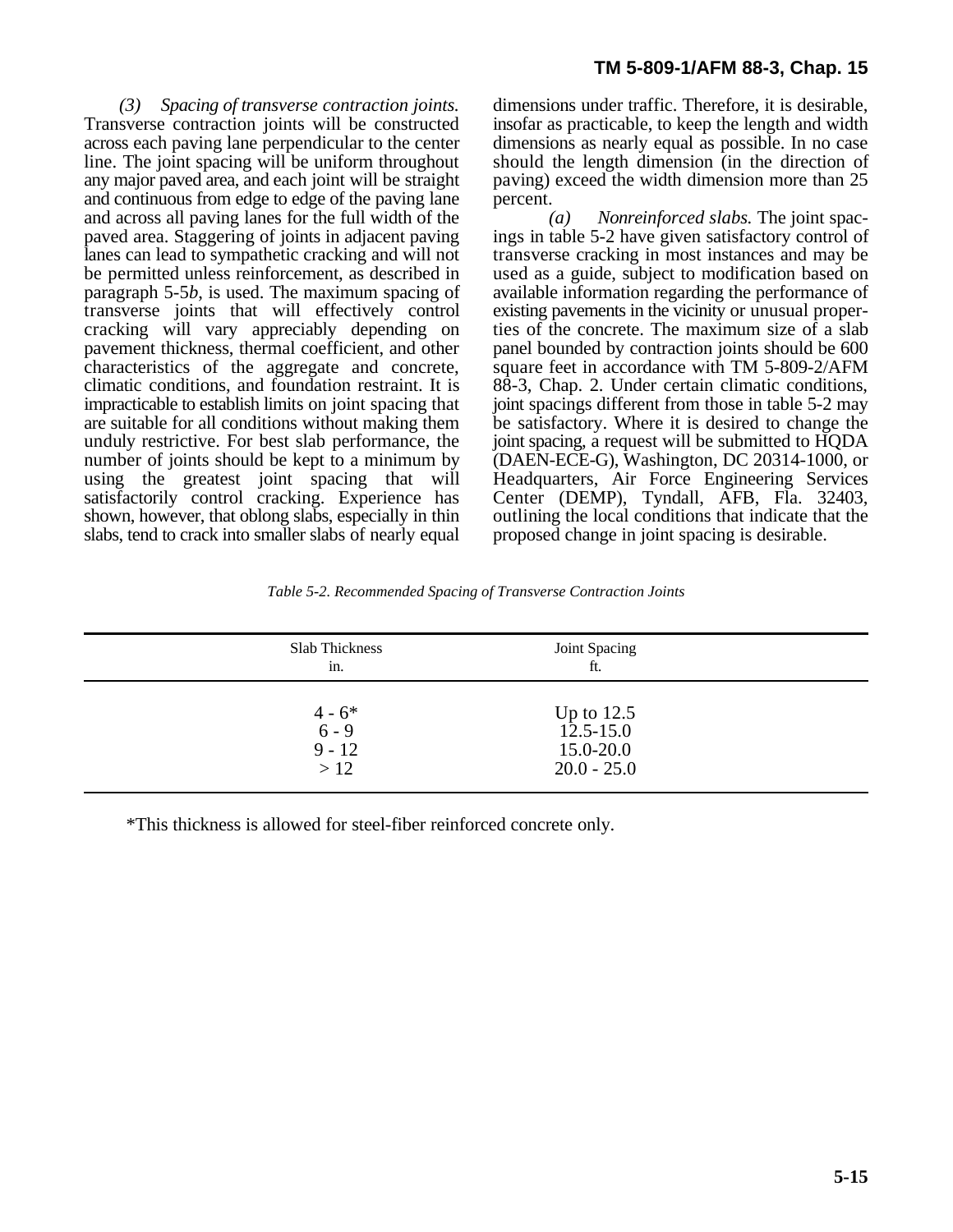*(b)* Reinforced slabs. Transverse contrac- *(5) Doweled and tied contraction joints.* tion joints in reinforced concrete slabs should not be *(a)* Dowels are required in transverse than 75 feet. Maximum allowable slab width and length may be determined from the equation *(b)* For nonreinforced slabs, deformed tie

$$
L = \sqrt[3]{0.00047 h_r (f_s S)^2} \le 75 \qquad (eq 5-2)
$$

- 
- 
- 
- 

directly from figure 5-4 for a yield strength of 20 to 25 feet apart but may reach 50 feet apart 60,000 pounds per square inch. Selection of final depending on construction equipment capability, spacing should be based on local conditions. Where will be provided to separate successively placed only a portion of the slabs are reinforced, joint paving lanes. Tranverse construction joints will be spacing should be a maximum commensurate with installed when it is necessary to stop concrete the unreinforced slab configurations. placement within a paving lane for a sufficient time

*joints.* Contraction joints will be placed along the construction joints will be located in place of other centerline of paving lanes that have a width greater regularly spaced transverse joints (contraction or than the indicated maximum spacing of transverse isolation types). There are several types of contraction joints in table 5-2. These joints may also construction joints available for use, as shown in be required in the longitudinal direction for overlays, figures 5-9, 5-10, and 5-11 and as described below. regardless of overlay thickness, to match joints The selection of the type of construction joint will existing in the base pavement unless a bond- depend on such factors as the concrete placement breaking medium is used between the overlay and procedure (formed or slipformed) and foundation base slab or the overlay slab is reinforced. conditions.

constructed at intervals of less than 25 feet nor more contraction joints. Dowel requirements and than 75 feet. Maximum allowable slab width and specifications are given in paragraph 5-7d.

bars, which are 5/8 inch in diameter, 30 inches long, and spaced on 30-inch centers, will be required in longitudinal contraction joints that fall 15 feet or 1es from the free edge of paved areas greater than 100 feet in width to prevent cumulative opening of these joints.

where **provided** to separate areas of concrete placed at  $\alpha$  $L =$  the maximum length (or width), feet different times. They may be required in both the  $h<sub>r</sub> =$  the reinforced slab thickness, inches longitudinal and transverse directions. The spacing  $h_r$  = the reinforced slab thickness, inches longitudinal and transverse directions. The spacing  $f_s$  = the steel yield strength, pounds per square of construction joints will depend largely on the size fracel yield strength, pounds per square of construction joints will depend largely on the size<br>inch and shape of the floor slab that is being placed and and shape of the floor slab that is being placed and S = steel reinforcing ration, percentage the equipment used to place it. Joint spacing will Allowable slab dimensions can be determined Longitudinal construction joints, generally spaced *(4) Spacing of longitudinal contraction* for the concrete to start to set. All transverse construction joints available for use, as shown in *b. Construction joints.* Construction joints are also be affected by column spacing and bay sizes.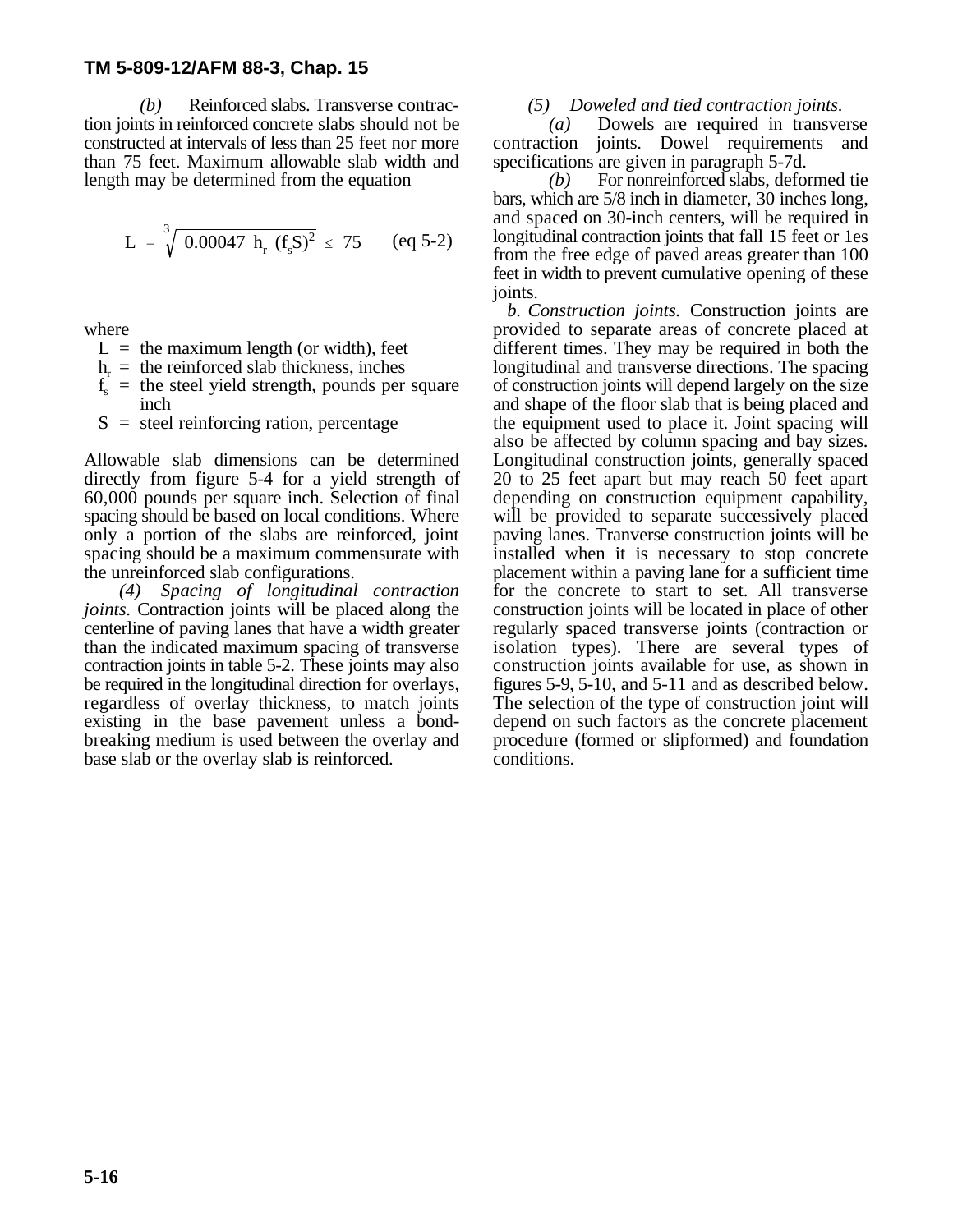

### **DETAIL B REINFORCED**

Figure 5-9. Doweled construction joints for concrete floor slabs.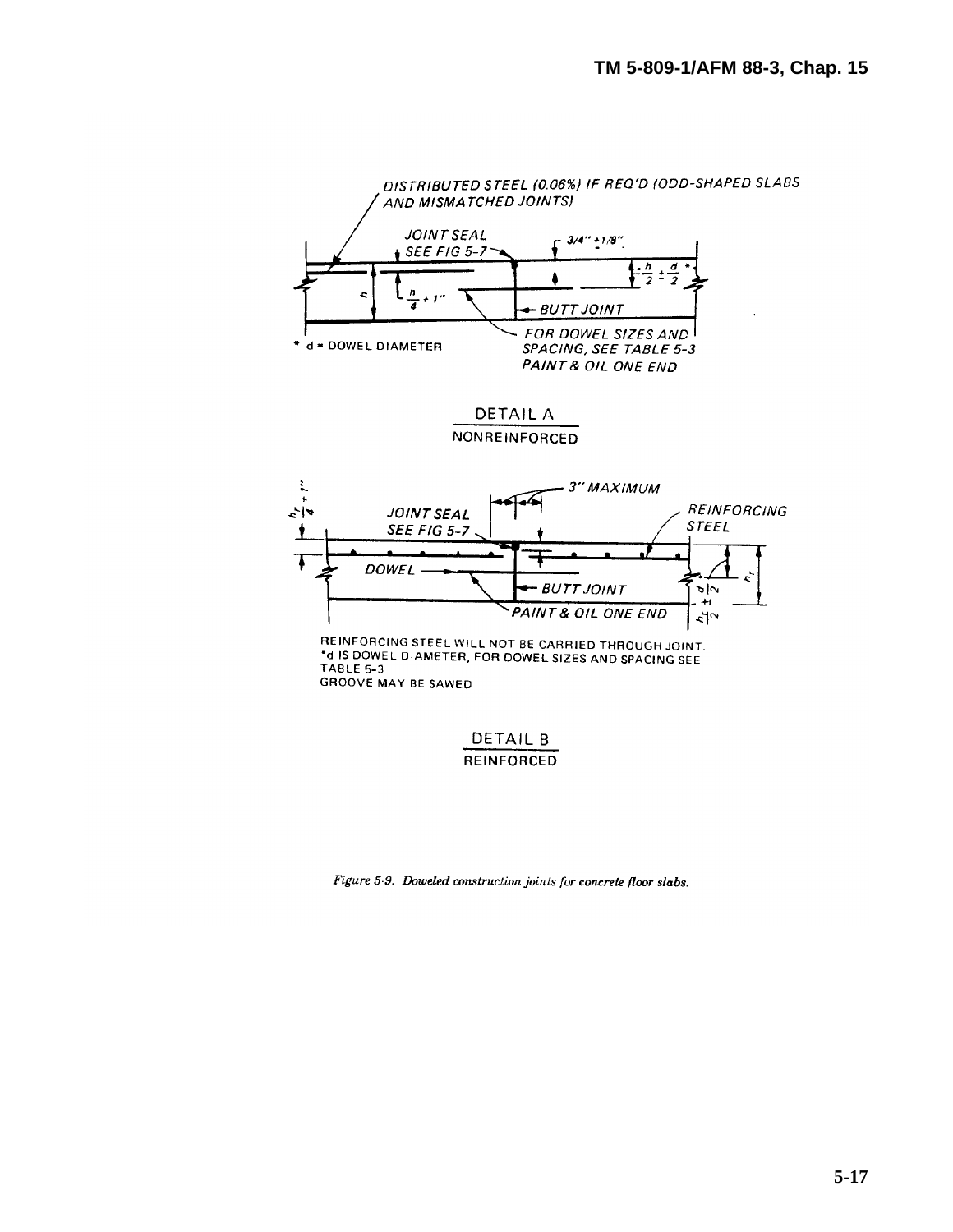

**DETAIL B** REINFORCED





Figure 5-11. Doorway slab design for vehicular traffic.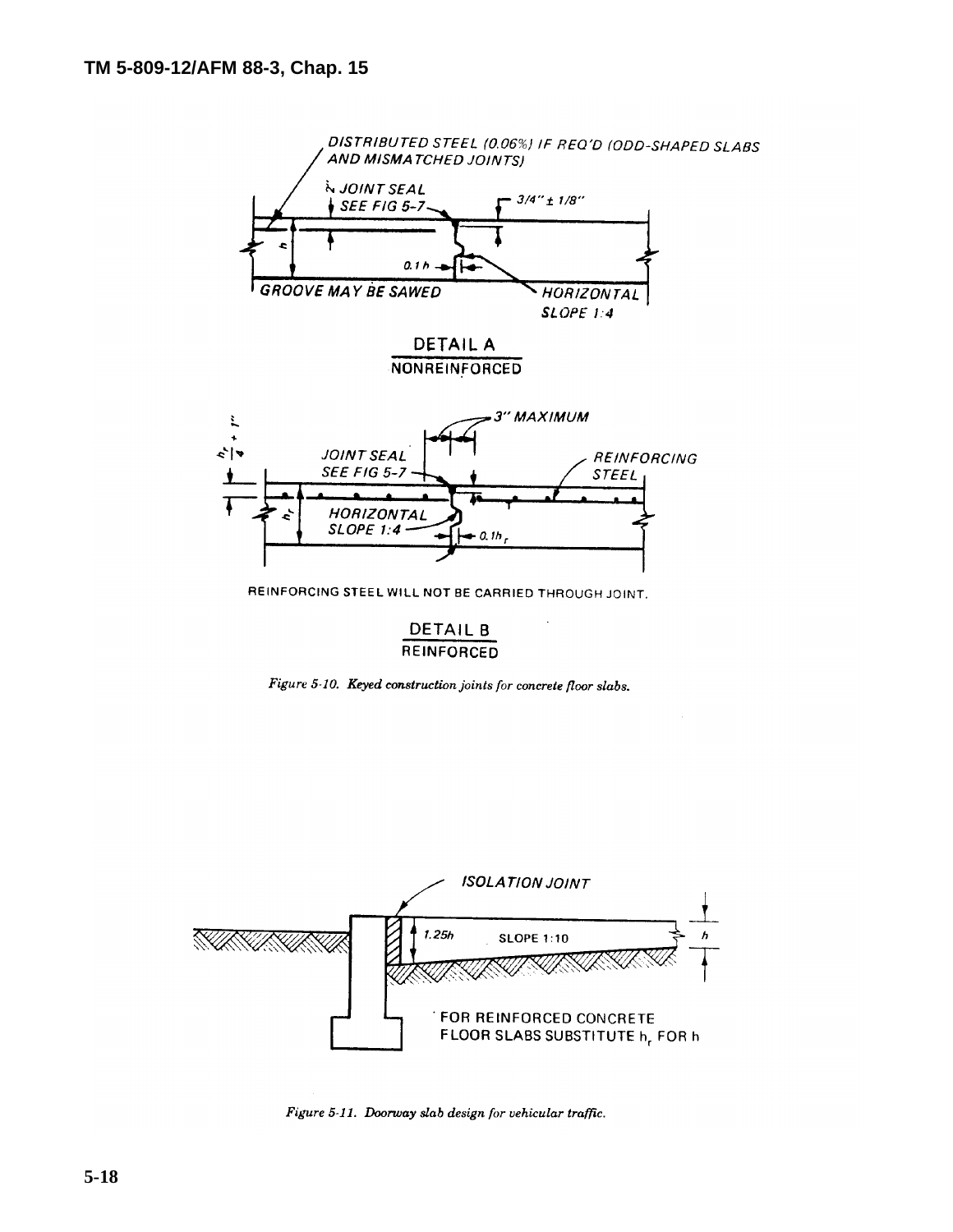joint is considered to be the best joint for providing type joints maybe used instead of other types of load transfer and maintaining slab alignment. It is a joints employing load-transfer devices. When the desirable joint for the most adverse conditions such thickened-edge joint is constructed, the thickness of as heavy loading, high traffic intensity, and lower the concrete at the edge is increased to 125 percent strength foundations. However, because the of the design thickness. The thickness is then alignment and placement of the dowel bars are criti- reduced by tapering from the free-edge thickness to cal to satisfactory performance, this type of joint is the design thickness at a distance of 5 feet from the difficult to construct, especially for slipformed con- longitudinal edge. The thickened-edge butt joint is crete. However, the doweled butt joint is required considered adequate for the load-induced concrete for all transverse construction joints in stresses. However, the inclusion of a key in the nonreinforced pavements. Doweled construction thickened-edge joint provides some degree of load

economical method, from a construction standpoint, for pavement constructed on low- to mediumof providing load transfer in the joint. It has been strength foundations. The thickened-edge joint may demonstrated that the key or keyway can be be used at free edges of paved areas to satisfactorily constructed using either formed or accommodate future expansion of the facility or slipformed methods. Experience has proved that the where wheel loadings may track the edge of the required dimensions of the joint can best be pavement. All floor slabs accommodating vehicular maintained by forming or slipforming the keyway traffic will be thicked at doorways to have an edge rather than the key. The dimensions and location of thickness of 1.25 times the design thickness as the key (fig 5-10) are critical to its performance. shown in figure 5-11. The use of this type joint is The structural adequacy of keyed ed construction contingent upon adequate base-course drainage. joints in rigid floor slabs, however, can be impaired *c. Isolation joints.* Isolation joints are provided to seriously by such factors as small changes in the prevent load transfer and allow for differential dimensions of the key and positioning the key other settlement between the floor slab and other building than at the middepth of the slab. Exceeding the components. Isolation joints also allow for some design values for the key dimensions produces an horizontal movement. Isolation joints should be oversize key, which can result in failure of either the placed at locations where slabs abut walls or their top or bottom edge of the female side or the joint. foundations and around columns, column Similarly, construction of an undersizes key can foundations, and other foundations that carry result in shearing off the key. Keyed joints should permanent dead load other than stored material. riot be used in floor slabs 8 inches or less in Isolation joints are provided by placing 30-pounds thickness except where tie bars are used. Tie bars in asphalt, coal-tar saturated felt, or equivalent the keyed joint, will limit opening of the joint and material between the floor slab and the building's provide some shear transfer that will improve the structural components before the floor is placed. performance of the keyed joints. However, tied Such sheets should be placed or fastened to the joints in floor widths of more than 75 feet can result buildings components to prevent any bonding or in excessive stresses and cracking in the concrete direct contact between the floor slab and the during contraction. When a longitudinal building component. This requires that the sheets construction joint is used at the center of a floor two have a height equal to the floor slab thickness and paving lanes wide, a keyed joint with tie bars should be placed at the same elevation as the floor slab, as be used. When a keyed longitudinal structure joint shown in figure 5-12. is used at the center of a floor four or more paving lanes in width, dowels should be used.

*(1) Doweled butt joint.* The doweled butt *(3) Thickened-edge joint.* Thickened-edgejoints are shown in figure 5-9. transfer in the joint and helps maintain slab *(2) Keyed joint*. The keyed joint is the most alignment; although not required, it is recommended pavement. All floor slabs accommodating vehicular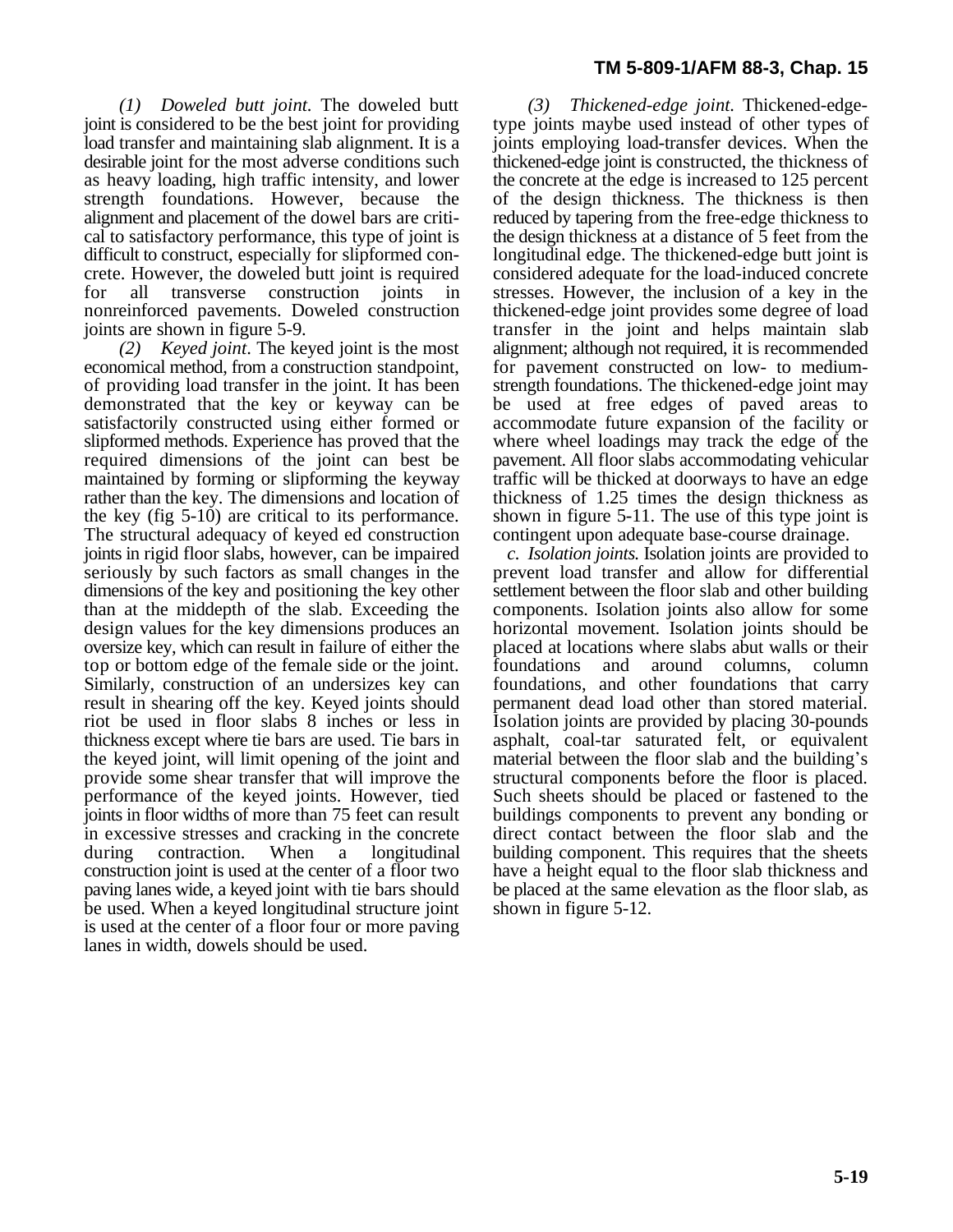

ISOLATION JOINTS MUST HAVE A HEIGHT EQUAL TO FLOOR SLAB THICKNESS

Figure 5-12. Isolation joints.

develop where special joints or variations of the similar to the thickened-edge construction joint (fig more standard type joints will be needed to 5-13). The bond-breaking medium will be either a accommodate the movements that will occur and to heavy coating of bituminous material not less than provide a satisfactory operational surface. Some of 1/16 inch thick when joints match or a normal these special joints or junctures are discussed below. nonextruding-type expansion joint material not less

pavement facilities, expansion and contraction of the 1/16-inch bituminous coating may be either a low concrete may result in movements that occur in penetration (60-70 grade asphalt) or a clay-type different directions. Such movements may create asphalt-base emulsion similar to that used for roof detrimental stresses within the concrete unless coating (Military Specification MIL-R-3472) and provision is made to allow the movements to occur. will be applied to the face of the joint by hand At such junctures, a thickened-edge slip joint shall brushing or spraying. be used to permit the horizontal slippage to occur.

*d. Special joints and junctures.* Situations will The design of the thickened-edge slip joint will be *(1) Slip-type joints.* At the juncture of two than 1/4 inch thick when joints do not match. The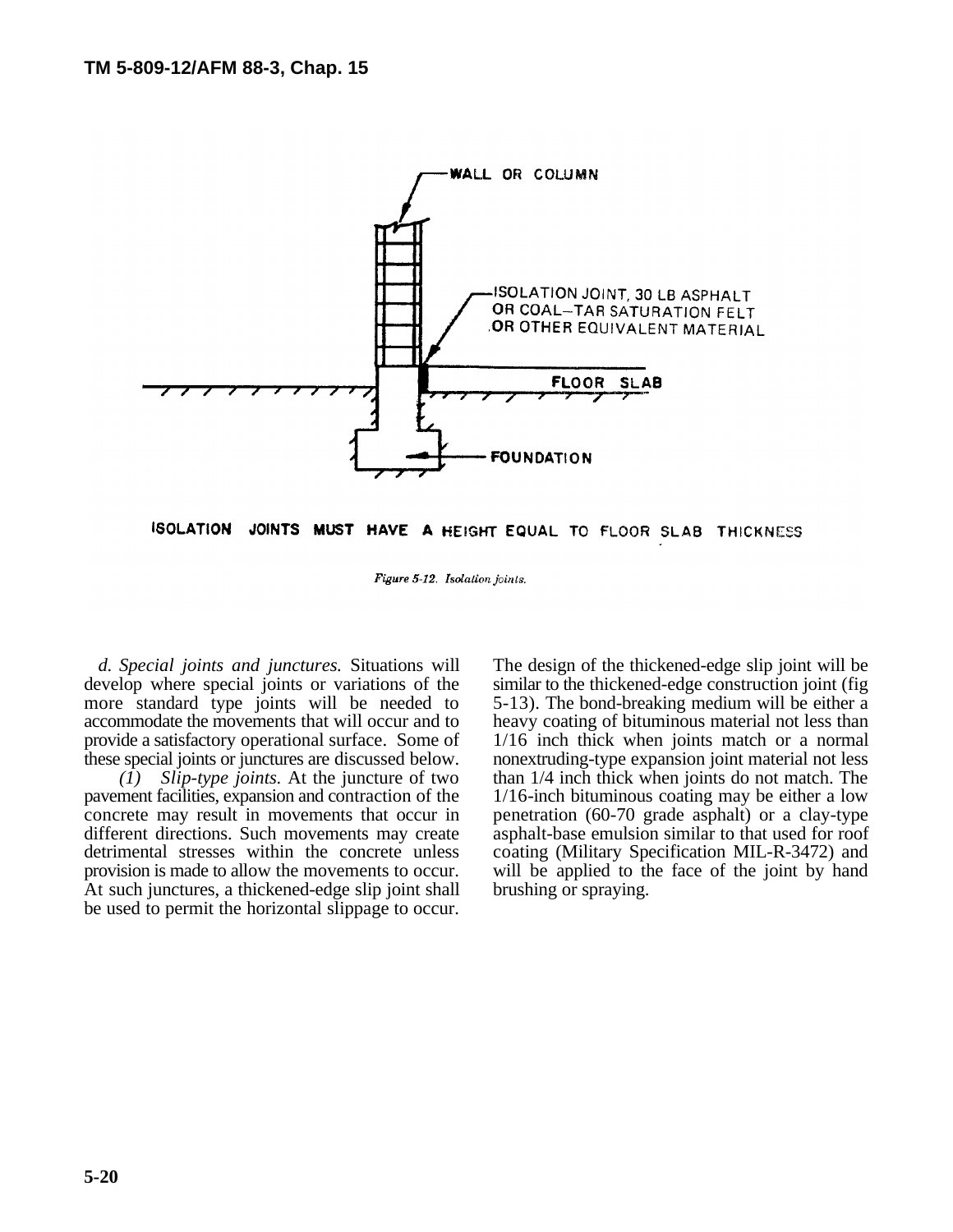

TRANSVERSE OR LONGITUDINAL

Figure 5-13. Thickened-edge joints.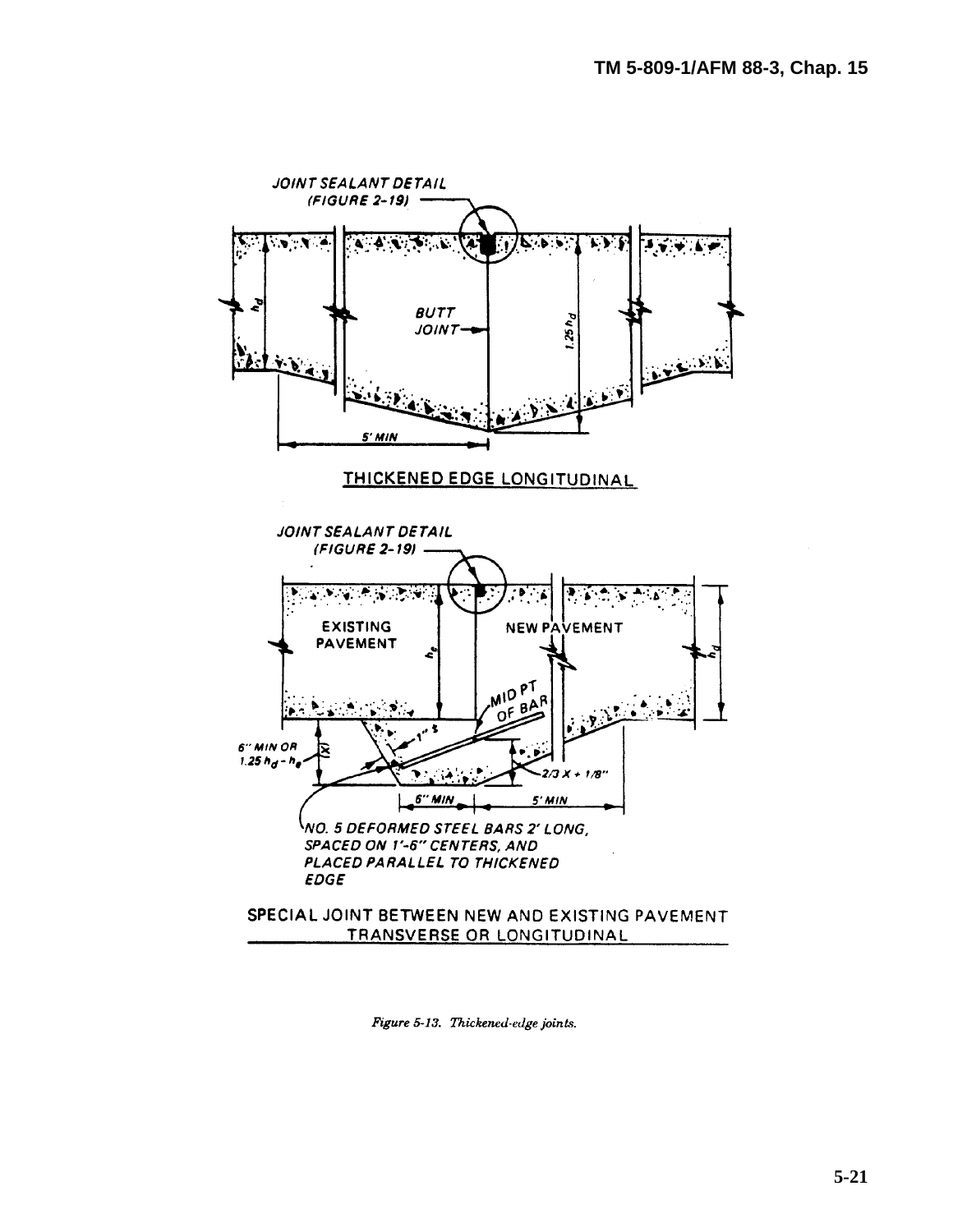*floors.* A special thickened-edge joint design (fig 5- ever, a thickened-edge design will be used for the 13) will be used at the juncture of new and existing new floor at the juncture. 13) will be used at the juncture of new and existing. floors for the following conditions: *e. Doweled joints.* The primary function of dow-

or dowels) or a thickened edge was not provided at such, the dowels affect a reduction in the critical

ened edge was provided at the free edge of the function of dowels is to maintain the vertical existing floor, but neither met the design alignment of adjacent slabs, thereby preventing requirements for the new floor. faulting at the joints. Dowels are required at all

removing and replacing slabs in an existing floor. greater in thickness and for thinner slabs in

*(d)* For longitudinal construction joints, concentrated traffic areas. when removing and replacing slabs in an existing. floor if the existing load-transfer devices are length, and spacing should be in accordance with the damaged during the slab removal. criteria presented in table 5-3. When dowels larger

necessary to provide load transfer for the existing strength pipe may be used as an alternate for solid floor. The special joint design may not be required bars. When an extra-strength pipe is used for if a new floor joins an existing floor that is grossly dowels, however, the pipe should be filled with a inadequate to carry the design load of the new floor, stiff mixture of sand-asphalt or cement mortar, or or if the existing floor is in poor structural the ends of the pipe should be plugged. If the ends condition. If the existing floor can carry a load that of the pipe are plugged, plugs should fit inside the is 75 percent or less of the new floor design load, pipe and be cut off flush with the end of the pipe so special efforts to provide edge support for the that there will be no protruding material to bond existing floor may be omitted; however, if omitted, with the concrete and prevent free movement of the accelerated failures in the existing floor may be pavement. All dowels should be straight, smooth, experienced. Any load-transfer devices in the and free from burrs at the ends. One-half of each existing floor should be used at the juncture to dowel should be painted and oiled or otherwise provide as much support as possible to the existing treated to prevent bonding with the concrete. A floor. The new floor will simply be designed with a schematic drawing of joint layout showing dowels thickened edge at the juncture. Drilling and grouting is given in figure 5-14. dowels in the existing floor for edge support may be

*(2) Special joint between new and existing* considered as an alternate to the special joint; how-

*(a)* When load-transfer devices (keyways els in floor slabs is that of a load-transfer device. As the free edge of the existing floor. edge stress directly proportional to the degree of  $(b)$  When load-transfer devices or a thick-<br>load transfer achieved at the joint. A secondary load transfer achieved at the joint. A secondary *(c)* For transverse contraction joints, when contraction joints in slabs that are 8 inches or

*(e)* Any other location where it is than 1 inch in diameter are required, an extradowel should be painted and oiled or otherwise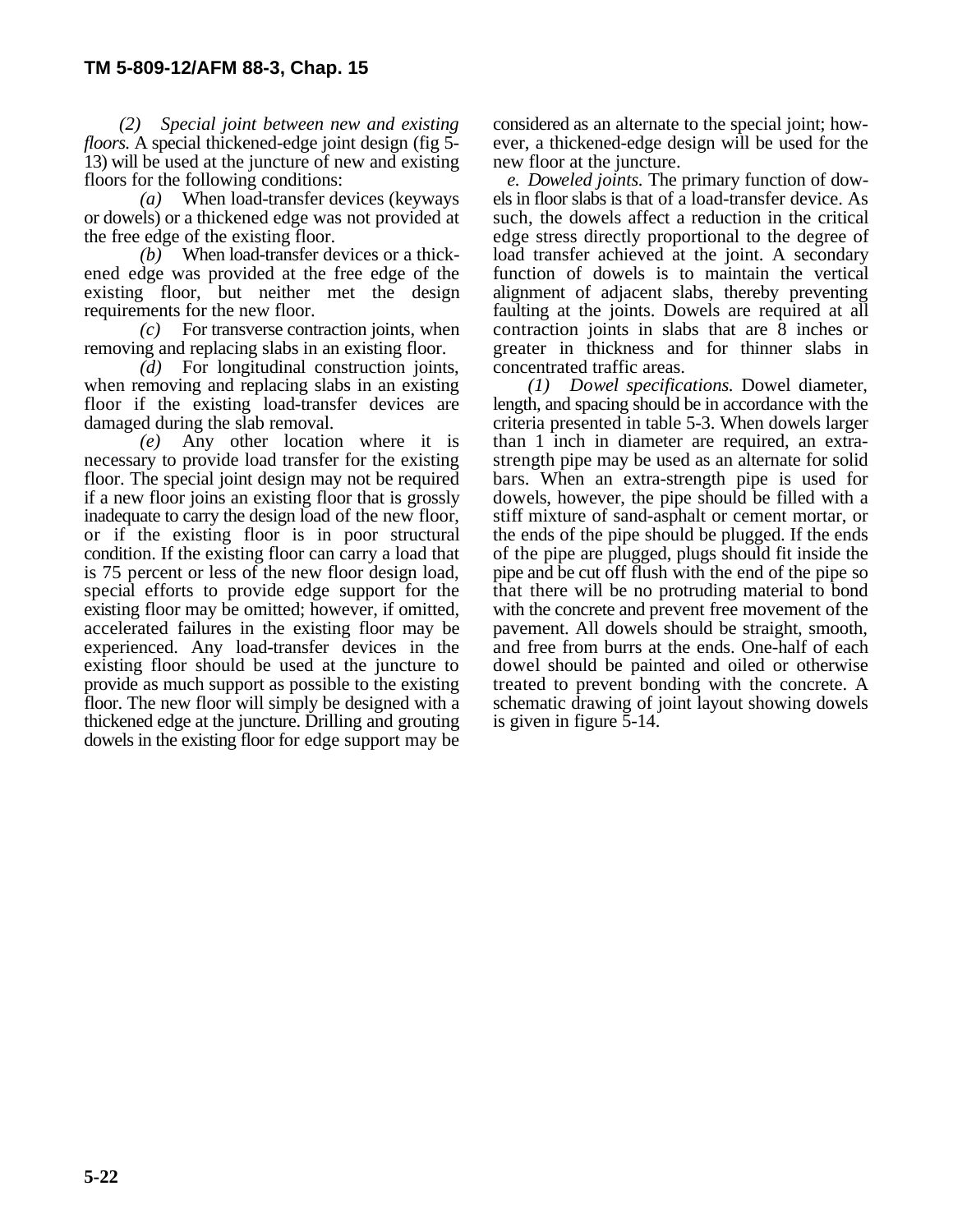| Pavement<br>Thickness<br>inches | Minimum Maximum<br>Dowel | Dowel<br>Length Spacing<br>inches inches | Dowel Diameter and Type                                          |
|---------------------------------|--------------------------|------------------------------------------|------------------------------------------------------------------|
| Less than 8                     | 16                       | 12                                       | $3/4$ -inch bar                                                  |
| 8 to and<br>including<br>11.5   | 16                       | 12                                       | $1$ -inch bar                                                    |
| 12 to and<br>including<br>15.5  | 2.0                      | 15                                       | 1- to $1-1/4$ -inch bar, or 1-inch<br>extra-strength pipe        |
| 16 to and<br>including<br>20.5  | 20                       | 18                                       | 1- to $1-1/2$ -inch bar, or 1-<br>1-1/2-inch extra-strength pipe |
| 21 to and<br>including<br>25.5  | 2.4                      | 18                                       | 2-inch bar, or 2-inch extra-<br>strength pipe                    |
| Over 26                         | 30                       | 18                                       | 3-inch bar, or 3-inch extra<br>strength pipe                     |

*Table 5-3. Dowel size and spacing*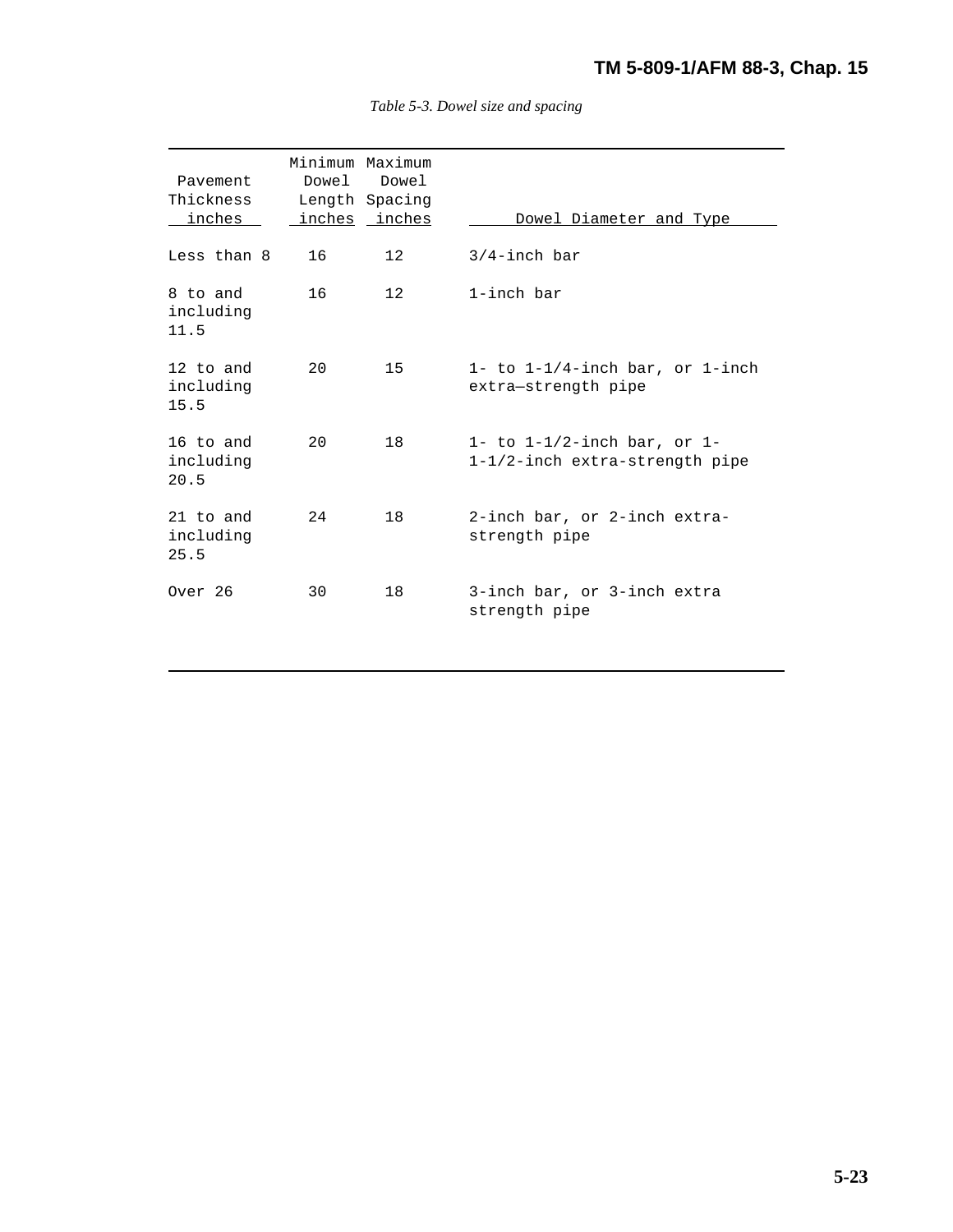

Figure 5-14. Joints in concrete floor slabs.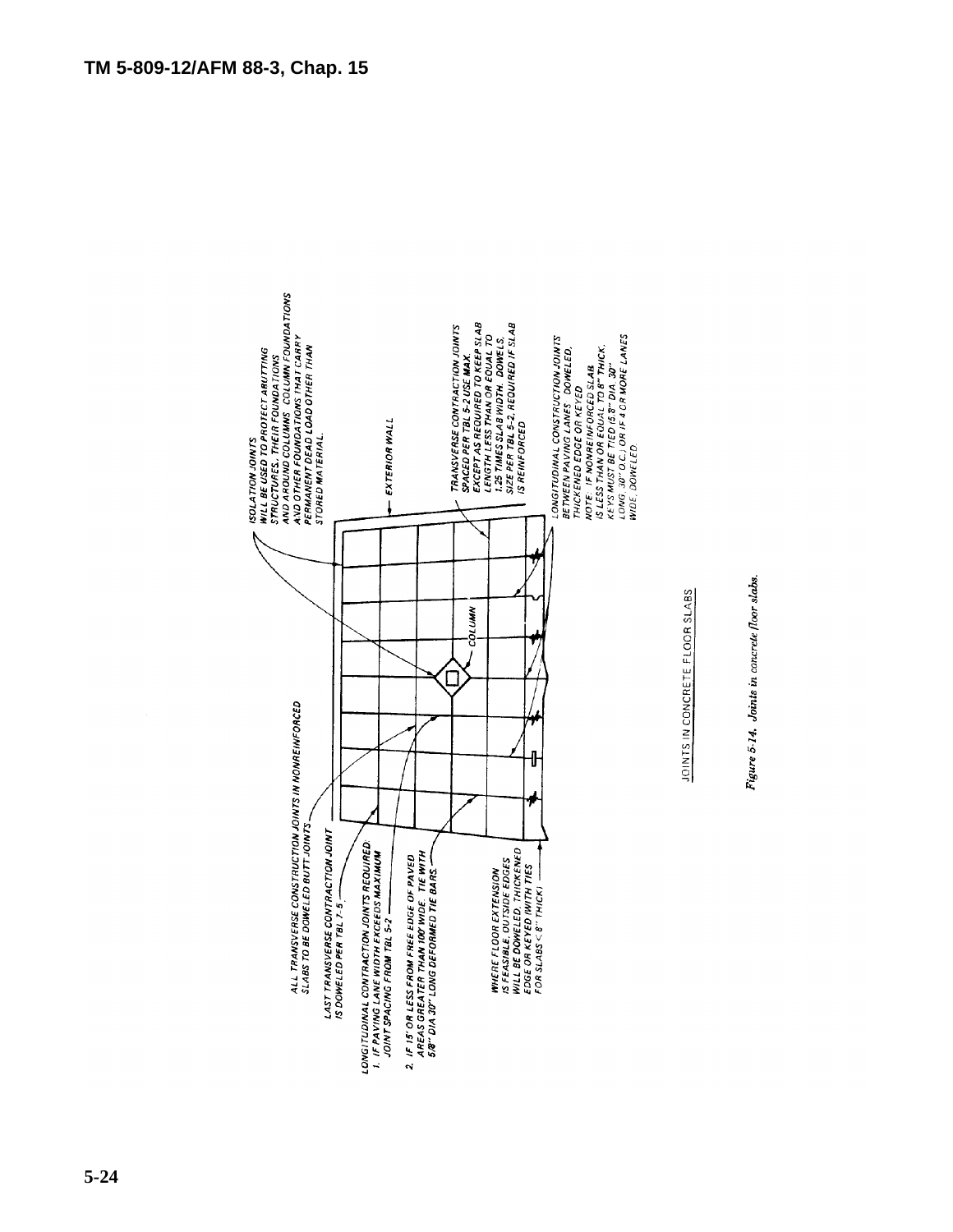should be located at the middepth of the floor slab. surface into floor drains, a fall of  $\bf{C}$  inch per foot However, a tolerance of one-half of the dowel toward the floor drain is recommended. For diameter, above or below middepth of the slab, may sustained operations, gasoline- and LP gas-operated be allowed in locating the dowels in contraction and forklift trucks can generally negotiate a maximum construction joints where the allowance of such a slope of 20 percent (20 feet vertically for every 100 tolerance will expedite construction. feet horizontally) satisfactorily. Electric-powered

*f. Joint sealing.* All joints will be sealed with a forklift trucks can perform sustained operations on suitable sealant to prevent infiltration of surface a maximum slope of 10 percent (10 feet vertically water and solid substances. A jet-fuel resistant for every 100 feet horizontally). The above-(JFR) sealant will be used in the joints of floors mentioned maximum slopes are based on a where diesel fuel or other lubricants may be spilled coefficient of friction of 0.9 for the operating during the operation, parking, maintenance, and surface. The use of sealants, waxes, etc., to reduce servicing of vehicles. Sealants that are not fuel dusting will lower the coefficient of friction resistant will be used in joints of all other considerably. In areas where these compounds are pavements. JFR sealants will conform to Federal used and a tough broom finish is not. practical, Specifications SS-S-200 and SS-S-1614, and non-<br>reducing the slope of the ramp should be JFR sealants will conform to Federal Specifications considered. If the slope cannot be reduced, 55-5-1401. Preformed seal-ants must have an pressure-sensitive abrasive tapes should be installed. uncompressed width of not less than twice the width The abrasive tapes are of the type used on stairway of the joint sealant reservoir. The selection of a treads to produce a nonskid surface. of the joint sealant reservoir. The selection of a pourable or preformed sealant should be based upon the economics involved. Compression-type preformed sealants are recommended when the joint spacings exceed 25 feet and are required when joint spacings exceed 50 feet.

*g. Special provisions for slipform paving.* Provisions must be made for slipform payers when there is a change in longitudinal joint configuration. The thickness may be varied without stopping the paving train, but the joint configuration cannot be varied without modifying the side forms, which will normally require stopping the paver and installing a header. The following requirements shall apply:

*(1)* The header may be set on either side of the transition slab with the transverse construction joint doweled as required. The dowel size and location in the transverse construction joint should be commensurate with the thickness of the pavement at the header.

*(2)* When there is a transition between a doweled longitudinal construction joint and a keyed longitudinal construction joint, the longitudinal construction joint in the transition slab may be either keyed or doweled. The size and location of the dowels or keys in the transition slabs should be the same as those in the pavement with the doweled or keyed joint, respectively.

*(3)* When there is a transition between two keyed joints with different dimensions, the size and location of the key in the transition slab should be based on the thickness of the thinner pavement.

# **5-8. Floor slab geometry.**

Careful attention should be given to floor-slab geometry to ensure proper drainage and satisfactory

*(2) Dowel placements.* Normally, dowels operations. For proper drainage of the floor-slab reducing the slope of the ramp should be

# **5-9. Fiber reinforced design.**

*a.* Basis of jointed fiber reinforced concrete floor slab design. The design of jointed fiber concrete (JFC) floor slabs is based upon limiting the ratio of the concrete flexural strength and the maximum tensile stress at the joint, with the load either parallel or normal to the edge of the slab, to a value found to give satisfactory performance in full-scale accelerated test tracks. Because of the increased flexural strength and tenacity at cracks that develop in the fibrous concrete, the thickness can be significantly reduced; however, this results in a more flexible structure, which causes an increase in vertical deflections as well as in potential for densification and/or shear failures in the foundations, pumping of the subgrade material, and joint deterioration. To protect against these latter factors, a limiting vertical deflection criterion has been applied to the thickness developed from the tensile stress criteria.

*b. Uses.* Although several types of fiber have been studied for concrete reinforcement, most of the experience has been with steel fibers, and the design criteria presented herein are limited to steel fibrous concrete. Fibrous concrete is a relatively new material for pavement construction and lacks a long-time performance history. Because of this, its use will require approval of HQDA (DAEN-ECE-G), Washington, DC 20314-1 000, and/or Headquarters, Air Force Engineering Services Center (DEMP), Tyndall AFB, Fla. 32403. The major uses to date have been for thin resurfacing or strengthening overlays where grade problems restrict the thickness of overlay that can be used. The use of JFC floor slabs should be based upon the economics involved.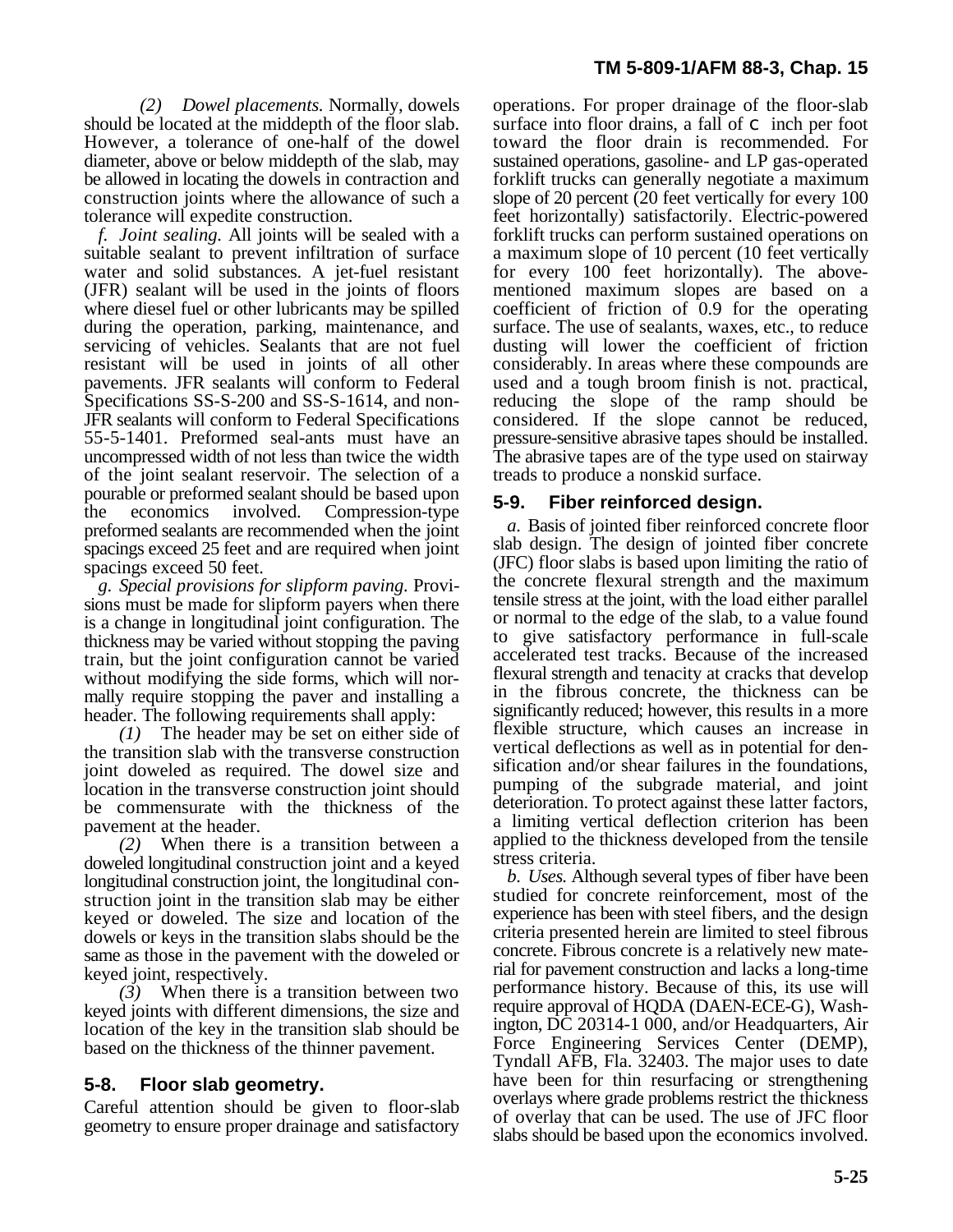mix proportioning of fibrous concrete will be deter-<br>fall between  $3/8$  and  $3/4$  inch. The percent of coarse mined by a laboratory study. The following are aggregate (of the total aggregate content) can vary offered as guides and to establish limits where between 25 and 60 percent. necessary for the use of the design criteria included *d. Thickness determination.* The required thickherein. **ness of FJC** floor slabs will be a function of the

upon fibrous concrete containing 1 to 2 percent by reaction k, the thickness  $h_b$  and flexural modulus of volume (100 to 250 pounds) of steel fibers per cubic elasticity  $E_{fs}$ , of stabilized material if used, the yard of concrete, and fiber contents within this vehicle or axle gross load, the volume of traffic, the range are recommended. type of traffic area, and the allowable vertical

fibers from 1 to 1-1/2 inches long, and for use of the required thickness  $h_{df}$  of JFC is determined directly criteria contained herein, fiber lengths within this from the appropriate chart (figs 5-15 and 5-16). If range are recommended. The base or subgrade is stabilized meets the

ratio (length to diameter or equivalent diameter) of 4/AFM 88-7, Chap. 4, the stabilized layer will be

the steel fibers requires an increase in the paste above. The resulting thickness, h or  $h_{\text{dof}}$ , will be necessary to ensure that the fibers and aggregates rounded up to the nearest half or full inch. The are coated. To accomplish this, cement contents of rounded thickness,  $h_{df}$  or  $h_{dot}$  will then be checked 750 to 900 pounds per cubic yard of concrete are for allowable deflection in accordance with recommended. The cement content may be all paragraph 5-9*e*. The minimum thickness for JFC portland cement or a combination of portland floor slabs will be 4 inches. cement and up to 25 percent fly ash or other pozzolans.

*c. Mix proportioning considerations.* The design (5) Maximum size coarse aggregates should

(1) The criteria contained herein are based design concrete flexural strength R, modulus of soil (2) Most experience to date has been with deflection. When stabilized material is not used, the (3) For proper mixing, the maximum aspect minimum strength requirements of TM 5-822 the fibers should be about 100. treated as a low-strength base and the design will be (4) The large surface area to volume ratio of made using the equation given in paragraph 5-2d(3)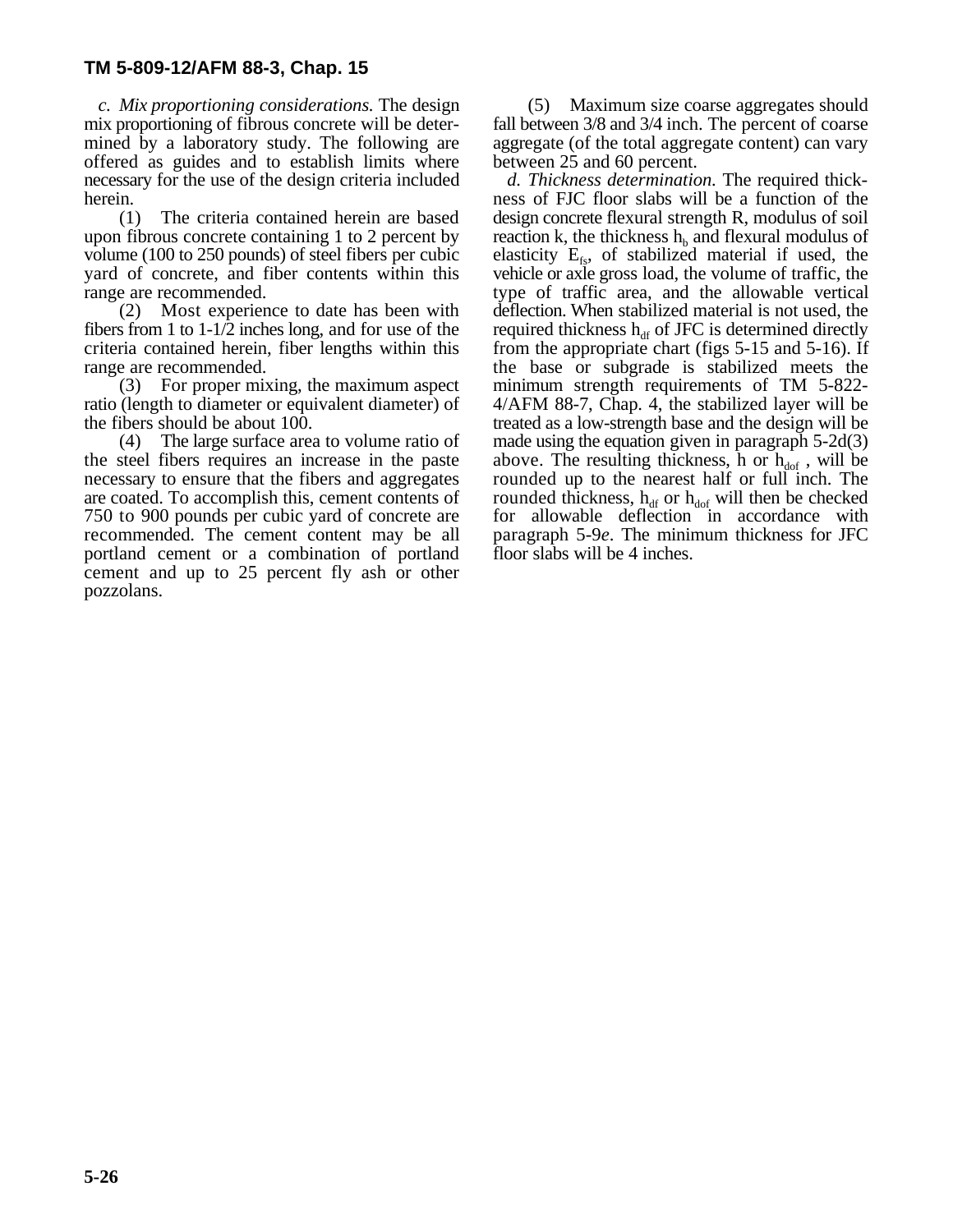

Figure 5-15. Design curves for fiber-reinforced concrete floor slabs by design index.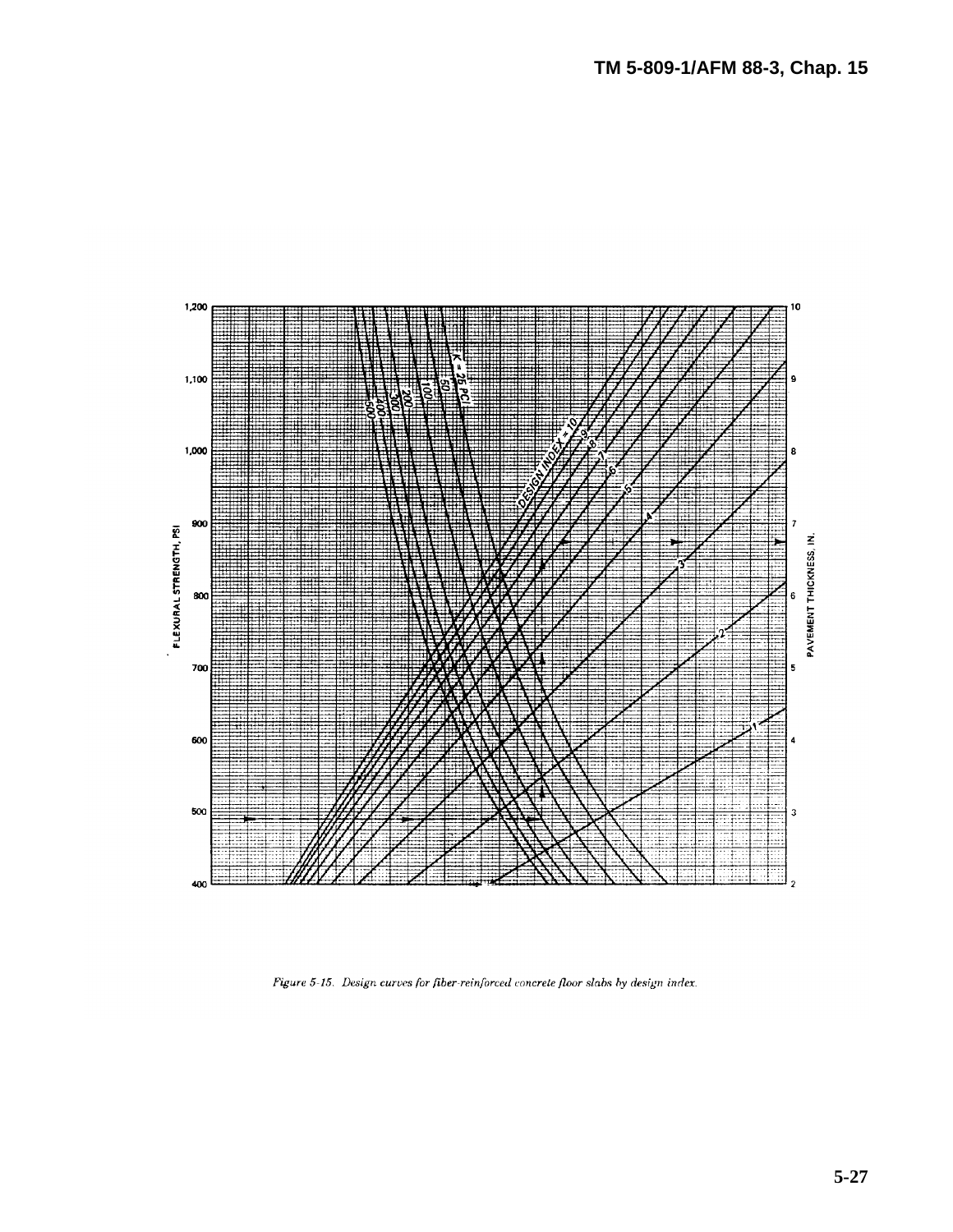

Figure 5-16. Design curves for fiber-reinforced concrete floor slab for heavy forklifts.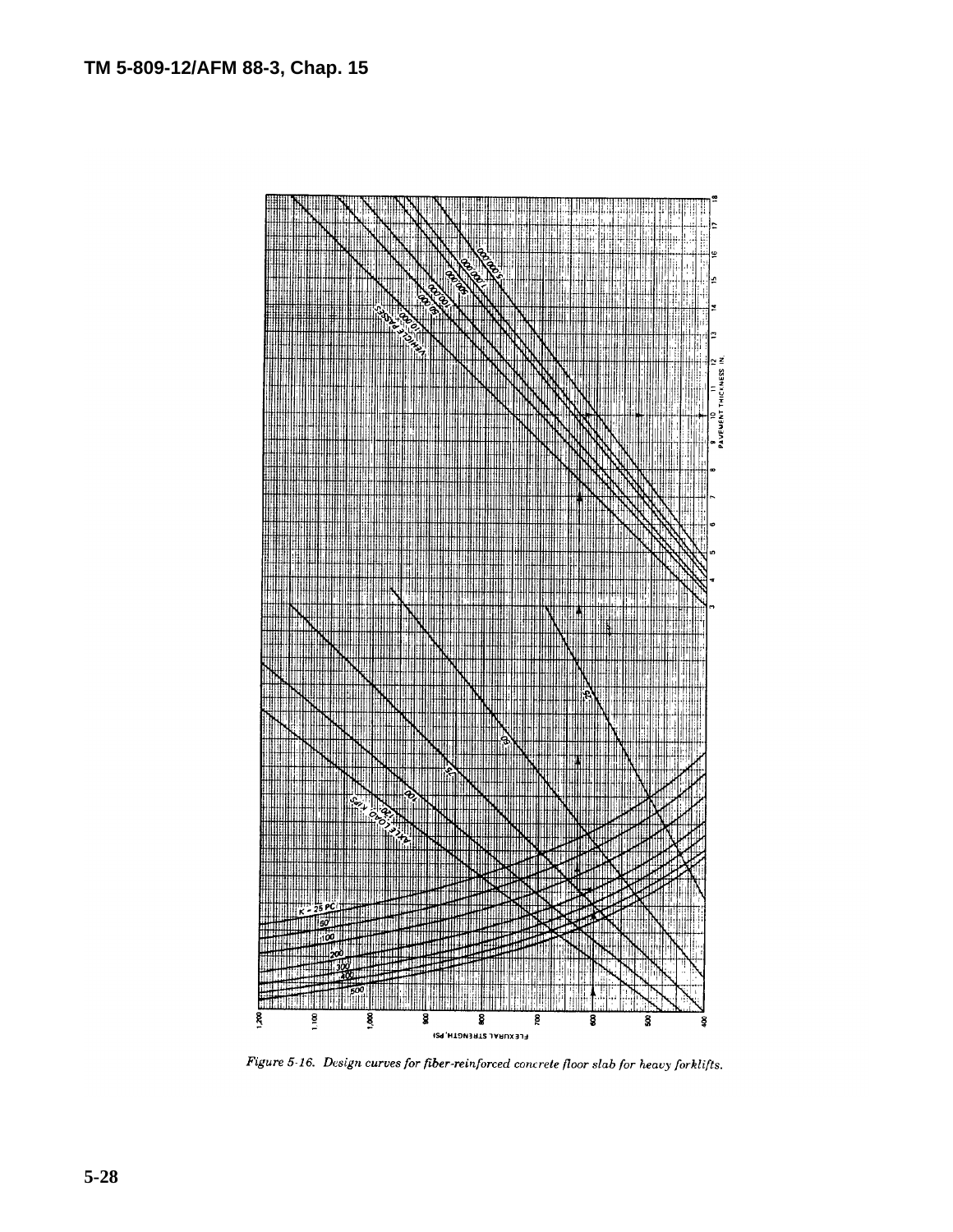elastic deflection that JFC floor slabs experience Deflections need not be checked for axle loads less must be limited to prevent overstressing of the foun-<br>dation material and thus premature failure of the dlowable deflection, the thickness meets allowpavement. Curves are provided (fig 5-17) for the computation of the vertical elastic deflection that a slab will experience when loaded. Use of the curves flection, the thickness must be increased or a new requires three different inputs: slab thickness, sub-<br>grade modulus, and gross weight of the design ve-<br>k. The process must be repeated until a thickness grade modulus, and gross weight of the design ve-<br>hicle. The slab thickness is that which is determined based upon the limiting stress criterion will also hicle. The slab thickness is that which is determined based upon the limiting stress criterion will also from paragraph 5-9d above. The computed vertical have a computed deflection equal to or less than the elastic deflection is then compared with appropriate allowable value.

*e. Allowable deflection for JFC pavement.* The allowable deflections determined from figure 5-18. the allowable deflection, the thickness meets allowable deflection criteria and is acceptable. If the computed deflection is larger than the allowable dehave a computed deflection equal to or less than the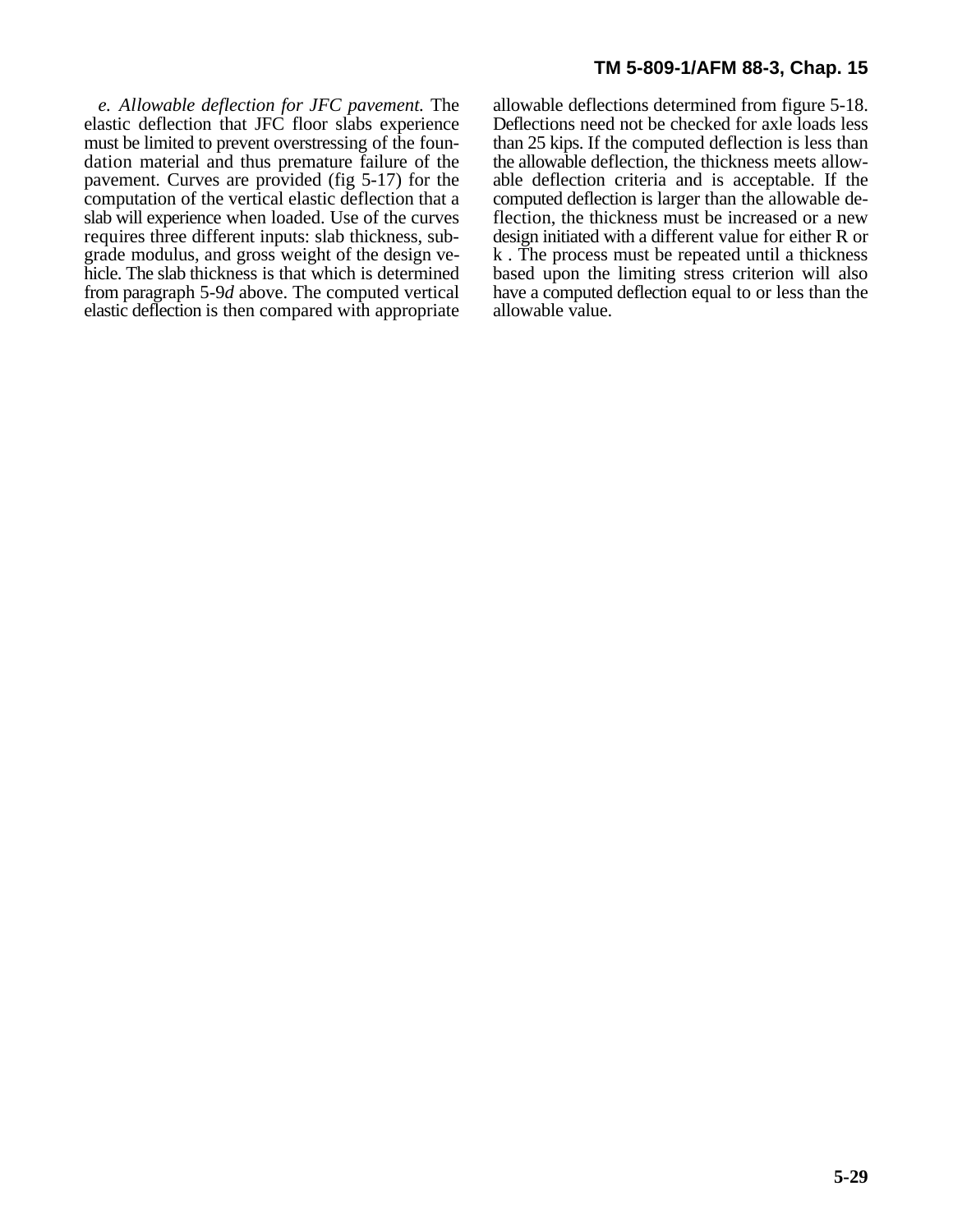

Figure 5-17. Deflection curves for fiber-reinforced concrete floor slabs.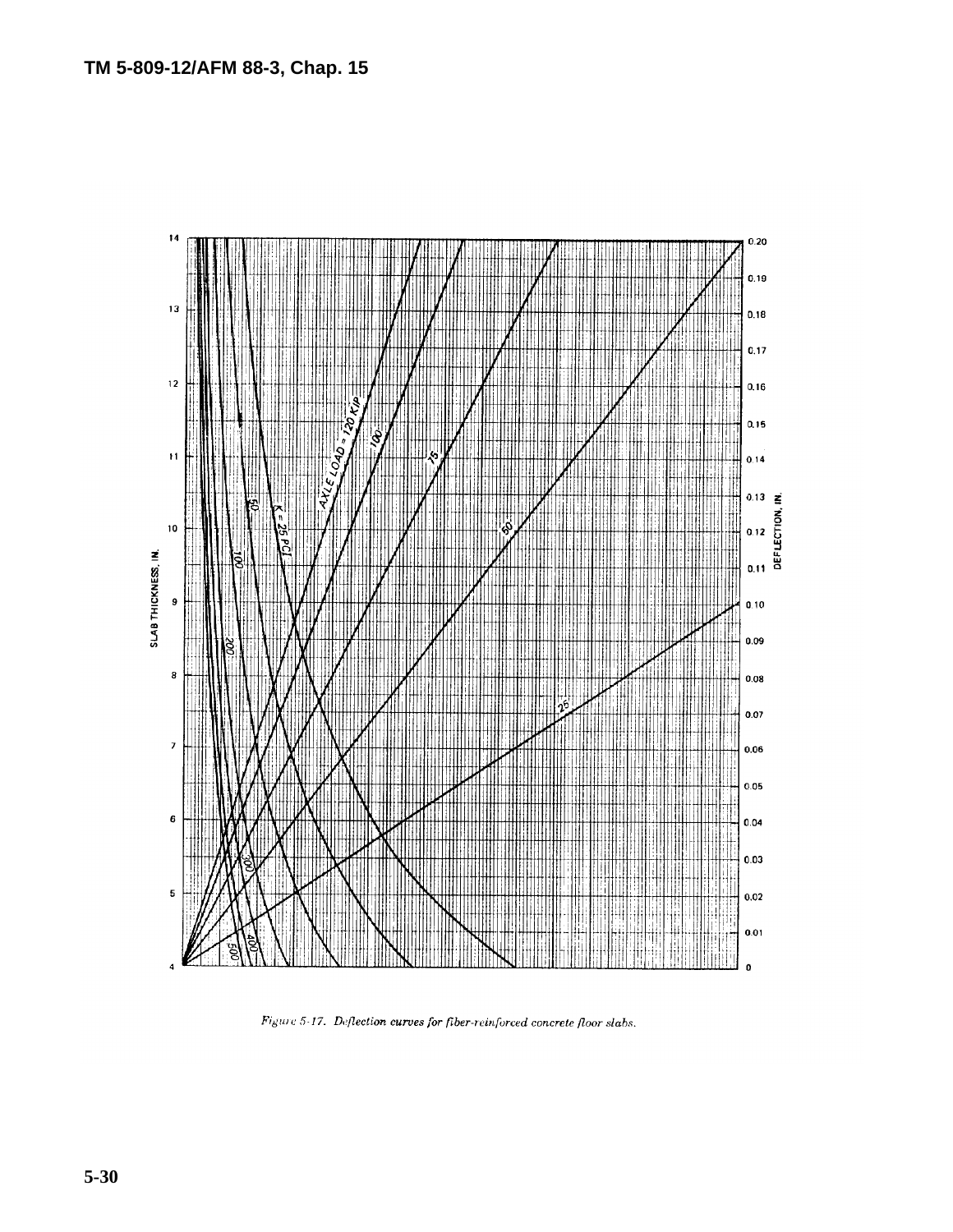

Figure 5-18. Allowable deflection for jointed fiber-reinforced concrete floor slabs.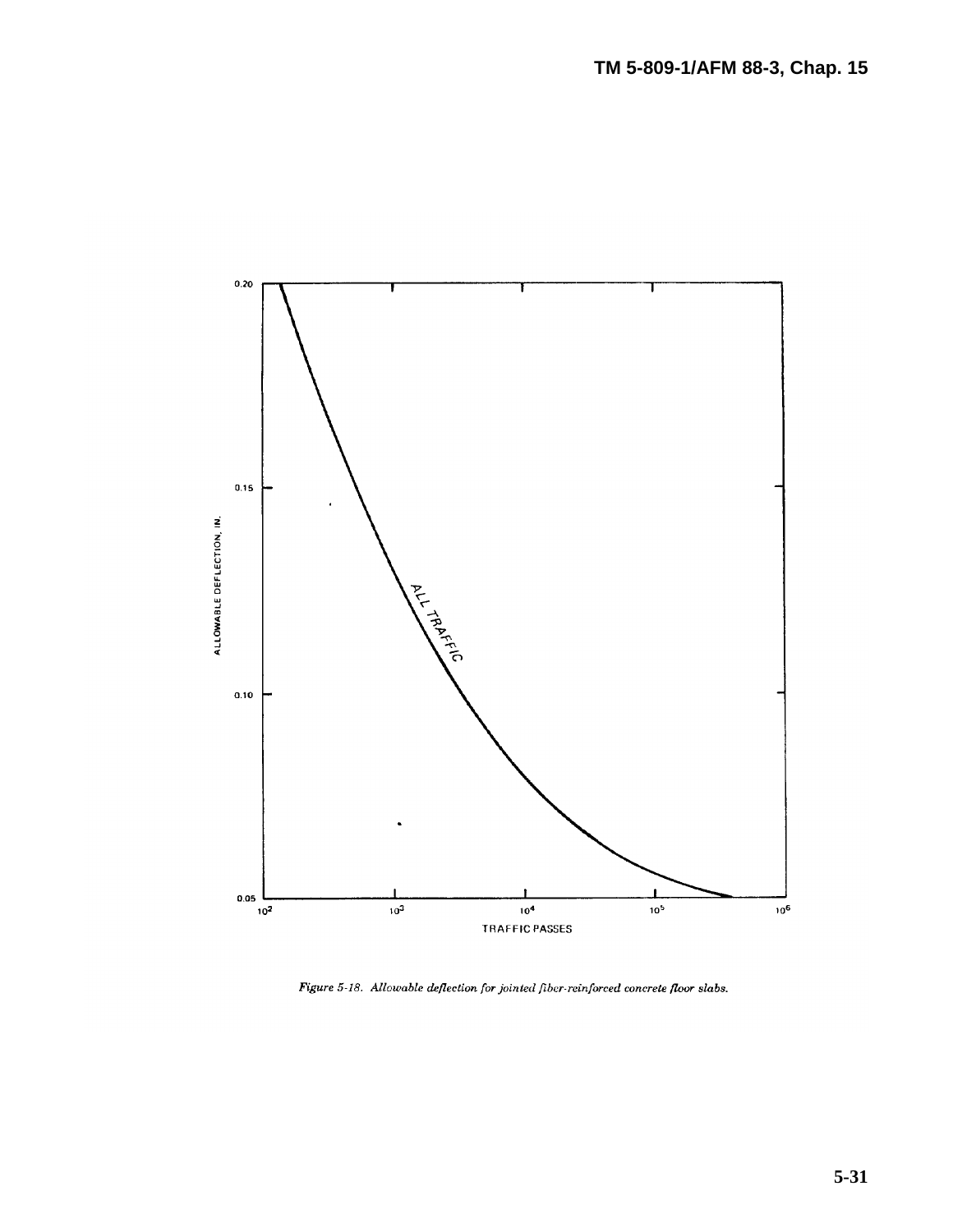# **APPENDIX A REFERENCES**

# **Government Publications**

| <b>General Services Administration</b>     |                                                                                                                           |
|--------------------------------------------|---------------------------------------------------------------------------------------------------------------------------|
| <b>Federal Specifications</b>              |                                                                                                                           |
| <b>SS-S-200E</b>                           | Sealing Compounds, Two-Component, Elestomeric, Polymer<br>Type, Jet-Fuel-Resistant, Cold Applied.                         |
| SS-S-1401 C                                | Sealing Compound, Hot-Applied, for Concrete and Asphalt<br>Pavements.                                                     |
| SS-S-1 614P                                | Sealing Compound, Jet-Fuel-Resistant, Hot Applied, One Com-<br>ponent, for Portland Cement and Tar Concrete Pavements.    |
| Department of Defense.                     |                                                                                                                           |
| <b>Military Standards</b>                  |                                                                                                                           |
| MIL-STD-619B                               | Unified Soil Classification System for Roads, Airfields, Embank-<br>ments, and Foundations.                               |
| MIL-STD-621A<br>& Notices 1 & 2            | Test Method for Pavement Subgrade, Subbase, and Base-Course<br>Materials                                                  |
| <b>Military Specifications</b>             |                                                                                                                           |
| MIL-R-3472                                 | Roof-Coating, Asphalt-Base Emulsion.                                                                                      |
| Departments of the Army and the Air Force. |                                                                                                                           |
| TM 5-809-2/AFM 88-3, Chap. 2               | Concrete Structural Design for Buildings.                                                                                 |
| TM 5-818-1/AFM 88-3, Chap. 7               | Soils and Geology<br>Procedures for Foundation Design of Buildings and Other<br>Structures (Except Hydraulic Structures). |
| TM 5-818-2/AFM 88-6, Chap. 4               | Pavement Design for Seasonal Frost Conditions.                                                                            |
| TM 5-818-7                                 | Foundations in Expansive Soil.                                                                                            |
| TM 5-822-4                                 | Soil Stabilization for Pavements.                                                                                         |
| TM 5-822-6/AFM 88-7, Chap. 1               | Engineering and Design: Rigid Pavements for Roads, Streets,<br>Walks, and Open Storage Areas.                             |
| TM 5-822-7/AFM 88-6, Chap. 8               | <b>Standard Practice for Concrete Pavements.</b>                                                                          |
| TM 5-825-3/AFM 88-6, Chap. 3               | Rigid Pavements for Airfields Other Than Army.                                                                            |
| TM 5-825-2/AFM 88-6, Chap. 2               | Flexible Pavement Design for Airfields.                                                                                   |
| TM 5-825-1/AFM 88-19, Chap. 1              | Arctic and Subarctic Construction: General Provisions.                                                                    |
| TM 5-825-4                                 | Arctic and Subarctic Construction: Building Foundations.                                                                  |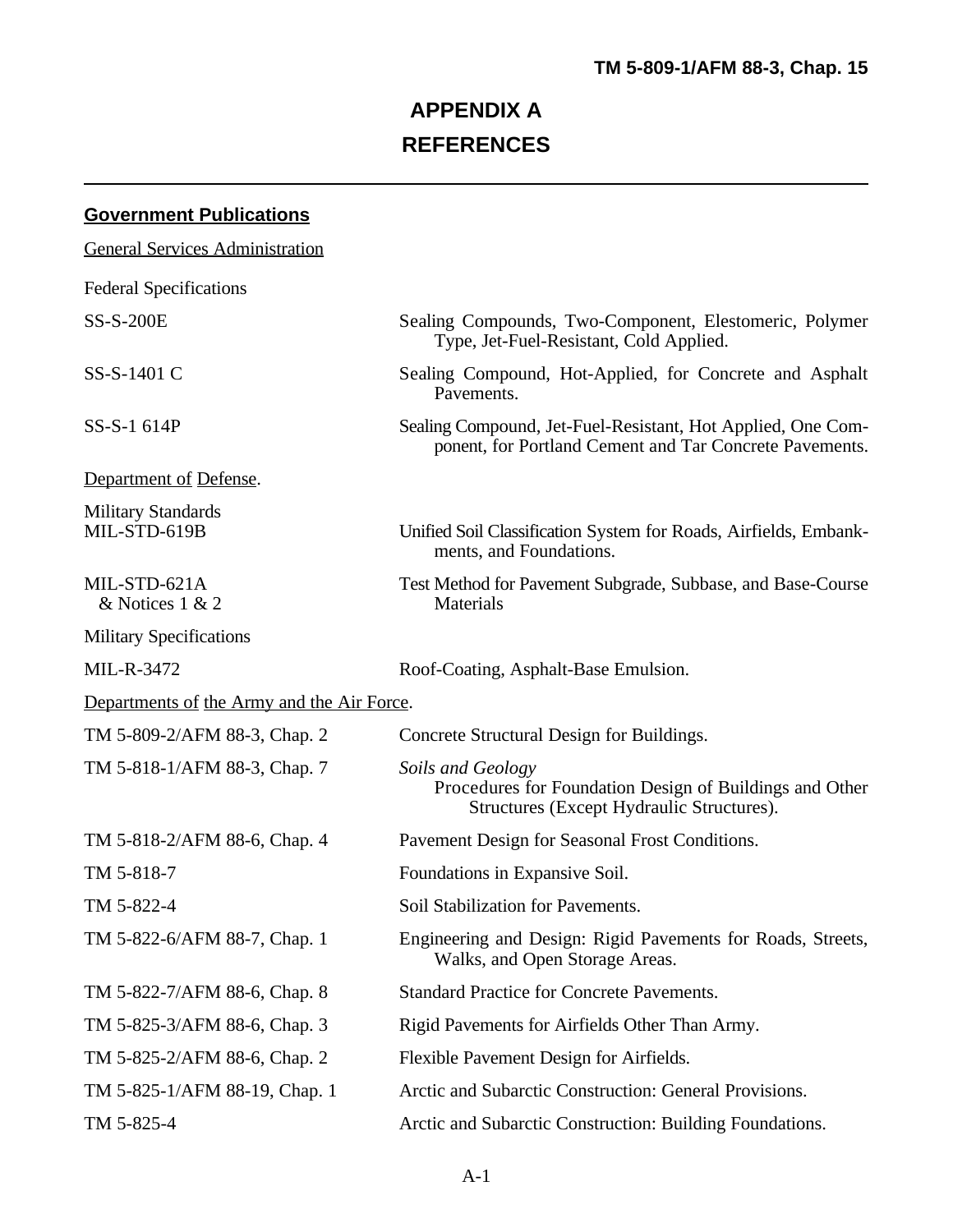TM-5-825-6/AFM 88-19, Chap. 6 *Arctic and Subarctic Construction:* Calculation Methods for Determination of Depths of Freeze and Thaw in Soils.

# **Non-government Publications**

American Society for Testing and Materials (ASTM) 1916 Race St., Philadelphia, PA 19103

C 78 Standard Method of Test for Flexural Strength of Concrete (using simple beam with Third-Point Loading).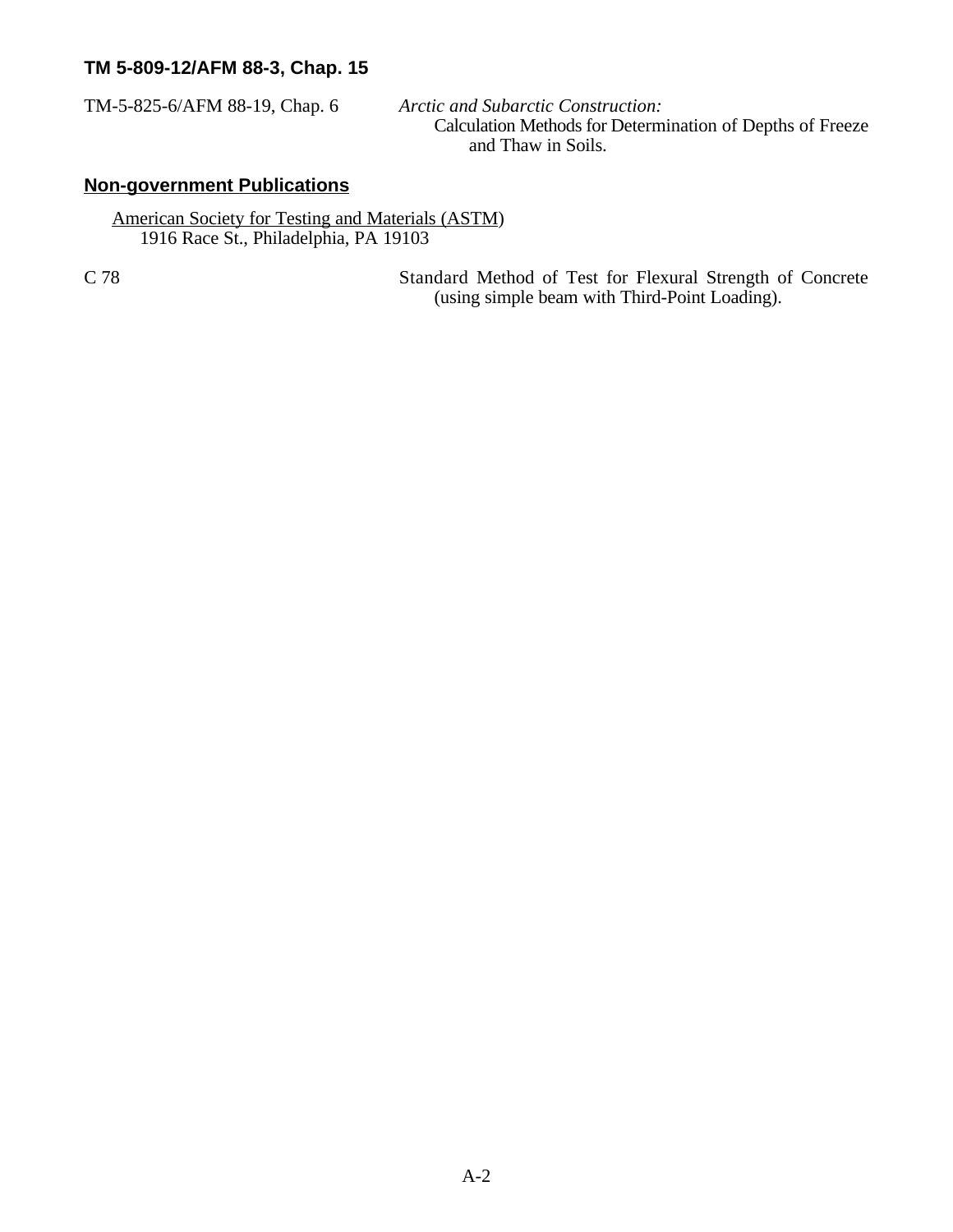# **APPENDIX B**

# **EQUATIONS FOR COMPUTING THE ALLOWABLE WALL LOADS NEAR CENTER OF SLAB OR NEAR KEYED OR DOWELED JOINTS**

P=
$$
4\sigma_t
$$
 S $\lambda$   
\n $\sigma_t = 1.6\sqrt{f'_c}$   
\nS =  $\frac{bt_e^2}{6}$   
\n $\lambda = \sqrt[4]{\frac{12k}{4EI}}$   
\nE = 57,000  $\sqrt{f'_c}$   
\nI =  $\frac{bt_e^3}{12}$   
\nb = 12 inches  
\nP = 4 (1.6  $\sqrt{f'_c}$ )  $\left(\frac{bt_e^2}{6}\right)$  4  $\sqrt{\frac{12k}{4EI}}$   
\n= 4 (1.6  $\sqrt{f'_c}$ )  $\left(\frac{12t_e^2}{6}\right)$  4  $\sqrt{\frac{3k}{57,000}\sqrt{f'_c}(12t_e^3/12)}}$   
\nP = 12.8  $\sqrt{f'_c}$   $t_e^2$  x  $4\sqrt{\frac{k}{19,000}\sqrt{f'_c}(12t_e^3/12)}}$ 

 $f_c$  = specified compressive strength of concrete, pounds per square inch

 $t_e$  = slab thickness, inches

 $k =$  modulus of subgrade reaction, pounds per cubic inch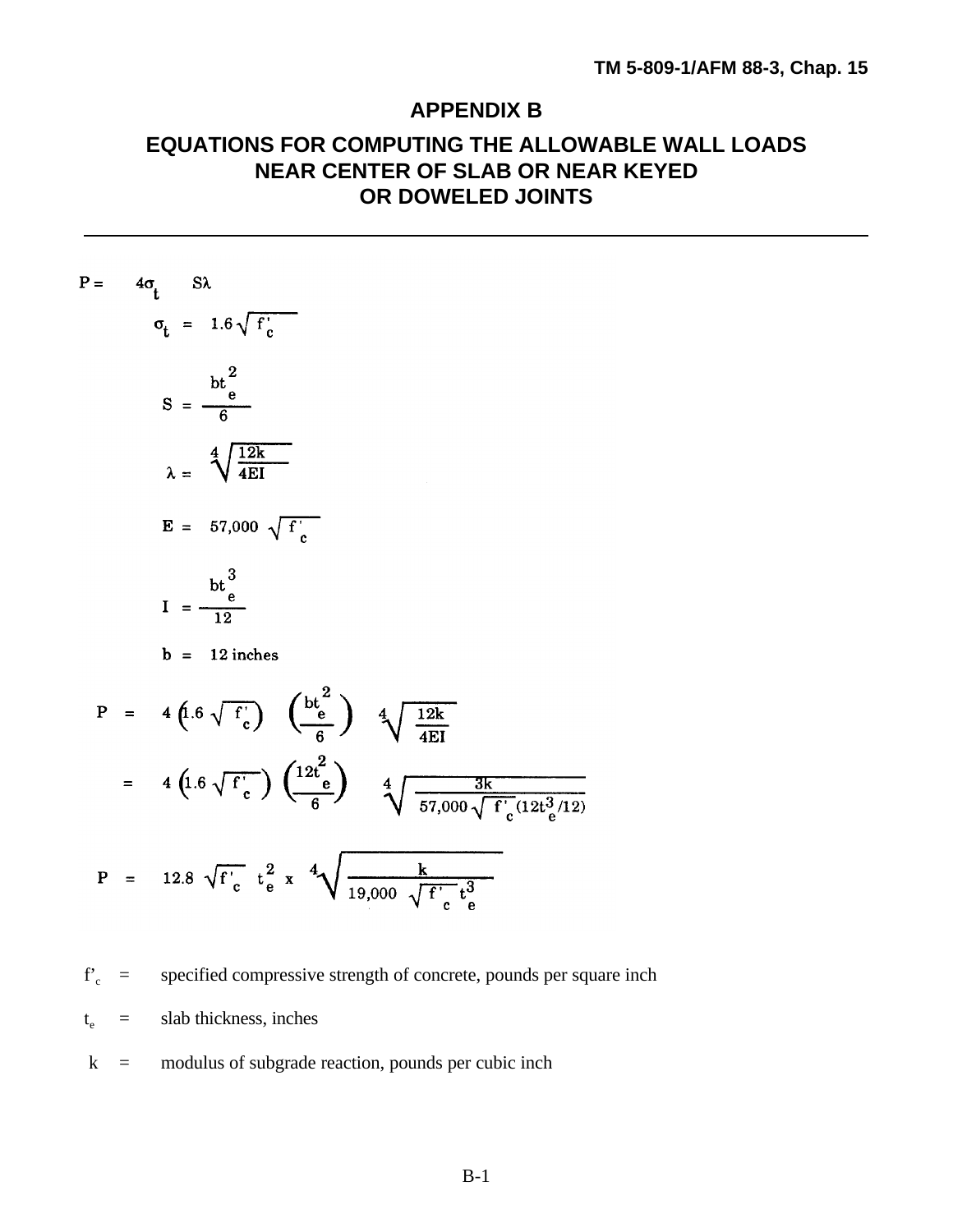Equations for Computing the Allowable Wall Load Near A Free Edge

$$
P = \frac{\sigma_{t} S \lambda}{B_{\lambda x}}
$$

 $B_{\lambda x}$  = 0.3224 (point of maximum moment, see table in <u>Beams on Elastic Foundations</u> by M. Hetenyl)

$$
P = 1.6 \sqrt{f'_{c}} \left(\frac{bt_{e}^{2}}{6}\right) \frac{4 \sqrt{\frac{12k}{4EI}}}{0.3224}
$$

$$
= 1.6 \sqrt{f'} c \left(\frac{12t_e^2}{6}\right)^4 \sqrt{\frac{3k}{57,000\sqrt{f'} c \left(12t_e^{3/12}\right)}}}{0.3224}
$$

$$
P = 9.93 \sqrt{f'_c} t_6^2 \sqrt[2]{\frac{k}{19,000 \sqrt{f'_c} t_c^3}}
$$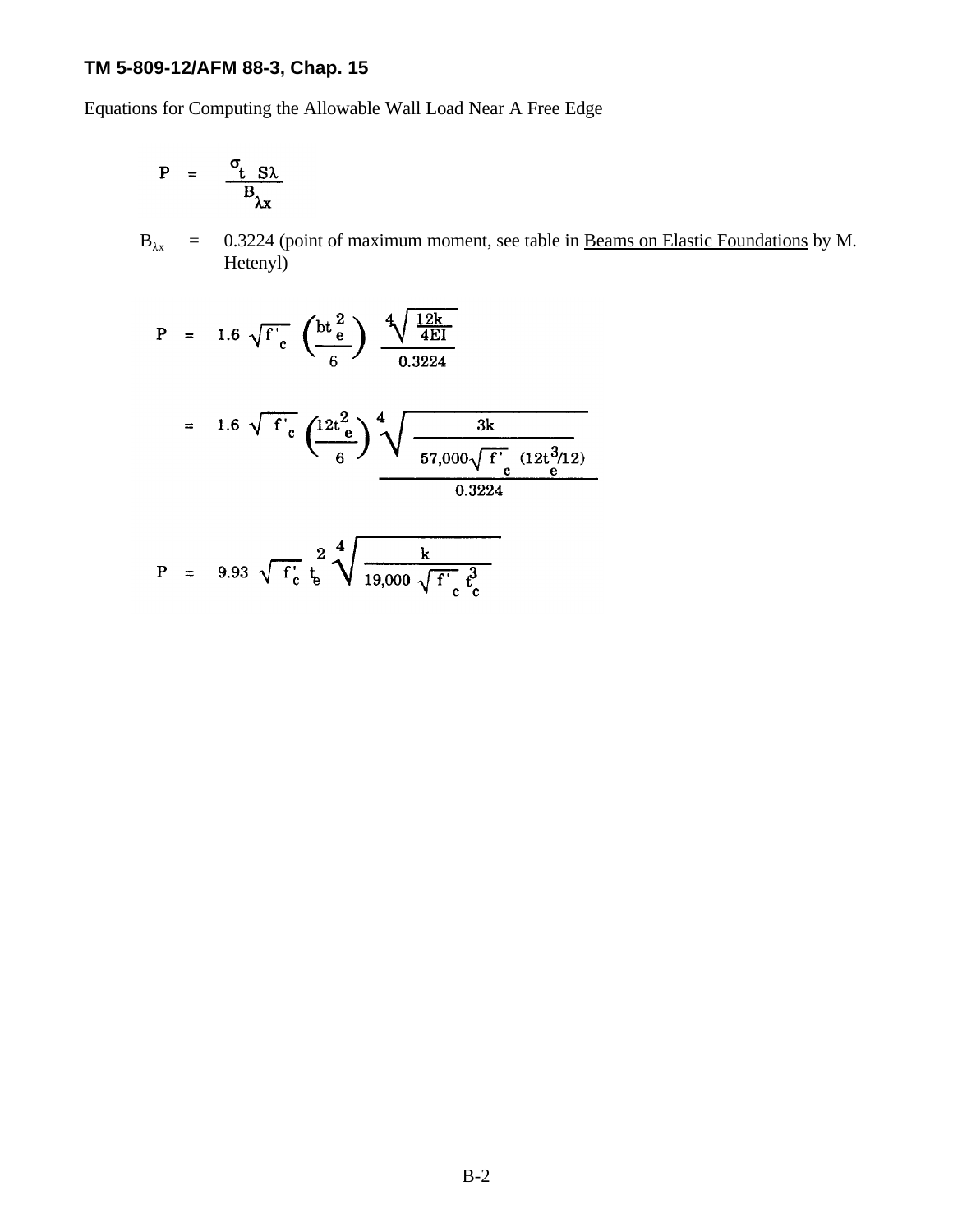# **APPENDIX C DESIGN EXAMPLES**

# **C-1. Example 1: Concrete slab thickness for interior loads.**

*a. Problem.* The floor slab for a warehouse will be designed based on the following information:

| Traffic                     |                              |                 |
|-----------------------------|------------------------------|-----------------|
| <i>Type of Traffic</i>      | <b>Average Daily Volume</b>  | <i>Category</i> |
| 5-axle trucks               |                              |                 |
| 4 axles, 5 kips each        |                              |                 |
| $1$ axle, $10$ kips         |                              |                 |
| 15-kip forklift or trucks   | 15                           |                 |
| <b>Stationary Live Load</b> | 1,200 pounds per square inch |                 |
| Interior Wall Load          | 1,400 pounds per linear foot |                 |

### *Material properties*

Concrete flexural strength  $= 650$  pounds per square inch Modulus of subgrade reaction,  $k = 150$  pounds per cubic inch

*b. Solution.*

(1) Floor slab thicknesses h should be determined by using equivalent forklift truck axle load below.

| Equivalent |  |
|------------|--|
|            |  |

| Equivalent |               |              |                          |              |
|------------|---------------|--------------|--------------------------|--------------|
| Forklift   | <b>Number</b> |              | Maximum                  |              |
| Truck Axle | οf            | Average      | <i><b>Operations</b></i> | Design       |
| Load, kips | <u>Axles</u>  | Daily Volume | $Per$ Day                | <b>Index</b> |
|            |               | 50           | 200                      |              |
|            |               | 50           | 50                       |              |
|            |               |              |                          |              |
|            |               |              |                          |              |

Matching the axle loads and maximum operations per day in table 5-1, the design index for each axle-load group is selected as shown in the far right column in the above-mentioned table. Design index 7 is selected for the design. From figure 5-1, using  $k = 150$  pounds per cubic inch and 650 pounds per square inch flexural strength, slab thickness equal to 6.7 inches, and round to 7 inches should be selected.

(2) One must check for adequacy of 7 inch slab for stationary live load,  $w = 1,200$  pounds per square foot. Table 3-1 should be entered using 650 pounds per square inch flexural strength concrete and 7 inch slab thickness; allowable stationary live load is selected,  $\overline{w}$  =1,109 pounds per square inch. The w is adjusted based on  $k = 150$  pounds per cubic inch.

$$
w = 1,109 \sqrt{\frac{150}{100}} = 1,358 \text{lb/ft}^2 > 1,200 \text{lb/ft}^2
$$

(3) Thickness,  $t_n$ , of thickened floor slab supporting interior wall weighing 1,400 pounds per linear foot should be determined by entering table 3-2 using 650 pounds per square inch flexural strength concrete and wall load  $p = 1,400$  pounds per linear foot. Thus,  $t_c$  equals 10 inches, and  $t_c$  is adjusted based on  $k = 150$ pounds per square inch.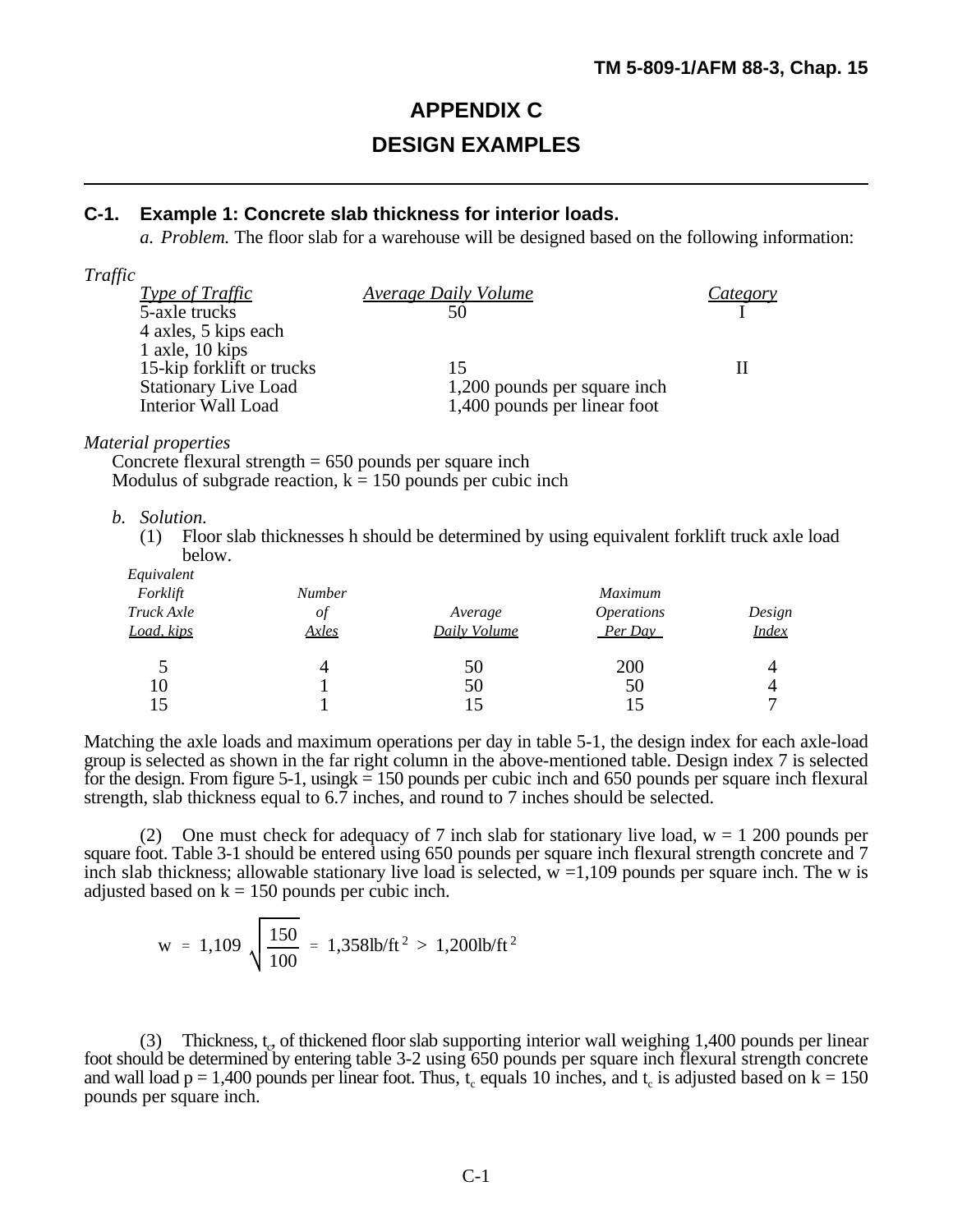$$
t_c = 10 \sqrt[5]{\frac{100}{200}} = 9
$$
 inches

from figure 3-1, minimum  $t_c = h h_1$ ;  $t_c = 7 + 2 = 9$  inches.

# **C-2. Example 2: Thickened floor slab design for exterior wall.**

*Problem.* The thickened concrete floor slab supporting an 8 inch exterior load bearing wall weighing 1,000 pounds per linear foot should be designed.

*Floor slab data*

Thickness  $=$  4 inches Flexural strength  $= 600$  pounds per square inch Modulus of subgrade reaction  $k = 200$  pounds per cubic inch

*b. Solution.* Table 3-3 should be entered using 600 pounds per square inch and wall load,  $p =$ 1,000 pounds per linear *foot.* Thickness t should be adjusted based on modulus of subgrade reaction, k = 200 pounds per cubic inch.

$$
t_{\rm e} = 10 \sqrt[5]{\frac{100}{200}} = 8.7
$$

For thickened slab configuration, see table 3-3.

*Note*: For other practical considerations, i.e., frost line, erosion etc., the thickness, t<sub>e</sub>, may be increased.

## **C-3. Example 3: Reinforced concrete slab.**

*a. Problem.* It is decided that the 7-inch floor slab in Example 1 should be reduced to 6 inches by reinforcing the slab using 60,000-pounds per square inch yield strength steel reinforcement. The percent reinforcement required for the 6-inch slab should be determined.<br>b. Solution. From figure 5-4, a straight line should be dra

*Solution.* From figure 5-4, a straight line should be drawn between  $h = 7$  inches and  $h = 6$  inches and extend line to S. This should read  $S = 0.13$  percent.

# **C-4. Example 4: Concrete slab Thickness for tracked vehicle.**

*a. Problem.* The floor slab thickness h, should be determined for a tank repair shop. The largest tank has a gross weight of 60 kips, Traffic is limited to 40 vehicles per day. Material Properties:

Concrete flexural strength  $= 700$  pounds per square inch

Modulus of subgrade reaction,  $k = 100$  pounds per cubic inch

*b. Solution.* Based on 60 kips gross weight, equivalent forklift truck category II is selected from second tabulation in paragraph 3-2. From first tabulation in paragraph 3-2 for category II, forklift truck axle load is 10 to 15 kips. Table 5-1 is entered using 15 kips. Loaded at a frequency of 100 operation per day, the design index is 7. Figure 5-1 is entered using concrete flexure strength =  $700$  pounds per square inch, k = 100 pounds per cubic inch and  $DI = 7$ , slab thickness, h = 6.6 inches, or if rounded, 7 inches.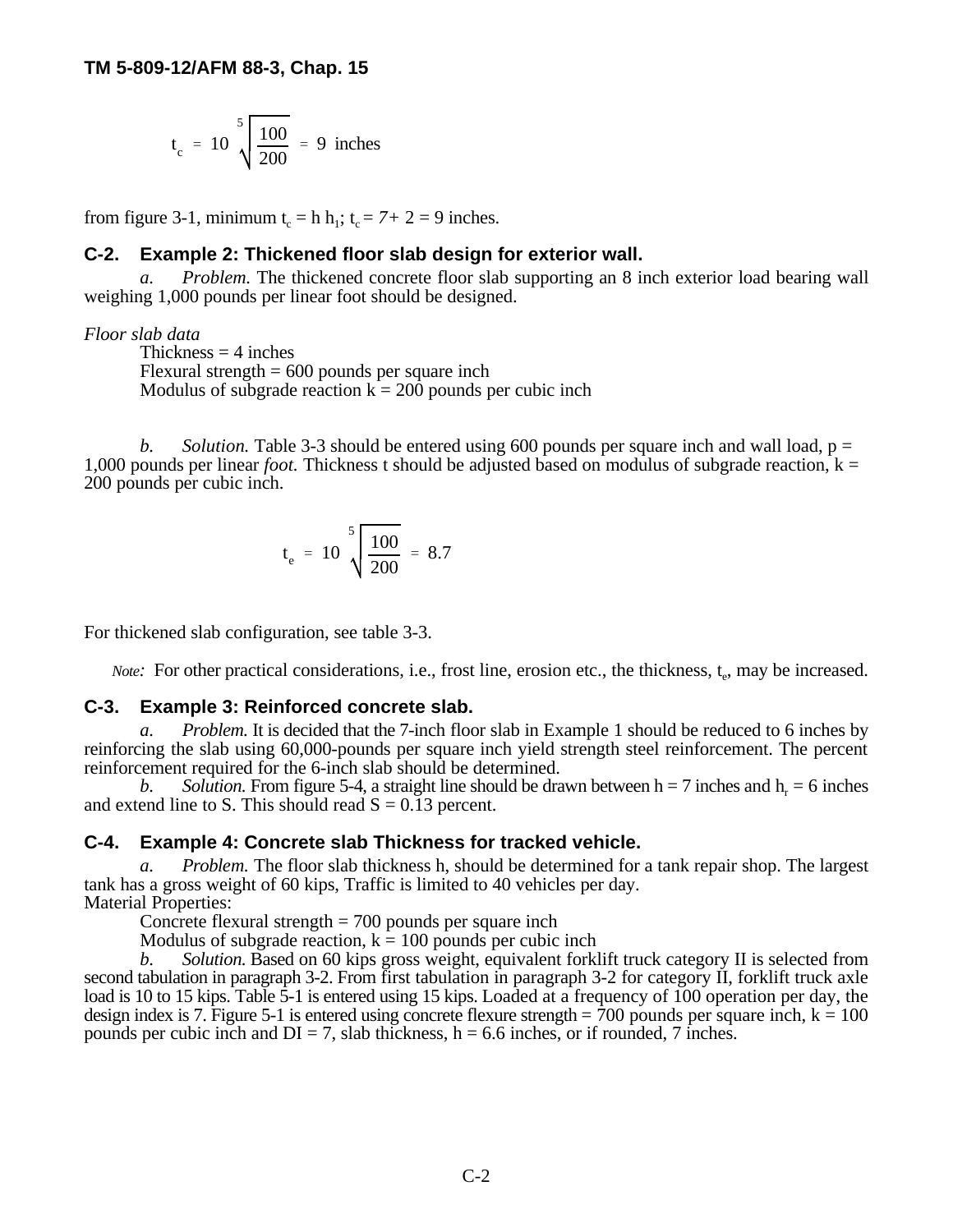# **BIBLIOGRAPHY**

- ASHRAE Handbook and Product Directory, 1981, Equipment, 1979, and Applications, 1982, American Society of Heating, Refrigerating, and Air Conditioning Engineers.
- Beams on Elastic Foundation, M. Hetenyi, University of Michigan Press, Ann Arbor, Mich., 1946.
- "Comparison of Splitting Tensile Strength of Concrete with Flexural and Compressive Strength," W. W. Grieb and G. Werner, American Society for Testing and Materials, Proceedings, Vol 62, pp 972-995, 1962.
- Concrete Construction Handbook, J. W. Waddell, McGraw-Hill, New York, pp 6- 12, 1968.
- "Concrete Strength Relationships," G. M. Hammitt II, US Army Engineer Waterways Experiment Station, Miscellaneous Paper S-74-30, Vicksburg, Miss., 1974.
- "Criteria for Selection and Design of Residential Slabs-on-Ground." National Academy of Sciences, Building Research Advisory Board, 1968.
- "Development of a Design Manual for Concrete Floor Slabs on Grade,"J. L. Rice, A. C. Eberhardt, and L. Varga, US Army Construction Engineering Research Laboratory, Technical Report S-27, 1974.
- "Minimum Concrete Strength for Pavements and Floor Slabs," R. S. Rollings, US Army Engineer Waterways Experiment Station, Miscellaneous Paper GL-80-3, Vicksburg, Miss., 1980.
- "Partition Loads on Slabs-on-Grade," E. Staab, US Army Engineer Missouri River Division, 1980.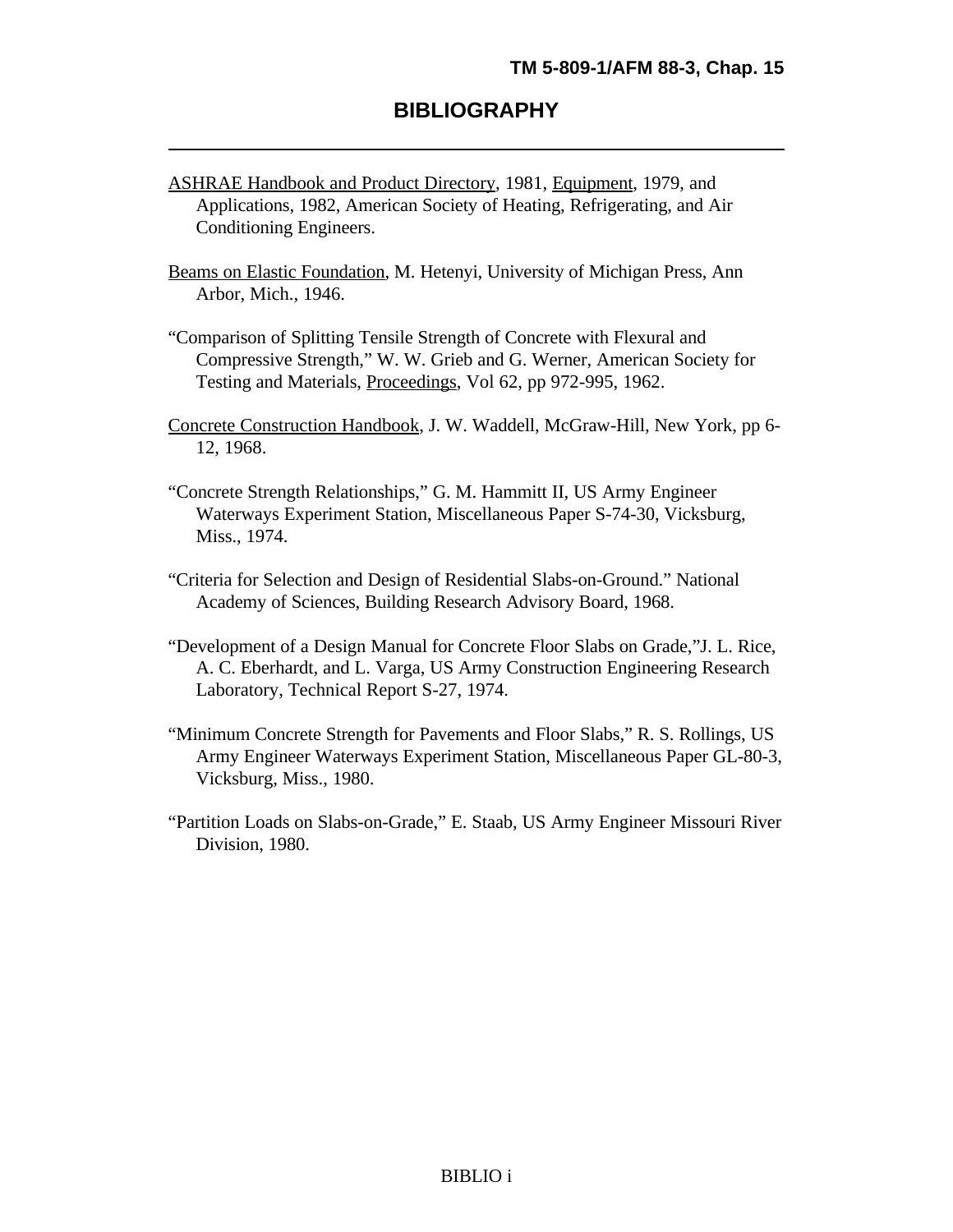### **REPRODUCTION AUTHORIZATION/RESTRICTIONS**

**This manual has been prepared by or for the Government and is public property and not subject to copyright.**

**Reprints or republications of this manual should include a credit substantially as follows: "Joint Departments of the Army and Air Force USA, Technical Manual TM 5-809-12/AFM 88-3, Chapter 15, Concrete Floor Slabs on Grade Subjected to Heavy Loads.**